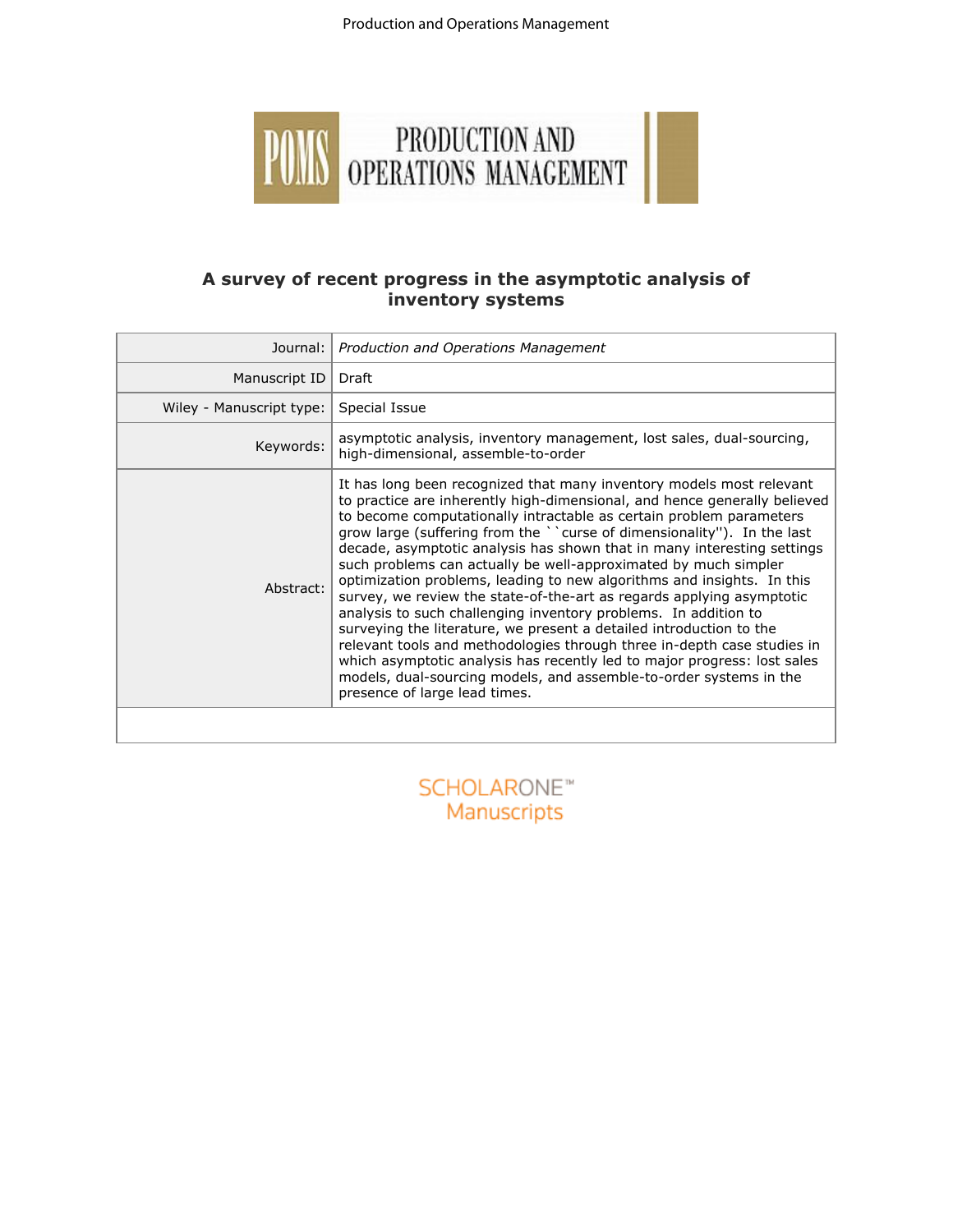$\overline{2}$ 

# A survey of recent progress in the asymptotic analysis of inventory systems

stang settings start problems can actually be wen-app<br>ding to new algorithms and insights. In this survey, we<br>totic analysis to such challenging inventory problems. I<br>tailed introduction to the relevant tools and methodolo It has long been recognized that many inventory models most relevant to practice are inherently highdimensional, and hence generally believed to become computationally intractable as certain problem parameters grow large (suffering from the "curse of dimensionality"). In the last decade, asymptotic analysis has shown that in many interesting settings such problems can actually be well-approximated by much simpler optimization problems, leading to new algorithms and insights. In this survey, we review the state-of-the-art as regards applying asymptotic analysis to such challenging inventory problems. In addition to surveying the literature, we present a detailed introduction to the relevant tools and methodologies through three in-depth case studies in which asymptotic analysis has recently led to major progress: lost sales models, dual-sourcing models, and assemble-to-order systems in the presence of large lead times.

Key words : asymptotic analysis, inventory management, lost sales, dual-sourcing, assemble-to-order, high-dimensional

## 1. Introduction

#### 1.1. Overview of mathematical inventory research broadly.

The problem of deciding how much inventory a retailer should stock over time is no doubt an endeavor as ancient as commerce and civilization itself. It is generally accepted that the first modern treatment of the associated decision problems using formal mathematics dates back to Harris' seminal paper on the basic EOQ model (Harris (1913)). The field really took off in the 1950's when it was recognized that multi-stage inventory control problems could generally be framed as dynamic programs (Bellman et al. (1954)), and that depending on one's modeling assumptions these dynamic programs may have relatively simple optimal solutions, or may be truly highdimensional and seemingly intractable (Arrow et al. (1951), Dvoretsky et al. (1952, 1953), Bellman et al. (1955), Arrow et al. (1958), Karlin and Scarf (1958)), where determining which of these scenarios holds for any particular set of modeling assumptions could be quite mathematically challenging. We note that the phenomenon of certain practically relevant dynamic programming formulations scaling poorly (computationally) with the ambient dimension came to be referred to as the "curse of dimensionality" (Bellman (1961)). In the following decades, researchers continued to define new application-dependent inventory models, and attempted to determine under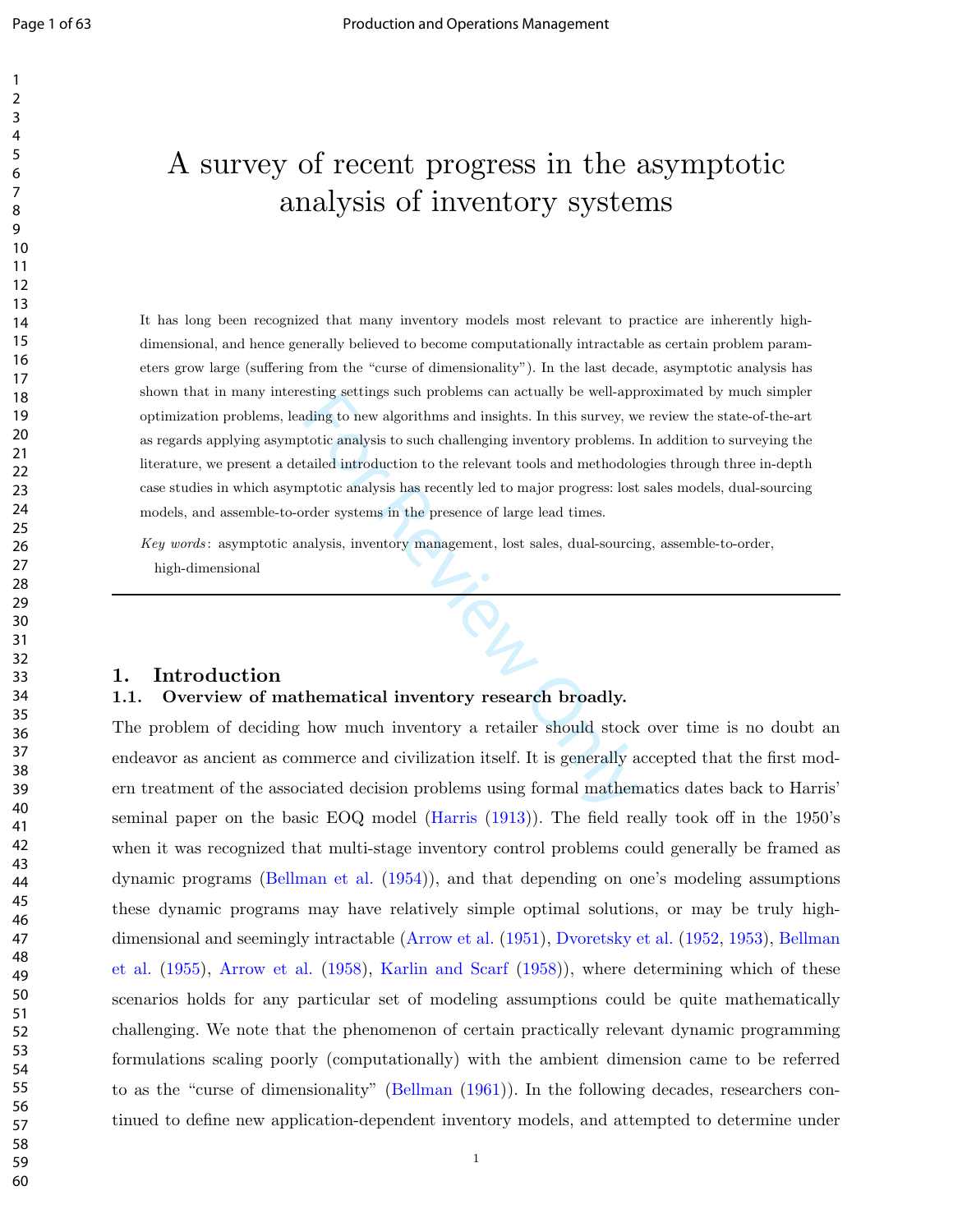which assumptions these models were tractable (often with simple and insightful optimal or nearoptimal policies), where demonstrating tractability often involved non-trivial mathematical tools from dynamic programming and convex analysis. When these assumptions did not hold, the common wisdom (accumulated over time as certain basic models were studied by multiple researchers) was that these models were fundamentally intractable, typically due to the aforementioned curse of dimensionality, and instead heuristic methods were studied and validated numerically.

mias (1982), Aksoy et al. (1988), Porteus (199<br>(1999), Kennedy et al. (2002), Minner (2003)<br>(2005), Williams et al. (2008), Syntetos et al.<br>d Vis (2011), Winands et al. (2012), Chen and S<br>al. (2017), Yao and Minner (2017) This general approach has by now led to a vast literature on mathematical inventory problems. For example, the following is a (non-comprehensive) list of surveys done on various aspects of mathematical inventory control in the past sixty years: Veinott (1966), Clark (1972), Aggarwal (1972), Silver (1981), Nahmias (1982), Aksoy et al. (1988), Porteus (1990), Raafat (1991), Kleijn et al. (1999), Petruzzi et al. (1999), Kennedy et al. (2002), Minner (2003), Elmaghraby et al. (2003), Chan et al. (2004), Urban (2005), Williams et al. (2008), Syntetos et al. (2009), Levi (2010), Moshe et al. (2011), Bijvank and Vis (2011), Winands et al. (2011), Fiestras-Janiero et al. (2011), Shi (2011), Krishnamoorthy et al. (2011), Bakker et al. (2012), Chen and Simchi-Levi (2012), Coelho et al. (2013), Brahimi et al. (2017), Yao and Minner (2017), Atan et al. (2017), Chen (2017b), Duong et al. (2018), along with at least one survey of surveys (Bushuev et al. (2015)), and several textbooks (Zipkin (2000), Porteus (2002), Simchi-Levi et al. (2005)).

## 1.2. Scope of this survey (and why this survey is needed).

1.2.1. Lack of surveys which go in-depth in a particular methodology. The majority of the aforementioned surveys each focus on a specific family of inventory models, and classify the work on those models without going into much mathematical depth of the associated techniques used in their analysis. This is problematic, as a survey which goes into considerable mathematical depth on a particular new methodology can be instrumental in moving an academic field forward, by providing a reference which can quickly introduce researchers to the key ideas and techniques needed to apply those ideas to other problems. Among the aforementioned surveys, it seems that some of the very few attempting such a presentation recently are Levi (2010) and Shi (2011), for the myopic balancing approximation algorithm methodology pioneered by Levi and co-authors; and Chen (2017b), for the use of  $L^{\natural}$  convexity and related methodologies in inventory problems.

1.2.2. Lack of survey on asymptotic analysis. A different methodology which has recently led to substantial progress on several fundamental inventory models is asymptotic analysis. In asymptotic analysis, one proves that as certain parameters of the system grow large, various (probabilistic) phenomena manifest which lead to certain approximations performing well. For example, it could be that for an inventory control problem which is naturally high-dimensional, such a phenomenon effectively (in some asymptotic sense) reduces the relevant optimization to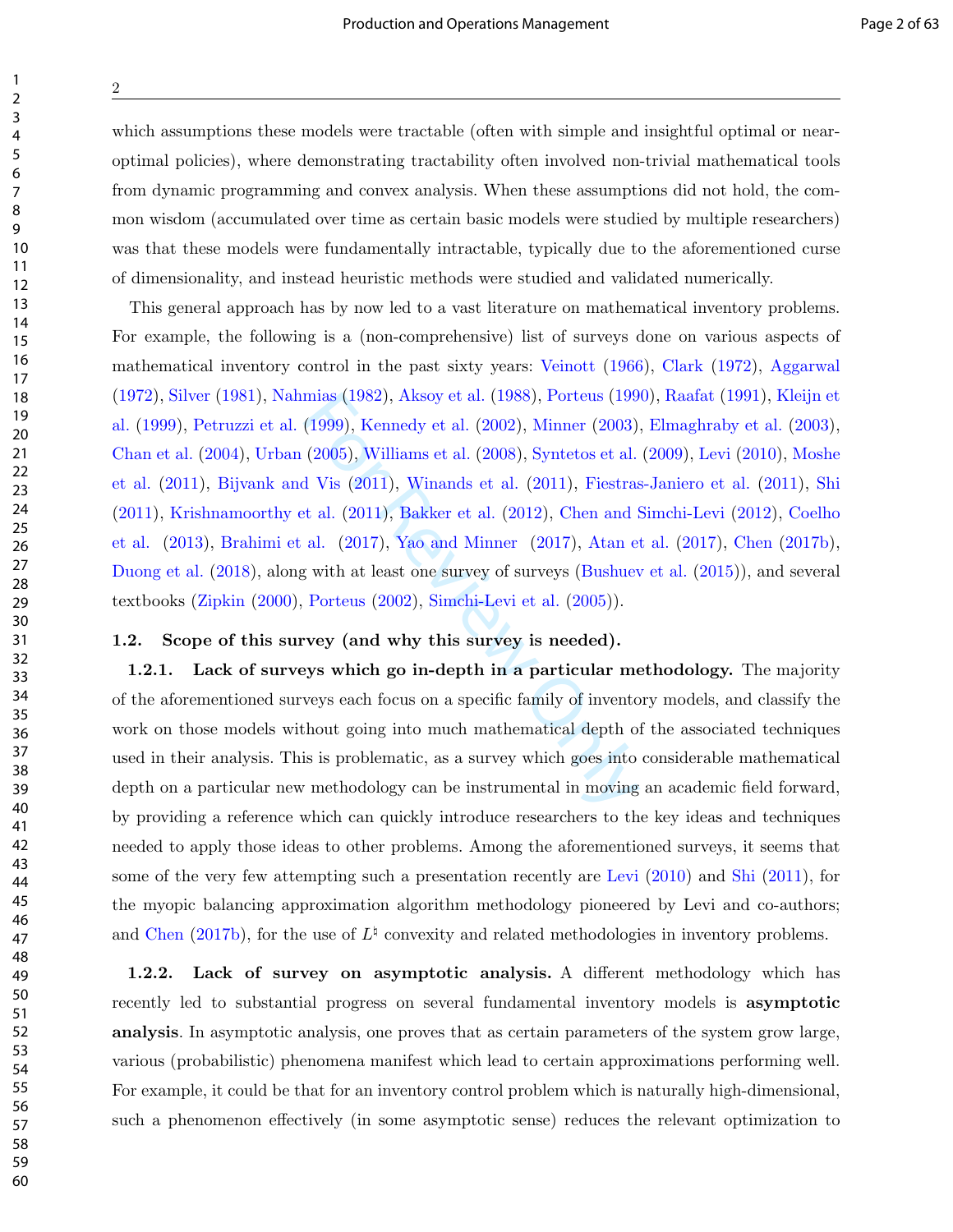one of a much lower dimension. Ideally, the parameters which "grow large" in the analysis are naturally large in some interesting setting, either for modeling reasons or e.g. in settings where other methods (such as dynamic programming) become impractical. Perhaps the most classical and fundamental example of asymptotic analysis is the celebrated central limit theorem, in which it is proven that under mild assumptions the distribution of the convolution of many independent and identically distributed random variables (properly renormalized) can be well-approximated by a Gaussian, with explicit bounds on the error of such an approximation coming from e.g. Stein's method (Ross (2011)).

literature on such analyses in many acade<br>ions research, statistics, and computer science<br>such a level of generality here. Asymptotic a<br>the most challenging problems in the theory<br>both in the problems studied and technique There is by now a vast literature on such analyses in many academic disciplines, including probability theory, operations research, statistics, and computer science, and we make no attempt to survey the approach at such a level of generality here. Asymptotic analysis has been especially critical in solving some of the most challenging problems in the theory of queues, a discipline very close to inventory theory both in the problems studied and techniques used, and we note that a large number of surveys and books have appeared in the literature focusing on the application of asymptotic analysis specifically to the study of queues (Whitt (1974), Lemoine (1978), Glynn (1990), Harrison and Nguyen (1993), Schweitzer et al. (1993), Down and Meyn (1994), Williams (1998), Whitt (2002), Pang et al. (2007), Shanthikumar (2007), Ward (2012)). We note that in queueing theory, asymptotic analysis is often used to prove that a seemingly high-dimensional problem behaves asymptotically like a much lower-dimensional problem, with this phenomenon generally referred to as "state-space collapse" (Reiman (1984), Harrison and Van Mieghem (1997), Bramson (1998), Stolyar (2004), Dai and Tezcan (2011)).

Interestingly, it seems that no such analogous surveys exist explaining the application and importance of asymptotic analysis in inventory theory. This is in spite of the fact that: 1. at least one of the most practically important insights of inventory theory centers around such analyses, i.e. the implications of the central limit theorem for inventory pooling (Eppen (1979)); 2. there is by now a growing literature in inventory theory based on asymptotic analysis; and 3. the last decade has seen asymptotic analysis make substantial progress on several of the most fundamental and long-standing open problems in inventory theory, including the optimization of lost sales, dual-sourcing, and assemble-to-order (ATO) systems with large lead times.

1.2.3. Scope of this survey. For all of the above reasons, we believe the time is ripe for a survey on the application of asymptotic analysis to inventory theory, at a level which goes into some depth regarding the mathematical techniques and how they apply to different types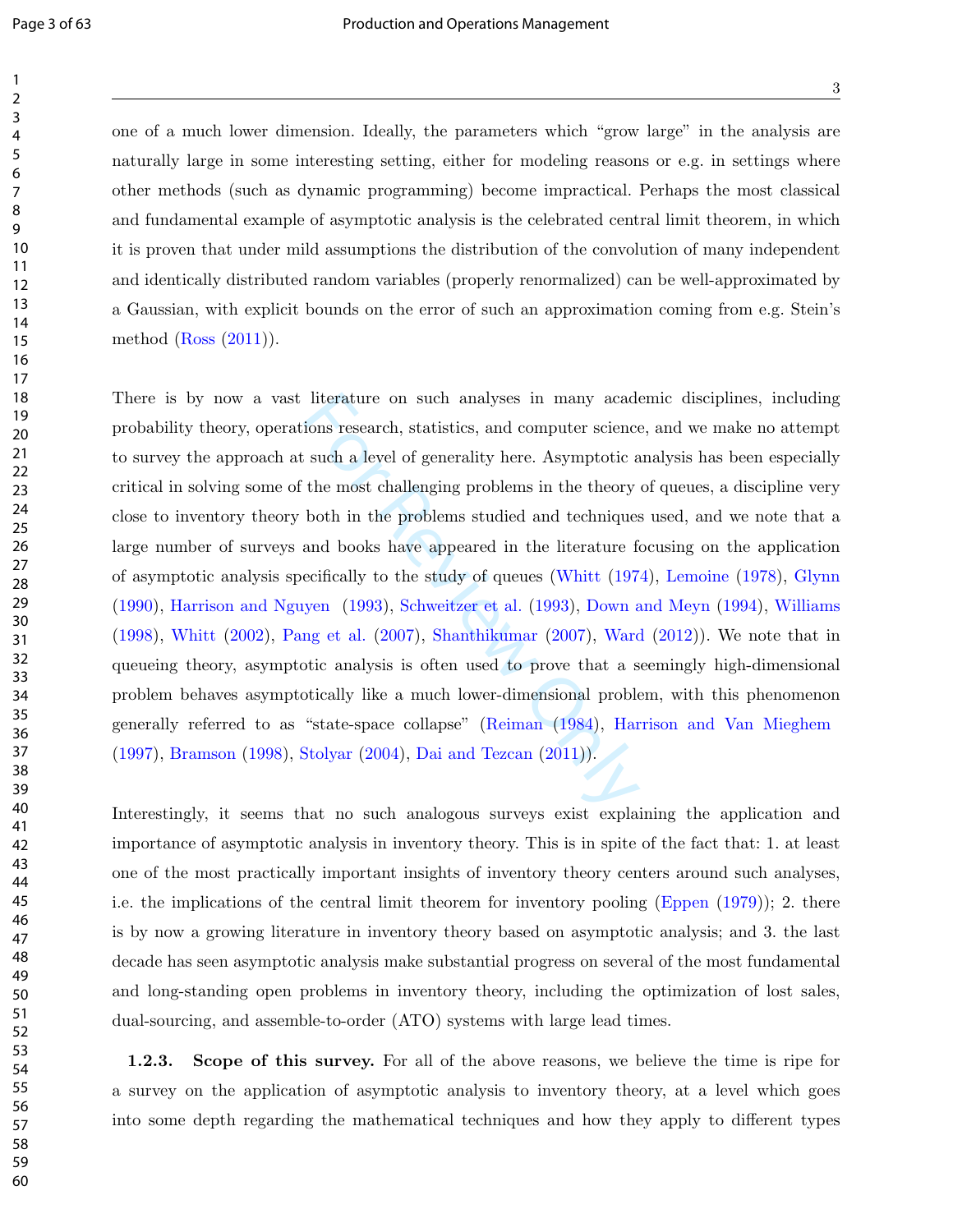of problems, using as case studies some of the aforementioned long-standing open problems in lost sales, dual-sourcing, and ATO systems. We have attempted exactly such an exposition in the present manuscript. Our survey will make no attempt to comprehensively review the state of mathematical inventory theory broadly (beyond a terse discussion of some of the more well-studied high-dimensional inventory control problems), nor the vast literature on more applied lines of research in inventory management. Nor will we attempt to review the even more vast literature on asymptotic analysis across other disciplines, instead focusing mostly on the methods most relevant to the particular inventory problems we consider in-depth.

#### 1.3. Outline of survey.

Sollows. In Section 2, we give a brief overvies<br>which exhibit the "curse of dimensionality".<br>fferent methods researchers have used for att<br>oach of primary interest in this survey, asymptical only and its application to in Our survey will proceed as follows. In Section 2, we give a brief overview of some of the more wellstudied inventory models which exhibit the "curse of dimensionality". In Section 3, we first give a brief overview of the different methods researchers have used for attacking such problems. We then zoom in on the approach of primary interest in this survey, asymptotic analysis, and provide a broad overview of the methodology and its application to inventory theory. In the following four sections, we present a detailed introduction to the relevant tools and methodologies through three in-depth case studies in which asymptotic analysis has recently led to major progress. In Section 4, we provide a high-level overview of the three case studies, and place them in the broader context of asymptotic analysis. In Section 5, we consider the application of asymptotic analysis to lost sales models with large lead times. In Section 6, we consider the application of asymptotic analysis to dual-sourcing models with a large gap in the lead time between the fast and slow supplier. In Section 7, we consider the application of asymptotic analysis to ATO systems with large lead times. In Section 8, we provide some final thoughts, open problems, and directions for future research.

#### 1.4. Preliminary notation and definitions.

Here we introduce some additional notation and definitions for use throughout the survey. Let r.v. denote random variable (or vector depending on context), and i.i.d. denote "independent and identically distributed". For a real number x, let  $x^+ \stackrel{\Delta}{=} \max(x,0)$ , and  $x^- \stackrel{\Delta}{=} \max(0,-x)$ . For two r.v.s X, Y, let  $X \sim Y$  denote equivalence in distribution. For two integers i, j, let  $\delta_{i,j}$  equal 1 if  $i = j$ and 0 otherwise. For a real-valued vector **x**, let  $x_{[k]} \triangleq (x_1, \ldots, x_k)$ . Also, let the constraint  $\mathbf{x} \geq \mathbf{0}$ denote the set of constraints  $x_i \ge 0$  for all i. For a stochastic process  $\{Z(t), t \ge 0\}$ , and  $t_1 \le t_2$ , let  $Z(t_1, t_2) \stackrel{\Delta}{=} Z(t_2) - Z(t_1)$ . Recall that for two non-negative functions f, g of a common parameter n, we say that  $f = O(g)$  if  $\limsup_{n \to \infty} \frac{f(n)}{g(n)} < \infty$ ,  $f = \Theta(g)$  if  $0 < \liminf_{n \to \infty} \frac{f(n)}{g(n)} \leq \limsup_{n \to \infty} \frac{f(n)}{g(n)} <$  $\infty$ , and  $f = o(g)$  if  $\lim_{n \to \infty} \frac{f(n)}{g(n)} = 0$ .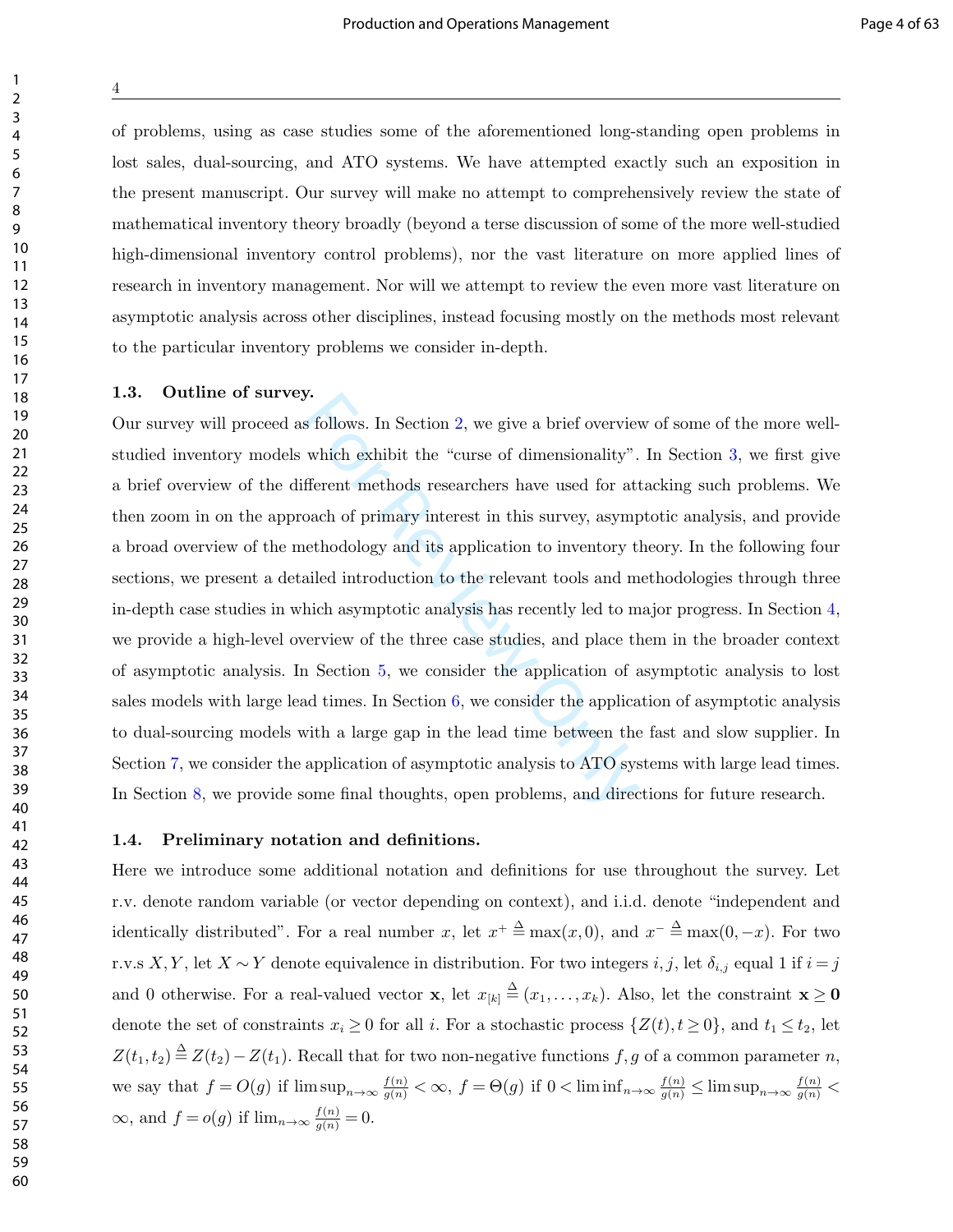# 2. Overview of inventory models suffering from the curse of dimensionality

Although real-world supply chains are extremely complex, the academic inventory control literature has identified certain fundamental mathematical models which capture some of the basic trade-offs which manifest in more complex supply chains. Perhaps the best known of these models are the celebrated EOQ and newsvendor models (Harris (1913), Qin et al. (2011)), whose solutions are well-known. However, other such well-studied models, designed to capture additional features and trade-offs present in many real-world supply chains, remain poorly understood to this day, largely due to the associated dynamic programs exhibiting the curse of dimensionality. Here we briefly survey several such families of models, noting that our list of models (and associated references) are far from comprehensive, as they are mostly included for additional context and not the main focus of our survey. Some of these models, e.g. those corresponding to our case studies, will be described in greater depth later in the survey.

back hammed of models, noting that our more interesting proper depth later in the survey.<br>For Review or models, e.g. those correspondent depth later in the survey.<br>For depth later in the survey.<br>For Review or Review of Sys 1. Lost sales with positive lead times. In lost sales models, demand which cannot be met in a given period is lost to the system (with an appropriate lost-demand penalty incurred), and cannot be met at a later time, resulting in the inventory updating in an inherently non-linear manner. This stands in contrast to models with demand backlogging, in which demand that cannot be met remains in the system (possibly resulting in a negative inventory). In the presence of lead times, i.e. a multi-period delay between when an order for more inventory is placed and when that order is received, models with lost sales become high-dimensional, as one must keep track of all orders already placed but not yet received (i.e. the pipeline vector). It is well-known that for models with backlogging, there exist simple optimal policies which only require knowledge of the net amount of inventory in the pipeline vector (i.e. the sum of all such orders), effectively reducing the problem to a 1-dimensional optimization (Karlin and Scarf (1958)). For lost sales models, it is known that no such simplification occurs, and there is a large body of work on alternative approaches to the resulting high-dimensional problems (Bijvank and Vis (2011), Xin and Goldberg (2016)).

2. Multiple suppliers. In models with multiple suppliers, one must decide not just how much inventory to order, but how much inventory to order from each of multiple suppliers. Different suppliers typically have different costs, and different lead times. A well-studied special case of such a model is the celebrated dual-sourcing problem, in which one must dynamically allocate orders for more inventory between a supplier which is cheaper but slower (i.e. has a larger lead time), and one which is more costly but faster. In such models, high-dimensionality can manifest in many ways. For example, in the presence of lead times, one must again keep track of all orders placed but not yet received, from all suppliers. Although a complete solution is known when the lead time gap between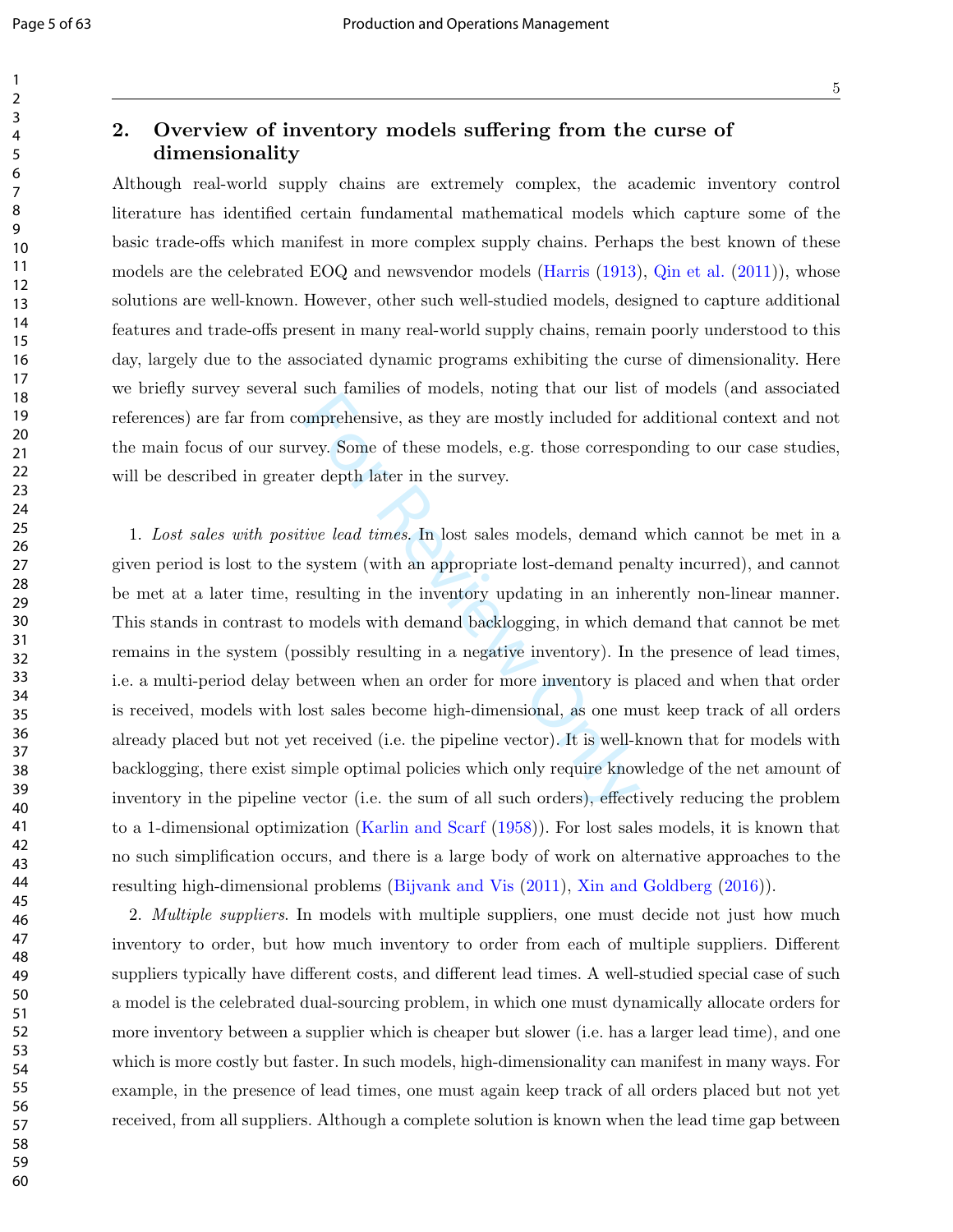any two suppliers is at most one, beyond this special case many formulations remain fundamentally high-dimensional, although alternative formulations (e.g. using queueing networks) may lead to reduced dimensionality (at the expense of having to make different modeling assumptions) (Minner (2003), Yao and Minner (2017), Song et al. (2016), Xin and Goldberg (2017)).

3. ATO systems. In ATO systems, one typically has an inventory for each type of component under consideration, and knowledge of a so-called bill of materials (BOM) which dictates how many of each component must be used to assemble a given product. Demand then arrives for products over time, and the inventory manager must decide when and how much to order of each component over time, as well as when and how to meet the demand for products over time (e.g. if two different products use the same component, one may prioritize one of those products over the other if there are only enough components on-hand to meet some of the demand). There may also be e.g. different costs and lead times associated with different components and products. Although the exact optimal policy can be computed when this BOM has a limited special structure (restricting the types of interactions between the components required by different products), in general the problem is high-dimensional, and many approaches have been considered in the literature (Atan et al. (2017)).

mponents on-hand to meet some of the demarmines associated with different components and be computed when this BOM has a limited spectween the components required by differen mal, and many approaches have been conside.<br>Whe 4. Correlated demands. When demand is not independent over time, e.g. when the demand in the current period depends in a complex way on past demands and/or some kind of highdimensional state or feature vector, even simple models can become inherently high-dimensional, as the associated dynamic programs must keep track of all information needed to determine the conditional distribution of demand. We note that this phenomenon arises in many realistic models for demand, especially when forecasting methods are applied to the demand, but computational simplifications can occur if additional assumptions are made (e.g. that demand is linear in the features) (Baykal-Gursoy et al. (2010), Levi et al. (2007), Chen and Song (2001), Ban and Rudin  $(2018)$ .

5. Perishable inventory. When inventory is perishable, i.e. when inventory expires after some fixed amount of time, simple models can again become high-dimensional as one must in principle track the remaining life (or age) of each unit of inventory, and there is a vast literature on heuristics and approximations (Nahmias (1982), Duong et al. (2018), Chao et al. (2015, 2017), Zhang et al.  $(2016)$ ).

6. Multi-echelon. In multi-echelon systems, an inventory manager makes ordering and routing decisions for multiple nodes in a supply chain, with possibly complex interactions between them. Unless this supply chain has a special (e.g. serial) structure, in which case classical results of Clark and Scarf (and follow-up work) demonstrate tractability, the problem remains high-dimensional (with dimension growing at least as fast as the number of nodes in the network) (Clark (1972), Federgruen (1993), Simchi-Levi and Zhao (2012)).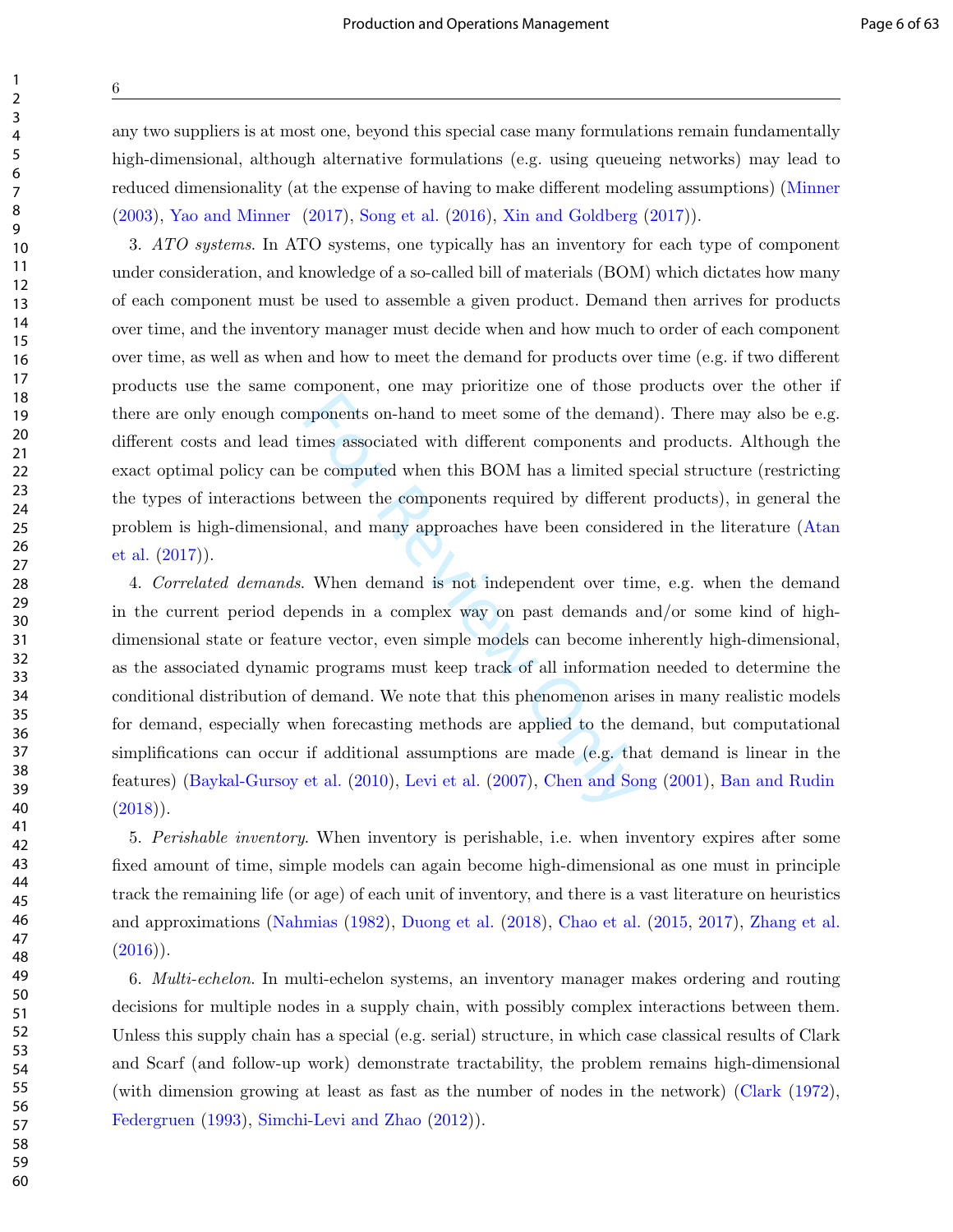7. Multiple items and/or retailers. In models with multiple items and/or retailers, one must in general keep track of the inventory levels of all items and/or retailers, leading to highdimensionality. Special cases here include the one-warehouse-multiple-retailer problem and jointreplenishment problem (Roundy (1985), Aksoy et al. (1988), Brahimi et al. (2017)). Many challenging lot-sizing problems also fall into this category (Bushuev et al. (2015)).

## 3. Overview of basic approaches to overcoming the curse of dimensionality

In total generality, the models discussed in Section 2 are intractable (especially if one desires a truly optimal solution). However, in some cases, various approaches have been able to overcome this difficulty (at least approximately). Here we survey these approaches.

## 3.1. Brief digression on "what is intractable".

proximately). Here we survey these approache<br>
on "what is intractable".<br>
ession to discuss the notion of (in)-tractability<br>
udy of algorithms, these concepts have been<br>
xity theory (Papadimitriou (2003)). Although<br>
veloped Here we take a brief digression to discuss the notion of (in)-tractability. In theoretical computer science and the formal study of algorithms, these concepts have been formalized using e.g. Turing machines and complexity theory (Papadimitriou (2003)). Although the formal notion of (in) tractability is less well-developed for inventory models, some formal hardness results (in the sense of complexity theory and classification as e.g. NP-Complete) are indeed known (Halman et al. (2009)). We note that the notion of tractable can also be subtle for inventory models, since (for example) a policy can have a simple (e.g. base-stock) structure, yet it could be that using backwards induction to compute the required base-stock levels is (at least in some sense) formally hard, e.g. in the same sense that computing the convolution of independent random variables is (in principle) computationally hard (in the worst-case). For further discussion along these lines, we refer the interested reader to Halman et al. (2009).

#### 3.2. Overview of approaches.

Here we briefly survey several such approaches, again making no attempt to be comprehensive. We focus almost exclusively on approaches that provably help overcome the curse of dimensionality for seemingly high-dimensional inventory problems, making no attempt to survey solution methods for inventory control problems generally, nor the vast literature on heuristic methods for such problems.

## 3.2.1. Approaches not based on asymptotic analysis.

1. Convexity. Many of the classical insights into which inventory models are tractable stems from the observation that the relevant dynamic programming equations are convex (or some generalized notion thereof) for certain models. Such analyses have shown that (time-dependent) base-stock policies (in which one orders up to pre-determined levels), and more generally (s,S) policies (in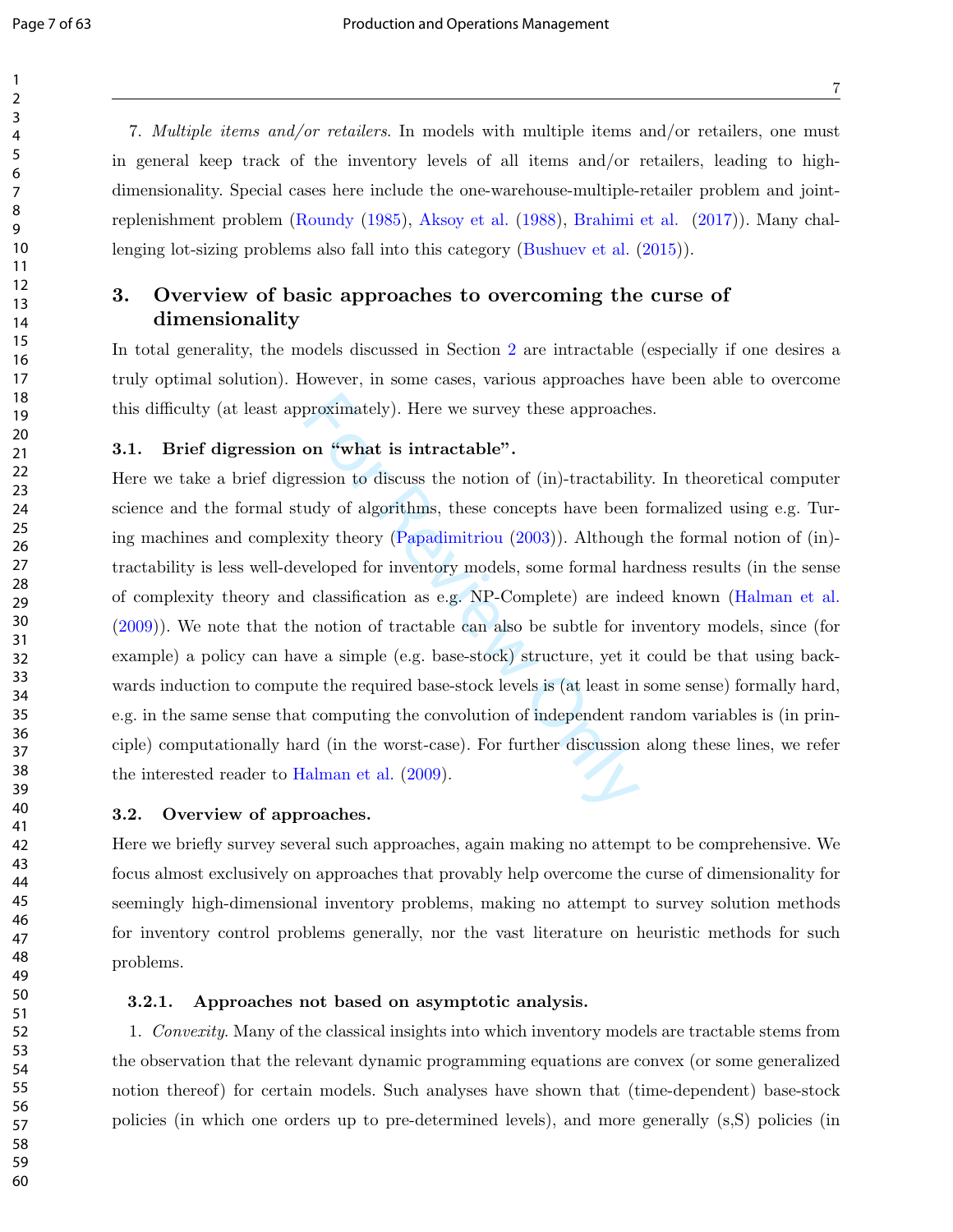which one orders up to S if one's inventory is below s), are optimal (and can be computed using backwards induction) for certain models, including models with backlogged demand and positive lead times (Karlin and Scarf (1958), Veinott (1966)). Related concepts of integer (including  $L^{\natural}$ ) convexity have also been used to prove interesting structural and algorithmic results for several models (Zipkin (2008), Chen (2017b)). Convexity (and related concepts such as submodularity) has also been a key tool used in many proofs appearing in the inventory literature.

2. Dynamic programming techniques. As inventory control problems can be formulated as dynamic programs, it is not surprising that techniques from dynamic programming have been able to shed additional insights into these problems. The canonical result here is that of Clark and Scarf, which showed that for serial multi-echelon systems the dynamic program has a certain "decomposition" structure which leads to tractability (Clark (1972)). Of course, as with convexity, in general dynamic programming has also been a key tool used in many proofs appearing in the inventory literature.

and matri-echeion systems the dynamic program<br>dds to tractability (Clark (1972)). Of course, a<br>salso been a key tool used in many proofs :<br><br>*ithms*. For many problems, although it rem<br>are arbitrarily close to optimal, it i 3. Approximation algorithms. For many problems, although it remains unknown how to efficiently find policies which are arbitrarily close to optimal, it is known how to efficiently compute policies which are guaranteed to be "close" to optimal. A typical guarantee for such an algorithm is that it incurs expected cost at most  $c$  times that incurred by the optimal policy, where c is (ideally) some constant independent of the problem parameters - such an algorithm is called a "c-approximation algorithm". Canonical results here include Roundy's "power-of-2" algorithm yielding a 1.02-approximation algorithm for the one-warehouse-multi-retailer problem (Roundy (1985)) and Levi's balancing-algorithms yielding constant-factor approximation algorithms for a wide range of inventory problems with correlated demand (Levi (2010)), as well as the many generalizations and extensions of these approaches (Chao et al. (2017)). A different literature for inventory control problems which derive approximation algorithms shows that by carefully analyzing the relevant dynamic programs and rounding/truncating/approximating relevant quantities, one can (with certain parameters held fixed) also derive efficient approximation methods (Halman et al. (2009)).

4. Alternate modeling paradigms. Some lines of work have attempted to overcome the intractability of certain dynamic programming formulations by modeling the basic problem differently, in some cases side-stepping the associated hardness by making different underlying assumptions. Prime examples here include framing models in the robust optimization paradigm (Bertsimas and Thiele (2006), Bertsimas et al. (2010), Gabrel et al. (2014)); structuring models to be more in line with results from the theory of queues and stochastic processing networks (Van Mieghem and Rudi (2002), Song et al. (2016)); or simply formulating as tractable linear programs (Dzielinski et al.  $(1965)$ .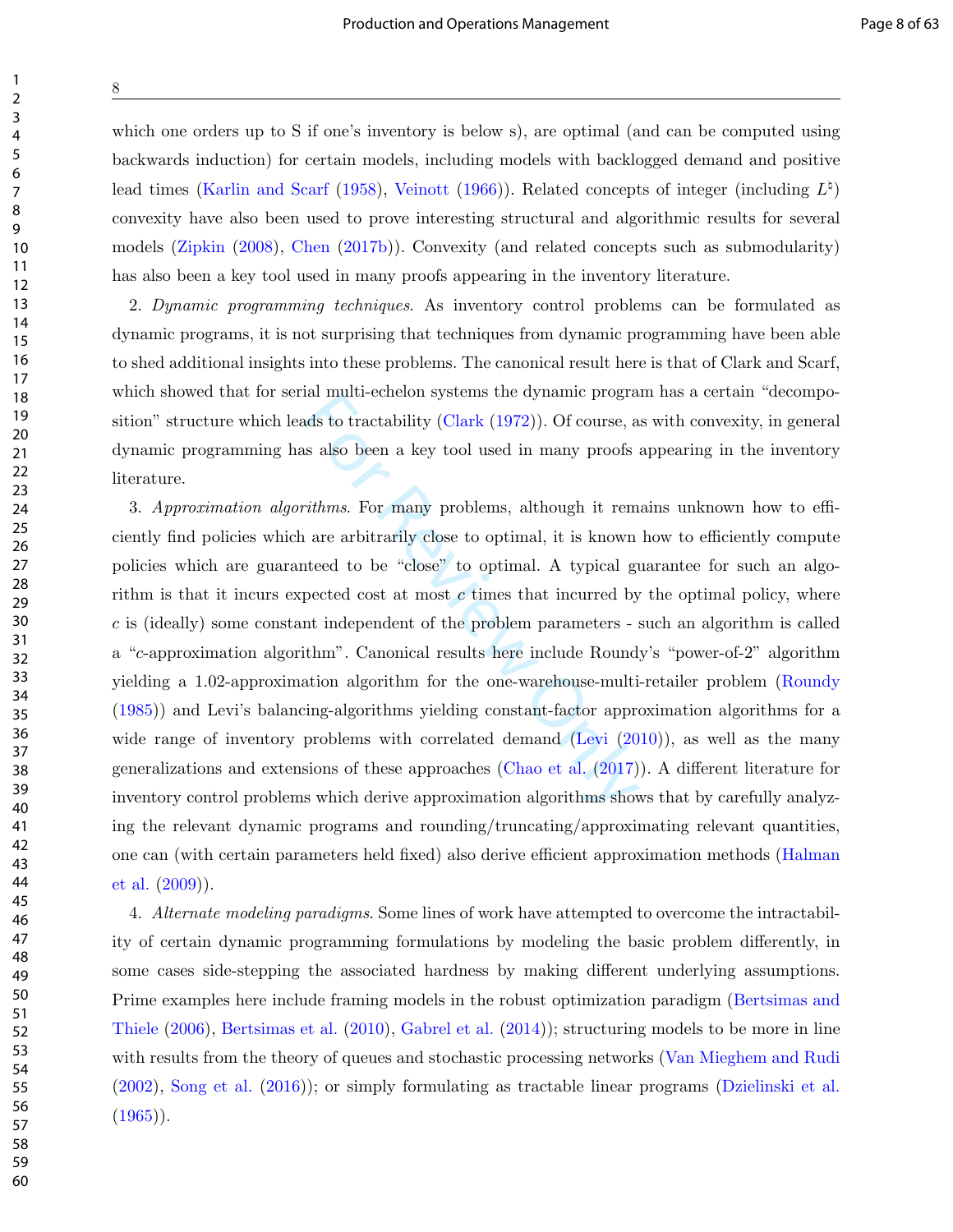3.2.2. Approaches based on asymptotic analysis. In the early inventory theory literature, asymptotic analysis was used almost exclusively through the application of the central limit theorem (CLT). The CLT was used to justify the normal approximation for the total demand over a lead time (Burgin (1975)), and to provide a simple to evaluate expression for the gain from inventory pooling (e.g. Eppen (1979)). However, such usages were relatively rare, let alone systematic. Following its prolific development in queueing systems and stochastic processing networks, asymptotic analysis has been applied to the study of production-inventory systems, which are equivalent or at least bear some close analogy to queueing systems (Bradley and Glynn (2002), Glasserman (1997), Glasserman and Liu (1997), Krichagina et al. (1993), Plambeck and Ward (2006), Wein (1992)), and are often analyzed under the "heavy traffic" condition (Krichagina et al. (1993), Plambeck and Ward  $(2006)$ , Wein  $(1992)$ ). More distinct from queuing systems are inventory models in which components are ordered instead of produced in-house. For these types of systems, asymptotic analysis took place in a more recent time and is becoming increasingly popular. The three case studies in sections 5, 6, 7 all belong to that category.

Probably the most important use of asymptotic analysis on inventory systems is to overcome the curse of dimensionality. Our survey will focus almost exclusively on this application. Before getting to that discussion, it is also worthwhile to briefly summarize some examples of other uses of the approach:

()). More distinct from queuing systems are instead of produced in-house. For these typ more recent time and is becoming increasing all belong to that category.<br>Sortant use of asymptotic analysis on inventory. Our survey w • Inspiration for developing new types of policies: Reiman (2004) defines a constant order policy for the lost sales model, and shows that it sometimes outperforms the best base-stock policy in systems with large lead times and large lost sales costs. Allon and van Mieghem (2010) develop a "tailored base-surge (TBS)" policy for a dual sourcing situation, and carry out related asymptotic analysis in a heavy traffic regime. Both studies are followed by many other substantial asymptotic analysis, which we will discuss in details in Sections 5 and 6 respectively.

Stolyar and Wang (2018) study a classical single-item backlog system with i.i.d. random lead times. Orders may cross in time, so it is not optimal to follow the commonly-used base stock policy, under which the average inventory cost scales with the demand rate r as  $\Theta(\sqrt{r})$  ( $r \to \infty$ ). Based on asymptotic analysis, they develop a "Generalized Base Stock (GBS)" replenishment policy that can drive the average cost down to  $o(\sqrt{r})$ . The result is proven for systems with exponential lead times and tested by simulations for systems with other lead time distributions.

• Qualitative insights of policies and heuristics:  $Fu$  et al. (2019) consider a periodic-review inventory system of a perishable product that is either manufactured anew or remanufactured from returned units. They develop inventory policies for determining the replenishment amounts of both types of units in each period. They use asymptotic analysis to prove that with the increase of the total inventory level of aged units (i.e., those that will perish in the next period), the optimal replenishment amount of the new units converges to a constant.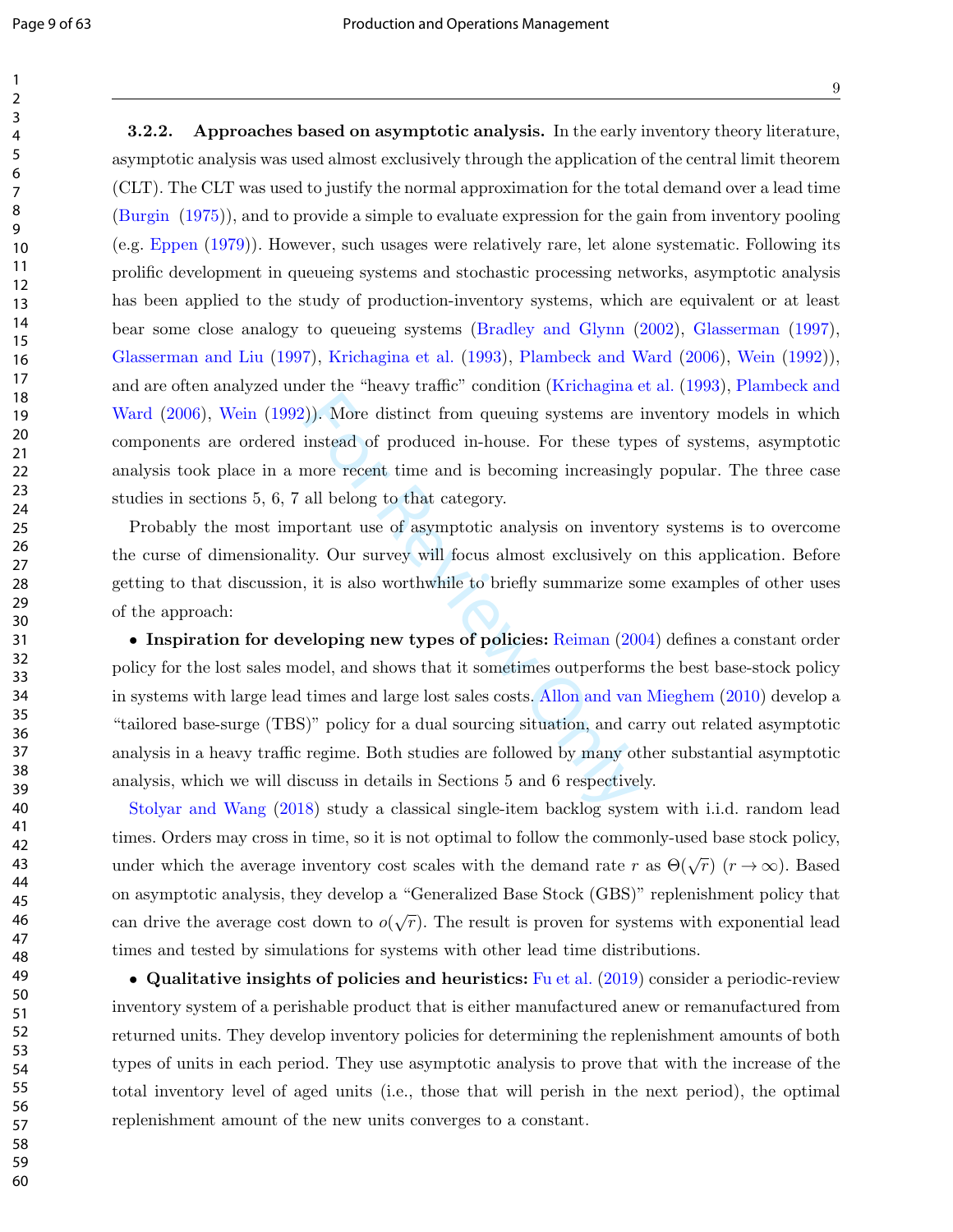• Models with other operational decisions: Xin et al. (2019) consider a discrete-time lost sale model, the control of which is exercised by both replenishment and pricing decisions. They show that a constant order policy, coupled with dynamic pricing decisions that are based on the current inventory level, is asymptotically optimal as the lead time increases.

• Characterizing policy parameters: Ang et al. (2017) consider the  $(r, q)$  policy in a continuous-review inventory system with i. i. d. lead times. They prove the asymptotic independence of the inventory position and inventory on-order in high-demand rate regime and develop close-form expressions of the relationship between policy parameters and the inventory cost.

• Demand learning: As a related development, several researchers combine learning algorithms with an inventory policies to address situations where the demand distribution is not known a priori. The effectiveness of such an approach is normally measured by the regret, i.e., the difference between the resulting inventory cost and the optimal cost under full knowledge of the demand distribution. There has been a stream of work on the convergence rate of regret as the length of the time horizon grows (Huh and Rusmevichientong (2009), Zhang et al. (2018b), Shi et al. (2016), Chen et al. (2019), Agrawal and Jia (2019), Levi et al. (2015), Ban and Rudin (2018)).

f such an approach is normally measured by the entropy cost and the optimal cost under full een a stream of work on the convergence rate uh and Rusmevichientong (2009), Zhang et al cal and Jia (2019), Levi et al. (2015), B For studies that address high dimensionality of inventory systems, there are multiple dimensions along which one could potentially classify the relevant asymptotic analyses, including: specific model studied; asymptotic regime applied; and methods of analysis utilized. Here we focus on the first two (i.e. model studied and asymptotic regime applied), as for any given model different papers may apply quite different asymptotic techniques. Such techniques often include: generalizations of the CLT, stochastic comparison arguments, relaxation methods (linear programming and otherwise), decomposition techniques, and combinations thereof (also with tools from convexity and dynamic programming). Indeed, we will see examples of all these techniques in our three case studies. We note that in general, similar techniques have appeared in the asymptotic analysis of queueing systems and stochastic processing networks, and that several researchers have worked on both the asymptotic analysis of queues and inventories.

The asymptotic results of interest here will in general be of the following form:

"For intractable high-dimensional inventory model ..., if one lets model parameter .. . grow large (all else fixed), then "simple" policy ... is asymptotically optimal (in an appropriate sense) as said parameter grows to infinity".

We note that even for the same model, there are often works letting different parameters scale (often yielding different asymptotically optimal simple policies). We also note that "simple" may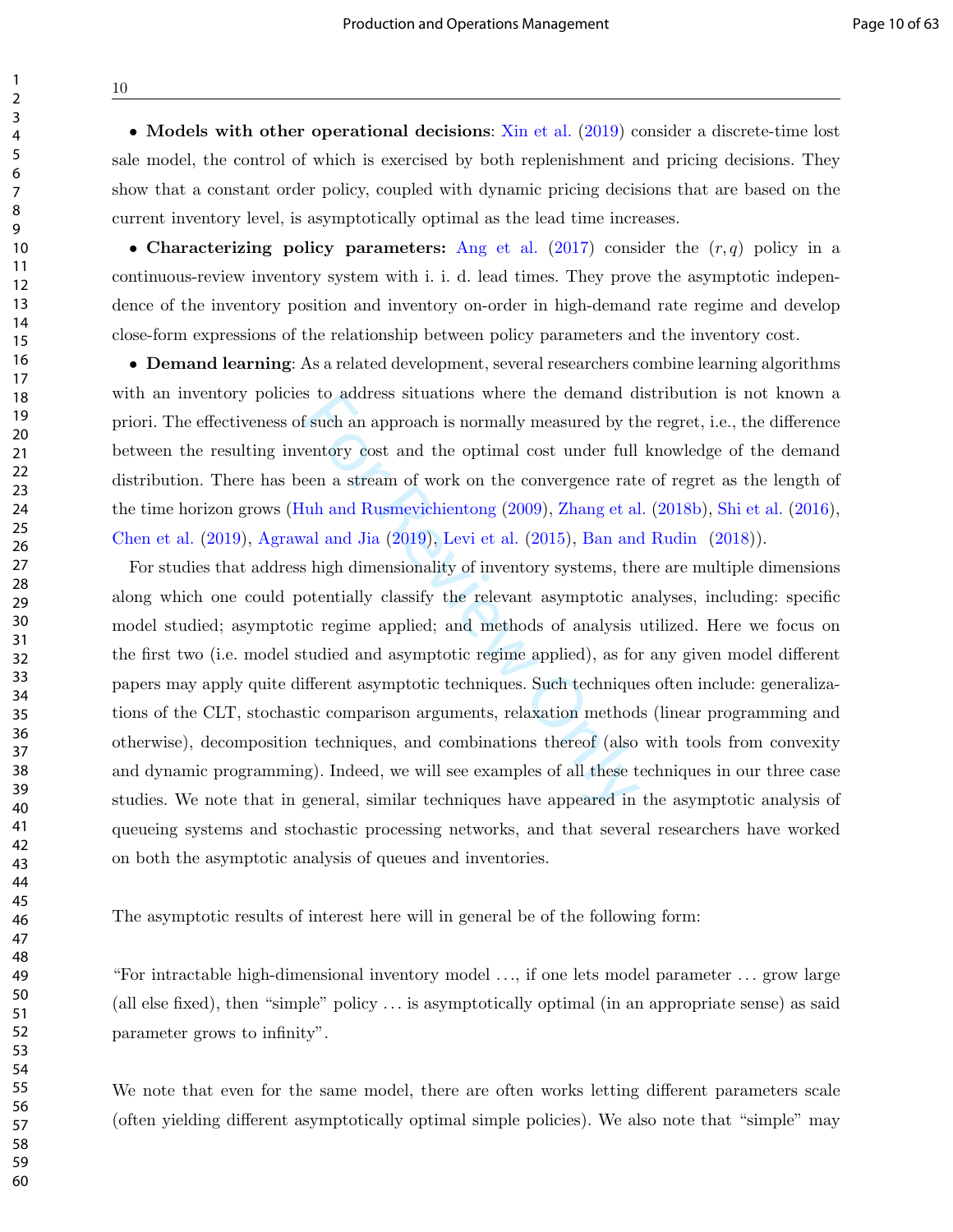have different meanings in different settings, with some models and asymptotic regimes allowing for very simple and intuitive policies (sometimes agreeing with methods already adopted by practitioners), with others requiring more complex policies (albeit far simpler than those dictated by the optimality equations of the original high-dimensional dynamic program).

analysis applied, etc.). Below, there is one tall<br>the parameter which is scaled asymptotically.<br>
e of not providing too many details into the intity which is scaled up in the analysis. For<br>
demand is scaled up, or costs ar Tables surveying and classifying relevant asymptotic analyses. Here we survey and classify those works which have used asymptotic methods to overcome the curse of dimensionality in inventory control problems. We note only the model studied and asymptotic regime applied, and point the interested reader to the relevant literature for further details (e.g. nature of the asymptotically optimal policy, modes of analysis applied, etc.). Below, there is one table for each model studied, and the row represents the parameter which is scaled asymptotically. We have opted to focus on readability, at the expense of not providing too many details into the relevant asymptotic regime beyond the high-level quantity which is scaled up in the analysis. For example, a work may be classified as one in which demand is scaled up, or costs are scaled up. Of course, for any particular model there may be multiple ways to do such a scaling, and we refer the reader to the relevant papers for further details. The category "Other" is used as a catch-all for non-standard asymptotic regimes, in which quantities such as time, service level constraints, or other policy parameters grow large. Also, some works appear in multiple boxes, as they study multiple asymptotic regimes in the same paper. For those works relevant to our three case studies, we will go into much greater detail later in the review.

| Demand       | Plambeck and Ward $(2006)$ , Plambeck $(2008)$ , Wan and Wang $(2015)$ , Lu et al. $(2015)$ |
|--------------|---------------------------------------------------------------------------------------------|
| Cost         |                                                                                             |
| Lead time    | Reiman and Wang (2015), Reiman et al. (2018)                                                |
| Network size |                                                                                             |
| Other        | $\overline{\phantom{0}}$                                                                    |

Table 1 Work applying asymptotic analysis to high-dimensional ATO systems.

| Demand       | Kaminsky et al. (2008) |
|--------------|------------------------|
| Cost         | Glasserman (1996)      |
| Lead time    |                        |
| Network size |                        |
| Other        | Glasserman (1996)      |

Table 2 Work applying asymptotic analysis to high-dimensional make-to-stock / order systems.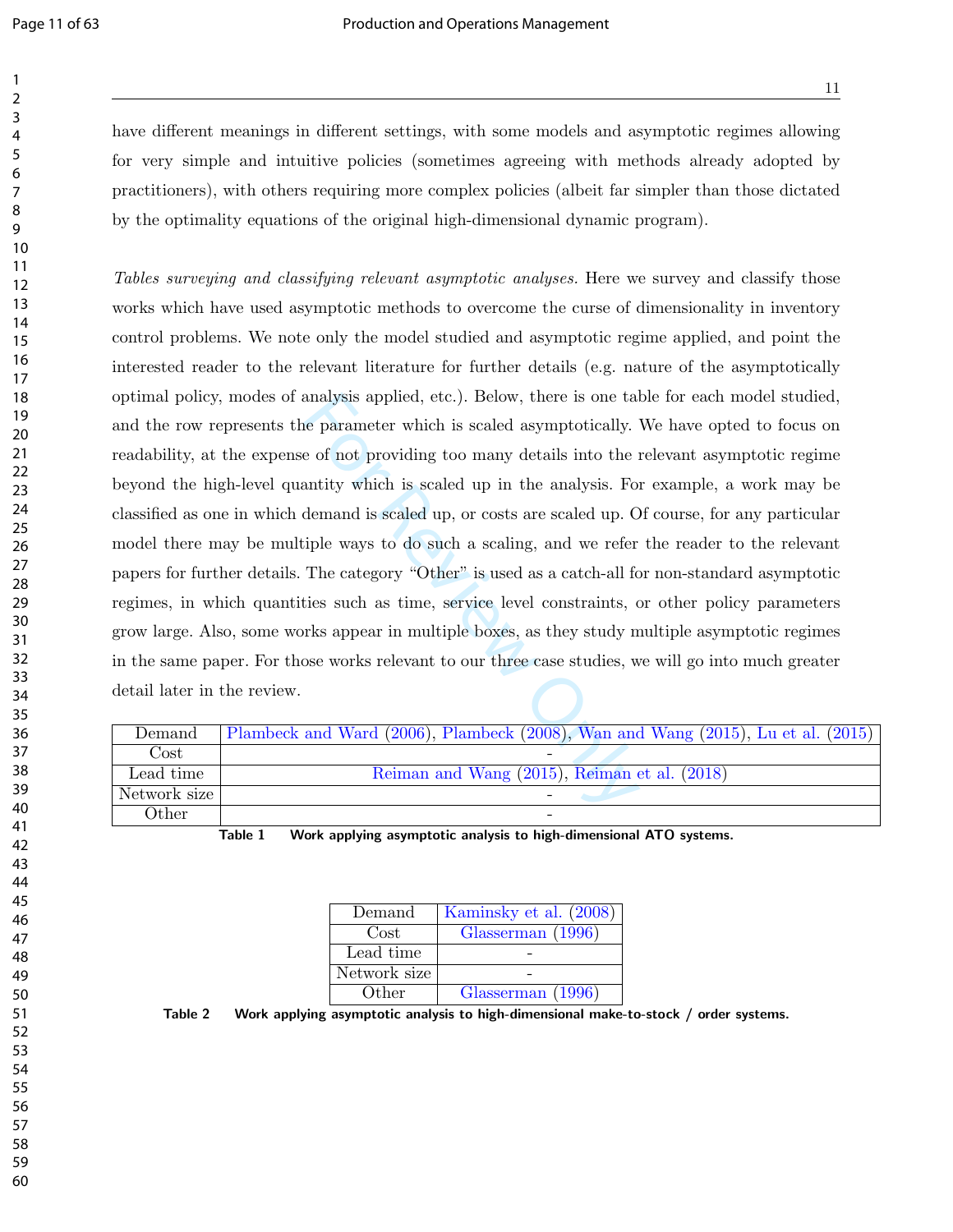

| Demand       |                                                                                          |
|--------------|------------------------------------------------------------------------------------------|
| Cost         | Huh et al. (2009), Bu et al. (2017), Xin (2019)                                          |
| Lead time    | Goldberg et al. $(2016)$ , Xin and Goldberg $(2016)$ , Bu et al. $(2017)$ , Xin $(2019)$ |
| Network size |                                                                                          |
| Other        | Wei et al. (2018), Xin et al. (2019)                                                     |

Table 3 Work applying asymptotic analysis to high-dimensional lost sales systems.

| Demand       | Jasin et al. $(2015)$   |
|--------------|-------------------------|
| Cost         |                         |
| Lead time    | Xin and Goldberg (2017) |
| Network size |                         |
| Other        |                         |

Table 4 Work applying asymptotic analysis to high-dimensional multiple source / fulfillment center systems.

| Demand       |                          |
|--------------|--------------------------|
| Cost         |                          |
| Lead time    |                          |
| Network size |                          |
| Other        | Federgruen et al. (1994) |

|              |  | Demand                                                                      |  |                                                                                          |  |  |
|--------------|--|-----------------------------------------------------------------------------|--|------------------------------------------------------------------------------------------|--|--|
|              |  | Cost                                                                        |  |                                                                                          |  |  |
|              |  | Lead time                                                                   |  |                                                                                          |  |  |
|              |  | Network size                                                                |  |                                                                                          |  |  |
|              |  | Other                                                                       |  | Federgruen et al. (1994)                                                                 |  |  |
| Table 5      |  |                                                                             |  | Work applying asymptotic analysis to high-dimensional joint replenishment problems.      |  |  |
|              |  |                                                                             |  |                                                                                          |  |  |
| Demand       |  | Shi et al. (2018)                                                           |  |                                                                                          |  |  |
| $\cos t$     |  |                                                                             |  |                                                                                          |  |  |
| Lead time    |  |                                                                             |  |                                                                                          |  |  |
| Network size |  | Romeijn and Morales (2003), Ahuja et al. (2007), Simchi-Levi and Wei (2012) |  |                                                                                          |  |  |
| Other        |  |                                                                             |  |                                                                                          |  |  |
| Table 6      |  |                                                                             |  | Work applying asymptotic analysis to high-dimensional inventory network design problems. |  |  |
|              |  |                                                                             |  |                                                                                          |  |  |
|              |  | Demand                                                                      |  | Cudina and Ramanan (2011)                                                                |  |  |
|              |  | $\cos t$                                                                    |  | Huh et al. (2016), Rong et al. (2017)                                                    |  |  |
|              |  | Lead time                                                                   |  | Chen et al. $(2017)$ , Rong et al. $(2017)$                                              |  |  |
|              |  | Network size                                                                |  | Rong et al. $(20\overline{17})$                                                          |  |  |
|              |  | Other                                                                       |  |                                                                                          |  |  |

| Demand       | Cudina and Ramanan (2011)                   |
|--------------|---------------------------------------------|
| Cost         | Huh et al. $(2016)$ , Rong et al. $(2017)$  |
| Lead time    | Chen et al. $(2017)$ , Rong et al. $(2017)$ |
| Network size | Rong et al. $(2017)$                        |
| Other        |                                             |

Table 7 Work applying asymptotic analysis to high-dimensional multi-echelon systems.

| Demand       | Zhang et al. $(2018)$ , Bu et al. $(2019)$ |
|--------------|--------------------------------------------|
| Cost         | Bu et al. (2019)                           |
| Lead time    |                                            |
| Network size |                                            |
| Other        | Bu et al. (2019)                           |

Table 8 Work applying asymptotic analysis to high-dimensional perishable inventory systems.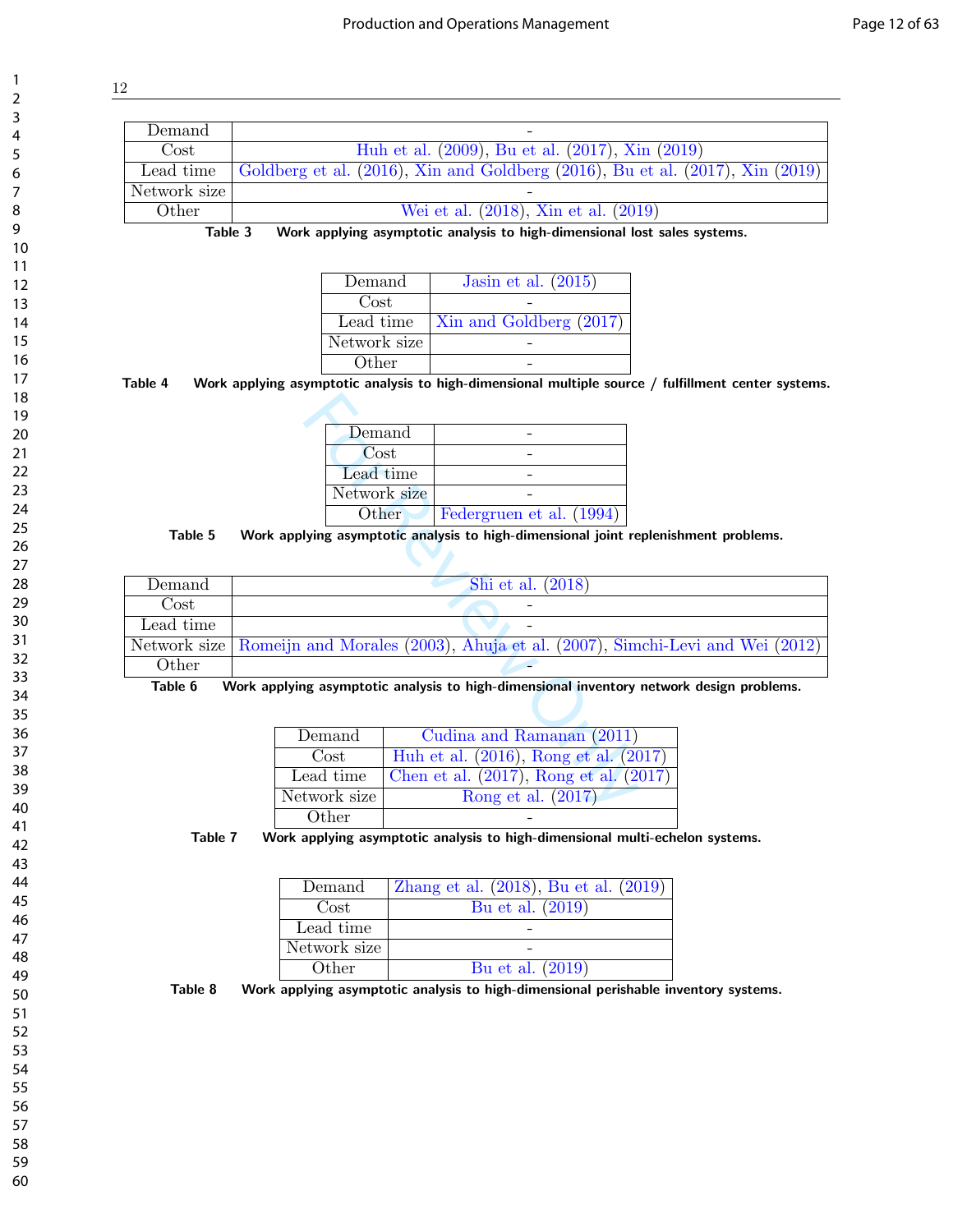## 4. Overview of case studies and asymptotic analysis

In the following sections, we explore three case studies in which asymptotic analysis has recently led to fundamental progress on several long-standing problems in inventory control. Here we provide an overview of these studies, as well as some additional context within the landscape of asymptotic analysis.

• Case Study I: Lost sales models. Here two lines of work are analyzed. Huh et al. (2009) prove that when the lost sales penalty grows large in lost sales inventory models, a base-stock policy is asymptotically optimal. Xin and Goldberg (2016) prove that when the lead time grows large in lost sales inventory models, a constant-order policy (in which the same constant is ordered in every period independent of the state of the system) is asymptotically optimal. Several key concepts from the asymptotic analysis of stochastic systems manifest here.

—Stochastic comparison and coupling can be used to bound complex dynamics. This concept is used to sandwich the cost incurred between that incurred in two "simpler" inventory systems, which have different dynamics but which see the same sequence of demands (i.e. are coupled).

 $-A$ symptotically negligible quantities can be ignored. The concept that many "complex features" of a model contribute only a vanishingly small (as the system scales) amount to the associated costs is used to show that certain lower and upper bounds agree in the limit.

— Complex Markov chains simplify in steady-state. This concept is used to simplify the analysis of the Markov chain induced by an "optimal policy", which is implicitly defined and may be very complex, by exploiting certain symmetries which must hold in the long-run.

ent of the state of the system) is asymptotic<br>otic analysis of stochastic systems manifest h<br>ison and coupling can be used to bound compl<br>ost incurred between that incurred in two "si<br>mics but which see the same sequence o — Convexity can be used to bound complex dynamics. This concept is also used to simplify the analysis of the Markov chain induced by an "optimal policy", as the inventory size is a convex function of the previous quantities ordered. Jensen's inequality then bounds relevant quantities by those in which the "random" order quantities are replaced by their means.

 $-A$ symptotic independence simplifies analysis. The concept that random quantities which are "far apart" in some distance (e.g. time) can be treated as if they were independent allows one to decouple the state of the system "one lead-time away" from the state of the system "now" as the lead-time grows large.

— Vanishingly small perturbations introduce regularity. This concept is used to reduce the associated Markov chains to chains which are more regular (e.g. having a nice regenerative structure).

• Case Study II: dual-sourcing models with lead time gap. Xin and Goldberg (2017) prove that when the lead time of the slow supplier grows large, a so-called tailored base-surge policy (in which a constant order is placed at the slow supplier while a base-stock policy is used at the express supplier) is asymptotically optimal in dual-sourcing models. This case study uses many of the same key concepts as Case Study I (e.g. simplicity of the steady-state, convexity, asymptotic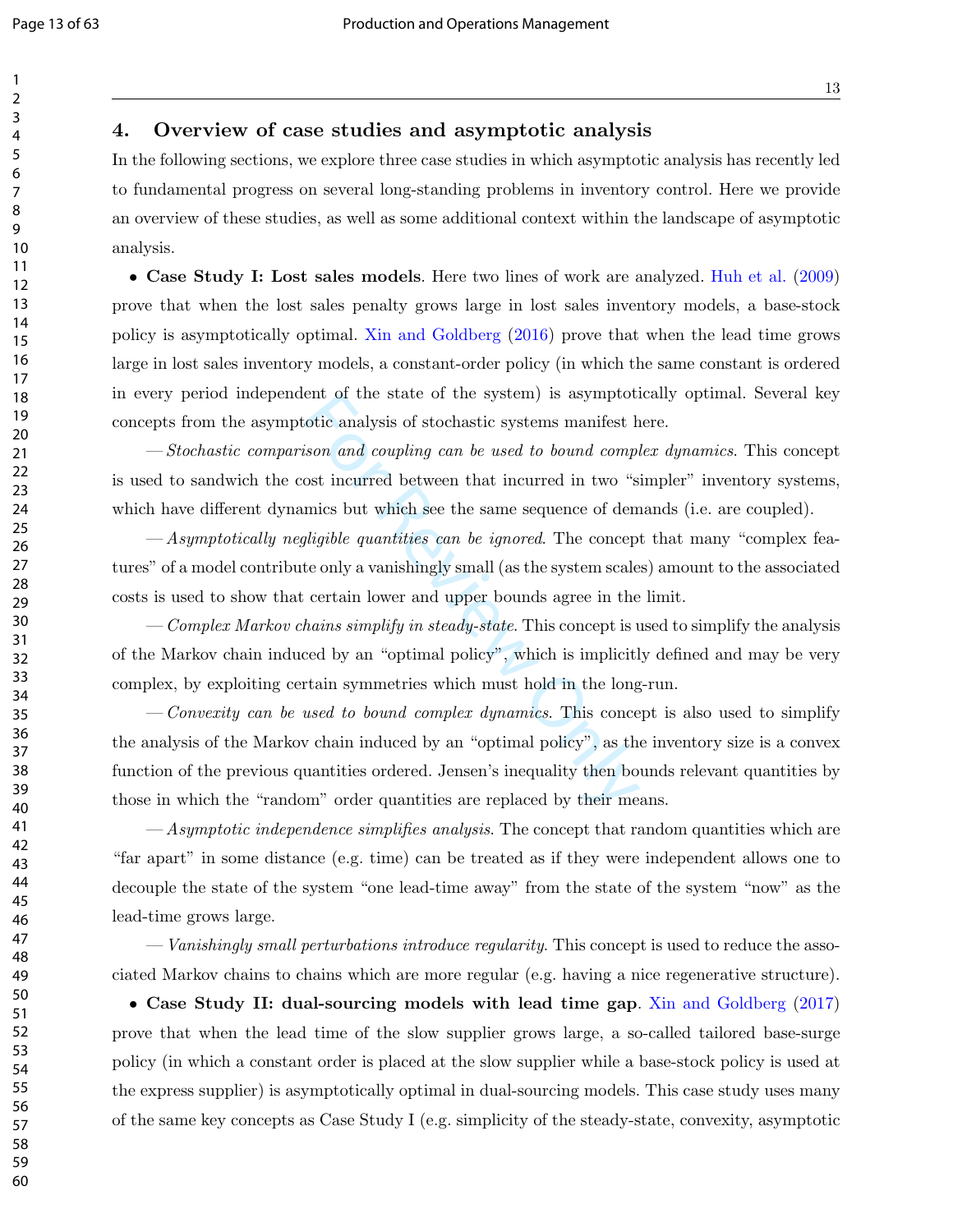independence, vanishingly small perturbations). It also introduces an additional key concept from the asymptotic analysis of stochastic systems.

 $\mu$ -Long-run-average problems can be approximated by discounted problems. This concept is used to reduce questions about the long-run-average behavior of certain Markov chains to analogous questions when the relevant costs are discounted with a discount factor approaching one, which induces additional regularity and stationarity properties.

puted by re-solving stochastic programs) is as<br>concepts of stochastic comparison (to derive<br>incurred in a given period, by considering a<br>laxed), the fact that asymptotically negligible<br>f introducing vanishingly small pertu • Case Study III: ATO Systems with large lead times. Dogru et al. (2010), Reiman and Wang (2012, 2015), Reiman et al. (2018) prove that when the lead times of the components grow large, a "target-tracking" control strategy (in which one attempts to keep the state of the system at certain ideal levels computed by re-solving stochastic programs) is asymptotically optimal. This case study uses the key concepts of stochastic comparison (to derive a stochastic-programming lower bound for the cost incurred in a given period, by considering a modified system in which several key features are relaxed), the fact that asymptotically negligible quantities can be ignored, as well as the technique of introducing vanishingly small perturbations, from Case Study I. It also uses multiple additional key concepts from the asymptotic analysis of stochastic systems.

—Functional CLT reduces complex processes to simple ones in the limit. This concept is used to show that certain processes associated with the inventory system behave like "nice" Gaussian processes as the lead time grows large.

—Continuity of optimization problems implies key quantities change slowly over time in the limit. This concept is used to show that the policy one gets by repeatedly re-solving certain stochastic programs behaves continuously, which is used to show that one can keep the system "near" the desired ideal levels.

—Maximal inequalities show processes concentrate around their means. This concept is used to show that certain stochastic processes indeed track their ideal levels, by showing that the (normalized) deviations from these ideal levels (with high probability) never deviate far from zero (uniformly).

## 5. Case Study I: Lost sales models with large lead times 5.1. Introduction to lost sales models with lead times.

5.1.1. High-level introduction. In many settings of practical relevance, if demand arrives for a product and there is not enough inventory on-hand to meet that demand, then that demand is lost to the system (and cannot be met at a later date). The canonical example here is the retail industry, where a potential customer may simply go to a different supplier in case of an out-of-stock event (Bijvank and Vis (2011)). Another important feature in many inventory systems is a lead time, i.e. a delay between when an order for new inventory is placed, and the time at which the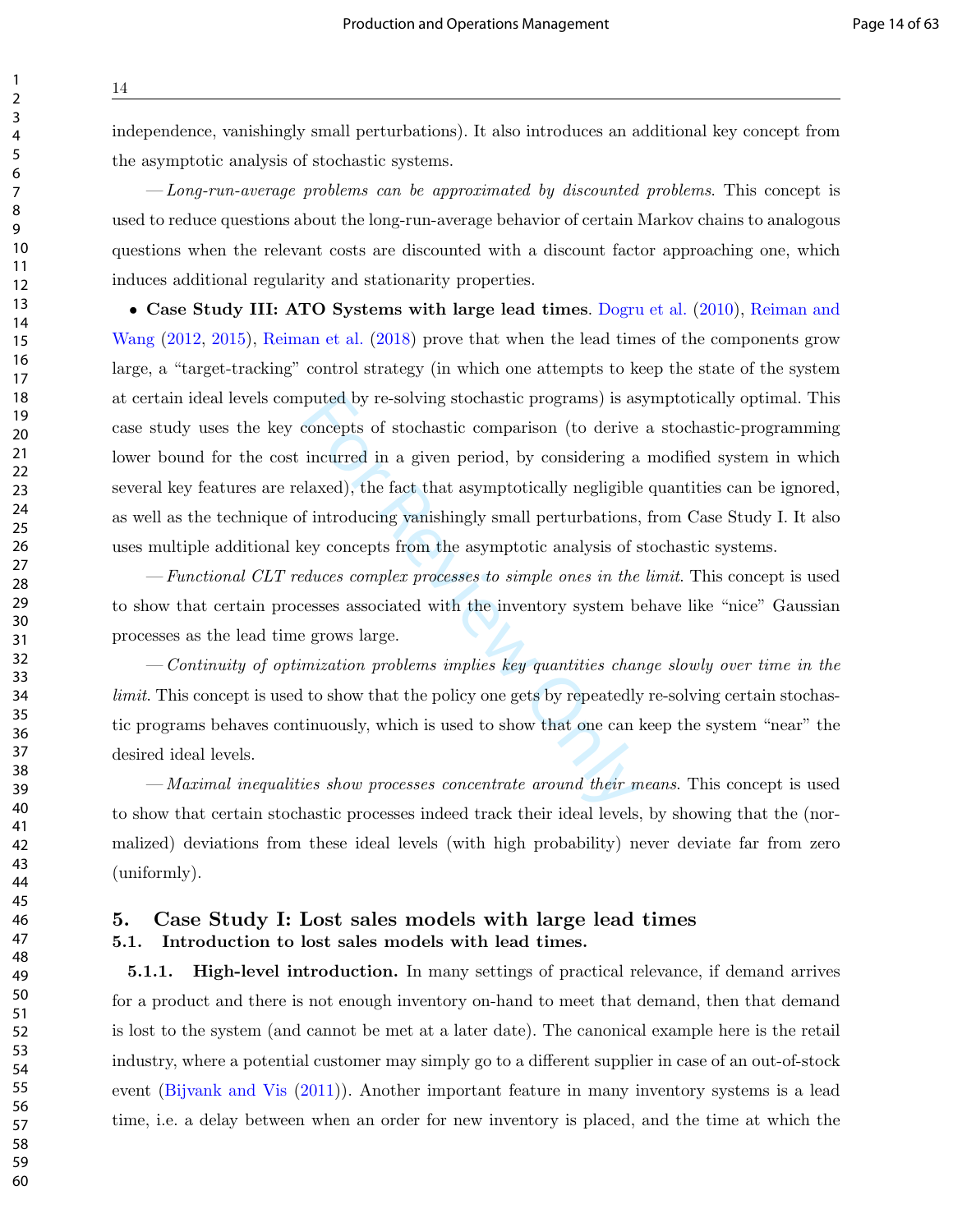supplier receives that inventory, due e.g. to the need to transport, manufacture, etc. additional product (Minner (2003)). In inventory models with a positive lead time, the state-space of the underlying dynamic program becomes high-dimensional (with the dimension growing linearly in the lead time), since one must account for all outstanding orders which have already been placed but not yet received. We note that this makes the large lead time regime interesting both due to the fact that in many applications it is at least moderately large, and also because it is exactly the setting of large lead times in which methods such as dynamic programming become intractable.

-dimensionality of the underlying dynamic productional, Karlin and Scarf (1958) setting of lost sales and positive lead times.<br>
se models with positive lead times was of such As such, the natural formulation of the proble 5.1.2. Literature review prior to recent progress using asymptotic analysis. In the same paper that essentially "solved" inventory models with backlogging and positive lead times by showing that the high-dimensionality of the underlying dynamic programs collapses and the problem becomes (effectively) 1-dimensional, Karlin and Scarf (1958) observe that no such simplification occured in the setting of lost sales and positive lead times. Indeed, much of the early literature on such lost sales models with positive lead times was of such a negative nature (Yaspan (1961), Morton (1969)). As such, the natural formulation of the problem as a dynamic program becomes high-dimensional as the lead time grows large, rendering known computational methods intractable due to the curse of dimensionality. Until the mid 2000's, much of the subsequent literature thus focused on analyzing a vast array of heuristics for this problem, typically without any performance guarantees. Some work also proved limited structural properties of heuristics, and in some cases the optimal policy itself. For a comprehensive overview of such work, and also other related variants of lost sales models, we refer the interested reader to the excellent survey by Bijvank and Vis (2011). A particularly relevant example of such a result here (as we will later see) is the work of Reiman (2004), who proves some asymptotic comparisons between the constant-order policy and certain base-stock policies. Here we recall that a constant-order policy is one in which the same constant amount is ordered in every period (or depending on the problem at some fixed intervals), independent of the state of the system. Starting in the mid-2000's, a sequence of results substantially improved our understanding of these models. First, Zipkin (2008) proves that (under a certain transformation) the value function associated with the natural dynamic program for this problem has a property called  $L^{\natural}$ -convexity" (analogous to convexity) (Zipkin (2008a)). Next, Levi et al. (2008) prove that a certain tractable balancing heuristic yielded a 2-approximation for the problem (i.e. incurs at most twice the expected cost of an optimal policy). Substantial progress was also made regarding algorithms which could efficiently solve the relevant dynamic programs when the lead time is small (Chen, Dawande and Janakiraman (2014), Halman et al. (2009)), and additional progress was made using various methods in approximate dynamic programming and stochastic control (Brown and Smith  $(2014)$ ). For a numerical comparison of several of these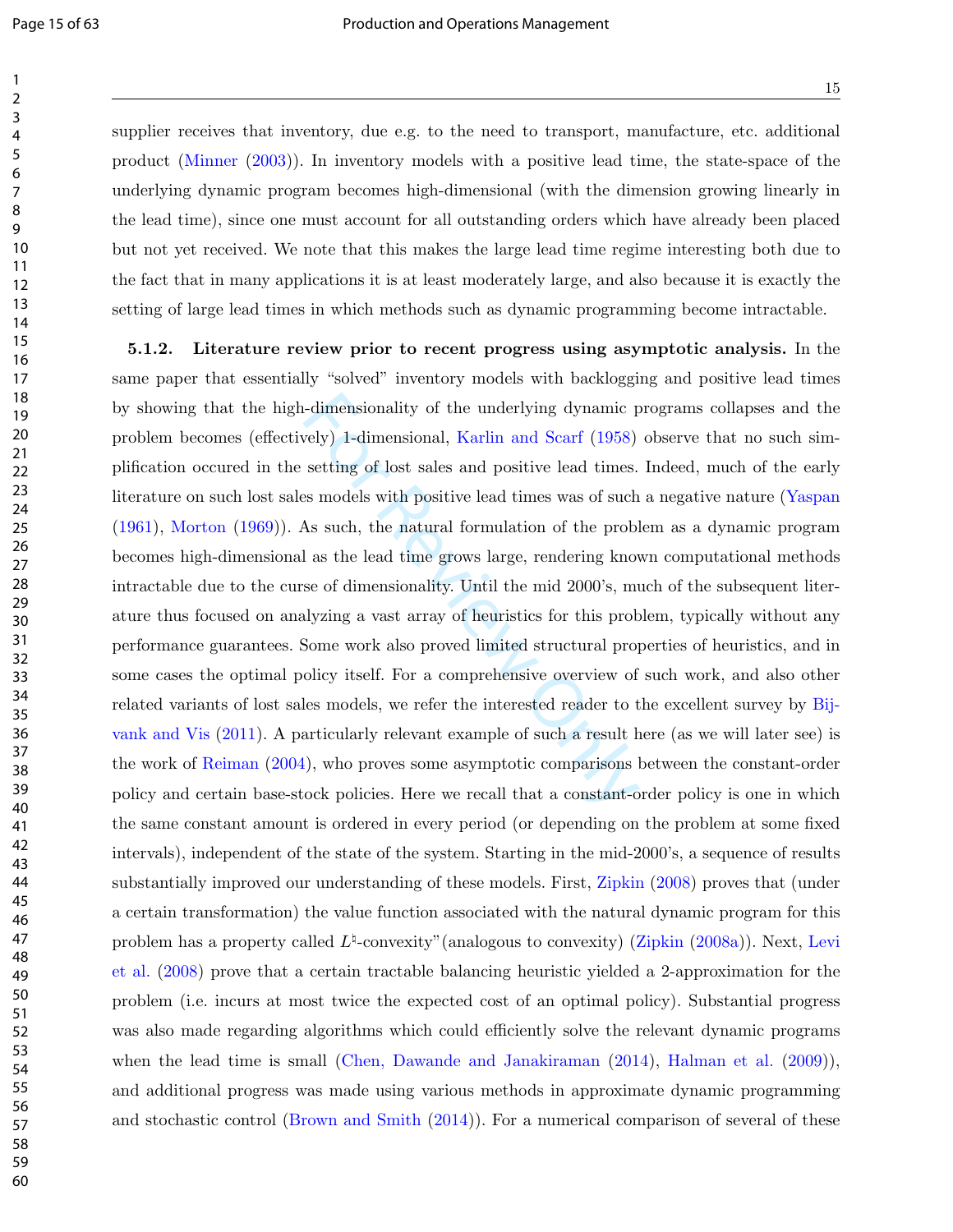algorithms and heuristics, we refer the interested to Zipkin (2008). However, the fundamental question of how to compute nearly optimal policies for such models when the lead time is large remained a fundamentally open problem.

-hand inventory, where we note that no cost is<br>d, there is a linear per-unit lost-sales penalt<br>which is lost. We note that such a simple set<br>context, going back to the original work of K<br>uctures are equivalent to this one 5.1.3. Overview of recent progress using asymptotic analysis. In the last decade, asymptotic analysis has transformed our understanding of the optimal policy for such systems when the lead time is large. There were two main strands of work along these lines. Both assume the simplest non-trivial setup and cost structure, in which time is discrete, there is a single product, demand is i.i.d. from a known distribution, order quantities and demands can be fractional, and there are two types of costs incurred. First, there is a linear per-unit holding cost incurred in every period for each unit of on-hand inventory, where we note that no cost is incurred for inventory in the pipeline vector. Second, there is a linear per-unit lost-sales penalty incurred in every period for each unit of inventory which is lost. We note that such a simple setup with linear costs is the "canonical model" in this context, going back to the original work of Karlin and Scarf (1958), and that many other cost structures are equivalent to this one under an appropriate transformation. In all cases, we restrict our discussion to the corresponding stationary/infinite-horizon problem in which the objective is to minimize the long-run average cost, although several of the results also hold in the finite horizon setting (Goldberg et al.  $(2016)$ ).

Work showing that a base-stock policy is asymptotically optimal as the lost sales penalty grows large. Huh et al. (2009) show that if one fixes the holding cost, lead time, and demand distributions, and lets the lost sales penalty grow large, then a base-stock policy is asymptotically optimal, where we note that (as discussed in Zipkin (2008)) such a heuristic had been proposed multiple times in the literature (although never rigorously justified). This is intuitive, as when the lost sales penalty is very large, any policy that performs well (including the optimal policy) must keep the inventory level sufficiently high such that almost no losses incur (or the expected cost would be too high). But in such a regime, the fact that unfulfilled demand is lost (as opposed to backlogged) hardly matters, since essentially no demand goes unfulfilled. Thus the policy which is optimal in the setting of backlogged demand, which is (as previously noted) a simple base-stock policy, will similarly be (at least approximately) optimal in the lost sales case when this penalty is large. We note that as the optimal base-stock level can be computed efficiently by solving a convex program, this leads to efficient approximately optimal policies. In this setting, the lead time can be any fixed (possibly large) integer, which is held fixed as the lost sales penalty grows large. We also note that the setting of large lost sales penalty (relative to e.g. holding costs) arises in several applications, and point the reader to Huh et al. (2009)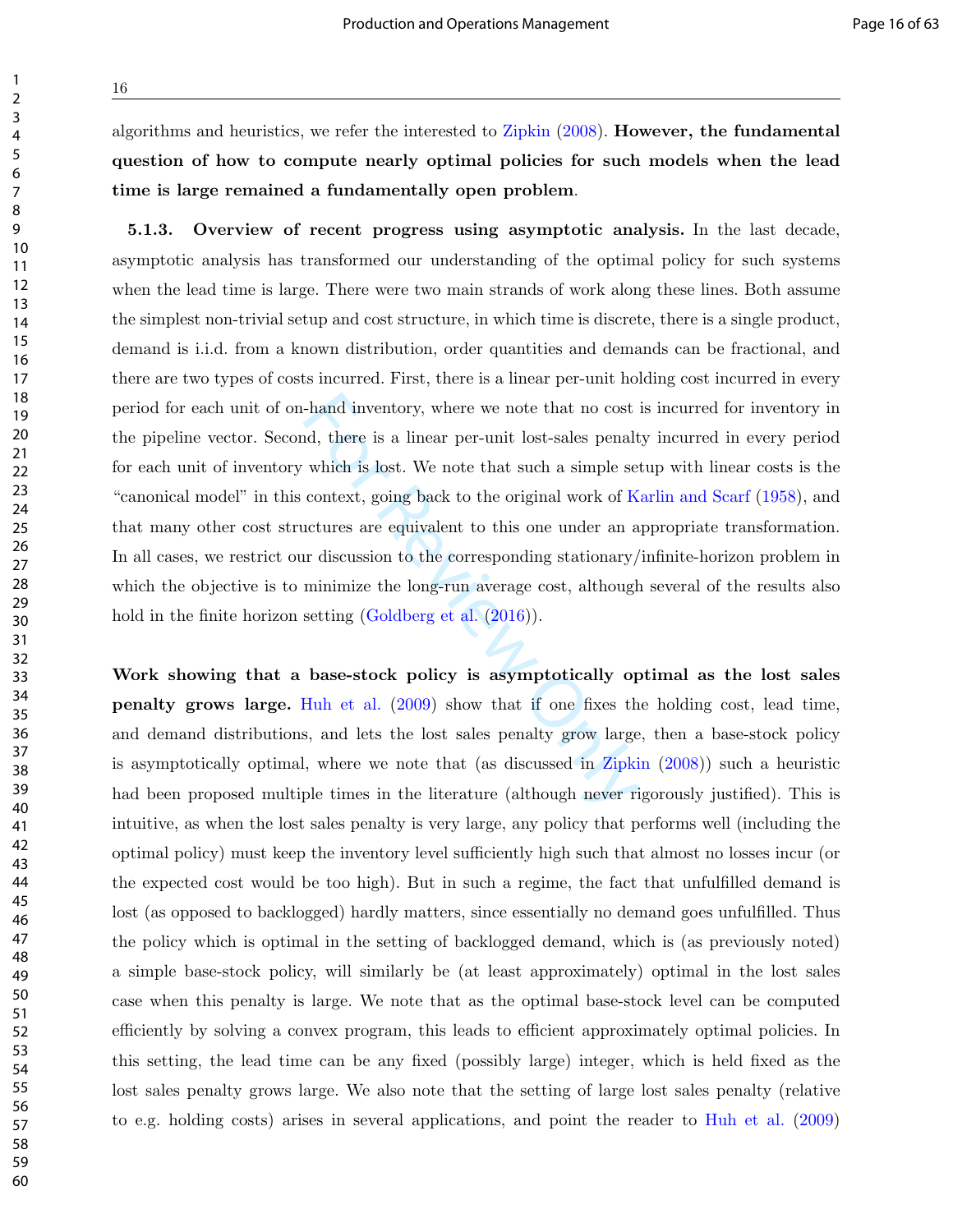for further details. The main proof technique involves: 1. proving several formal comparisons (in the sense of stochastic comparison (Muller and Stoyan (2002)) between lost sales models and simpler backlogging models under related problem parameters; and 2. proving that as the lost sales penalty grows large, certain features of the problem become asymptotically negligible due to the fact that any optimal policy will ensure that very little demand is lost.

where we note that the use of constant-order<br>
n (2004), and further supported numerically<br>
the lead time is very large, such a significant<br>
between when an order for more inventory is<br>
nart" algorithmically provides almos Work showing that a constant-order policy is asymptotically optimal as the lead time grows large. Xin and Goldberg (2016) show that if one fixes the holding cost, lost sales penalty, and demand distribution, and lets the lead time grow large, then a constant-order policy is asymptotically optimal, where we note that the use of constant-order policies for such problems was introduced in Reiman (2004), and further supported numerically in Zipkin (2008). This is again intuitive, as when the lead time is very large, such a significant amount of randomness is injected into the system between when an order for more inventory is placed and when the order is received, that "being smart" algorithmically provides almost no benefit, and thus one might as well use an open-loop policy. We note that  $X$ in and Goldberg (2016) actually explicitly bound the optimality gap, with the optimality gap decaying to zero at least as fast as the exponential rate of convergence of the expected waiting time in a related single-server queue to its steady-state value. We also note that here the "best" constant to use in the constant-order policy does not depend on the lead time (as when the same constant is ordered in every period the lead time becomes irrelevant in steady-state), and that this optimal constant can be computed by solving a convex program related to the waiting time in a single-server queue (Xin and Goldberg (2016)). The main proof technique involves: 1. showing that over a single lead time the on-hand inventory behaves like a certain queueing system; and 2. applying convexity-type arguments (including Jensen's inequality) and several additional bounds to show that a constant-order policy performs nearly optimally, with the constant (intuitively) coinciding with the expected value of each component of the random pipeline vector induced by an optimal (stationary) policy. We note that previously Goldberg et al. (2016) have derived a similar result (in the finite-horizon setting, and under different assumptions) using a more complicated coupling argument; and that closely related convexity arguments appeared previously in the work of Hajek (1983).

## 5.2. Formal model and problem statement.

In this section, we formally define the lost-sales inventory model and optimization problem. The inventory system consists of a single item, with integer lead time L, to be managed in discrete time. We assume demand is i.i.d., and let  $\{D_t, t \geq 1\}$  be an associated sequence of i.i.d. demand realizations, distributed as the non-negative r.v.  $D$  with distribution  $D$ , which we assume to have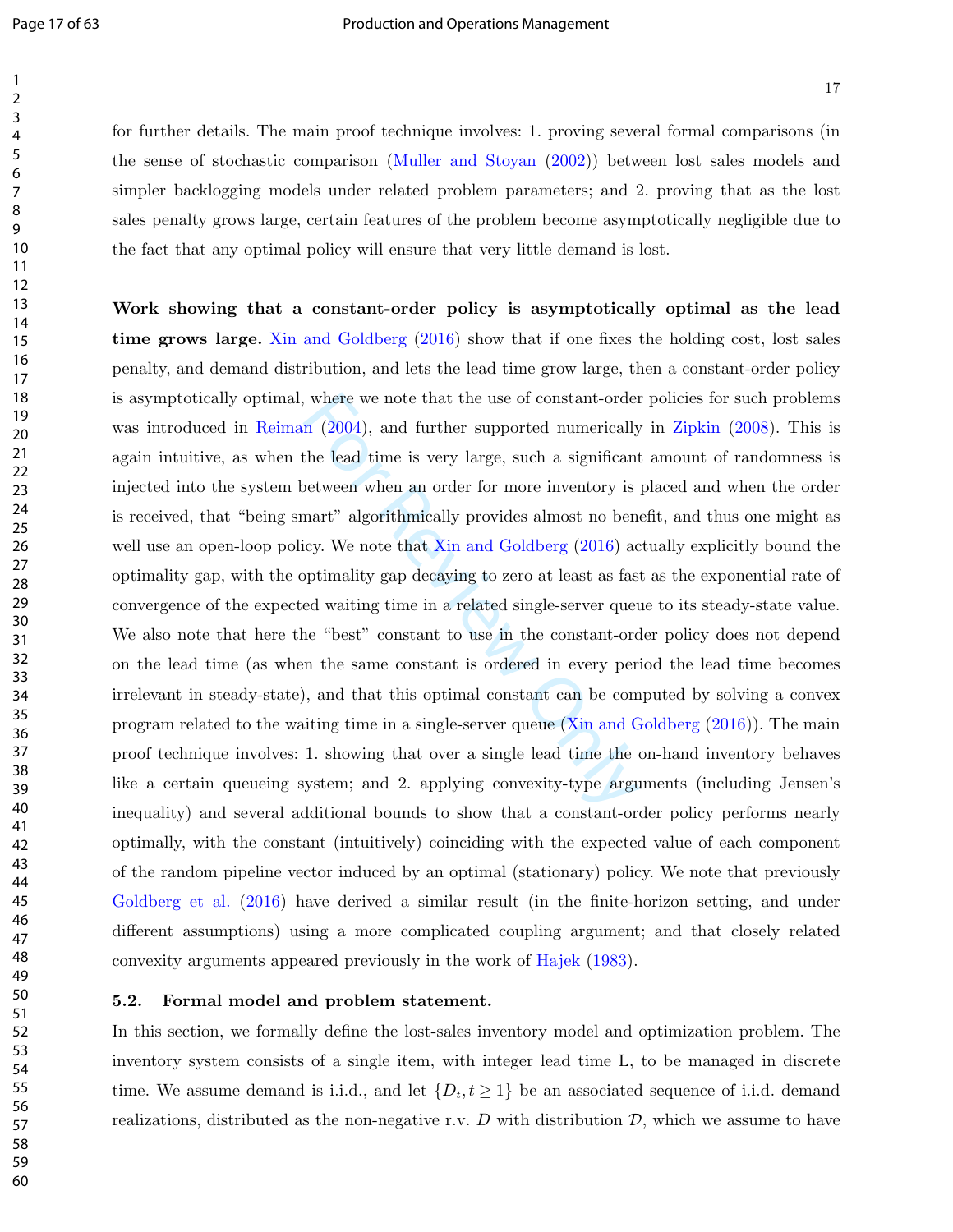Production and Operations Management **Production and Page 18 of 63** 

finite mean, and (to rule out certain trivial degenerate cases) to have strictly positive variance. At each time t, the system evolves as follows.

• A new amount of inventory (ordered L periods ago and now at the head of the pipeline vector) is delivered and added to the on-hand inventory.

- A new order is placed (to be received in L periods, initially joins the end of the pipeline vector).
- The demand in period t is realized.
- The on-hand inventory and pipeline vector are updated.
- Costs for period t are incurred.

msists of a mapping from states (in principle<br>
r quantities. Namely, a feasible policy  $\pi$  will<br>
me ordering process  $\{\sigma_t^{\pi}, t \geq 1\}$ . We now des<br>
First it will be helpful to formalize two addi<br>
ng with initial conditi **5.2.1.** Formal definition of inventory control policy. The goal is to select an inventory control policy  $\pi$ , which consists of a mapping from states (in principle also entire histories) of the inventory system to order quantities. Namely, a feasible policy  $\pi$  will be equated with the valid definition of a discrete-time ordering process  $\{o_t^{\pi}, t \geq 1\}$ . We now describe the set of admissible policies  $\pi = \{o_i^{\pi}, i \geq 1\}$ . First it will be helpful to formalize two additional processes implicitly defined by a policy  $\pi$  (along with initial conditions).

• There is an L-dimensional pipeline vector process  $\{x^{\pi,t}, t \geq 1\}$ , with  $x_i^{\pi,t}$  equal to  $o_{t-(L-i+1)}^{\pi}$ for  $t \ge L+1$  and  $i \in [1, L]$ . Note that  $x_i^{\pi, t+1} = x_{i+1}^{\pi, t}$  for  $i \in [1, L-1]$ , while  $x_L^{\pi, t+1} = o_t^{\pi}$ .

• There is an inventory process  $\{\mathcal{I}_t^{\pi}, t \geq 1\}$ , defined through the dynamical inventory equation  $\mathcal{I}_{t+1}^{\pi} = \max (0, \mathcal{I}_{t}^{\pi} + x_{1}^{\pi,t} - D_{t}).$ 

Then we say that a policy  $\pi = \{o_t^{\pi}, t \geq 1\}$  is admissible if it satisfies the following properties.

• Adaptivity. Letting  $\mathcal F$  denote the filtration generated by the demand process, we require that  $\pi_t$  is adapted to  $\mathcal{F}_{t-1}$  for all  $t \geq 1$ .

• Non-negativity. We require that  $\pi$  is non-negative.

We let Π denote the set of all admissible policies.

**5.2.2.** Formal problem statement We assume a per-unit linear inventory holding cost of  $h$ per unit of time; and per-unit linear lost sales penalty of  $p$  per unit of time. Thus under a given admissible policy  $\pi$ , at each time t an expected inventory cost  $C^{\pi}(t) \stackrel{\Delta}{=} h \mathbb{E} \left[ \left( \mathcal{I}_t^{\pi} + x_1^{\pi, t} - D_t \right)^+ \right] +$  $p\mathbb{E}\left[\left(\mathcal{I}_t^{\pi}+x_1^{\pi,t}-D_t\right)^{-}\right]$  is incurred. We then define the long-run average cost of a policy  $\pi$  as  $\mathcal{C}^{\pi}\triangleq$  $\limsup_{T\to\infty}\frac{1}{T}$  $\frac{1}{T} \sum_{t=1}^T C^{\pi}(t)$ . In that case, the formal problem of interest is  $\inf_{\pi \in \Pi} C^{\pi}$ .

#### 5.3. Detailed overview of Huh et al. (2009).

We now review the results and approach of Huh et al. (2009). We begin by making several additional definitions. Let  $\text{OPT}(L, h, \mathcal{D}, p) \triangleq \inf_{\pi \in \Pi} C^{\pi}$ , i.e. the optimal value with the dependence on the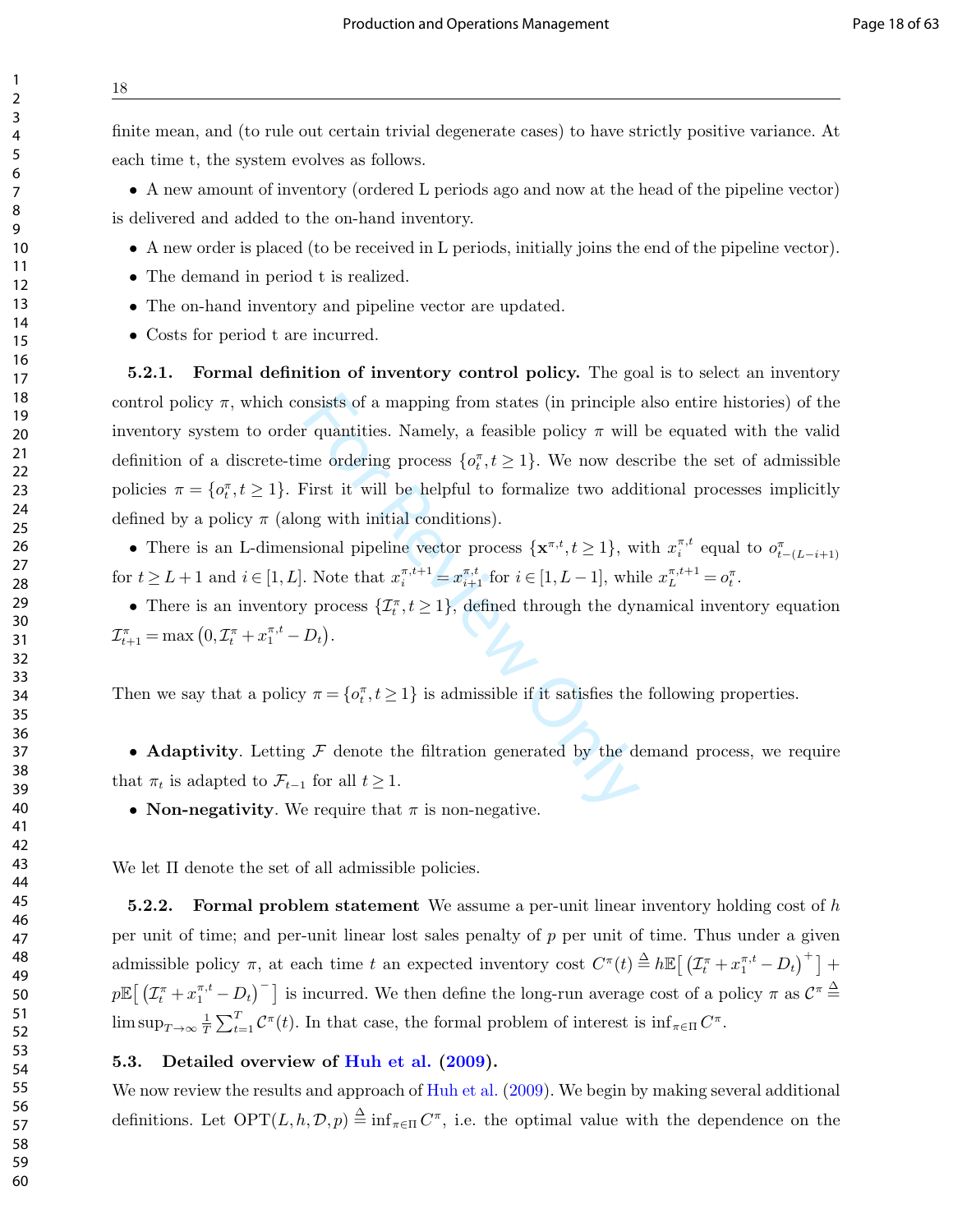underlying parameters  $L, h, \mathcal{D}, p$  made explicit. Let ORDERUPL $(L, h, \mathcal{D}, p, S)$  denote the expected long-run performance of the following policy: if the inventory position is less than S, order an amount of inventory which brings it up to S; else order nothing. Here we recall that the inventory position is the sum of all orders in the pipeline and the on-hand inventory. Namely, this coincides with the performance of a base-stock policy for the associated lost sales system, where we recall that such a policy (with appropriate S) is actually optimal for the corresponding system in which demand is backlogged (instead of lost). Finally, let  $ORDERUPB(L, h, D, b, S)$  be the expected long-run performance of the same exact policy, but implemented in a system in which demand is backlogged instead of lost, where this system with backlogging incurs a linear holding cost of h and a linear backlogging penalty of b. As systems with backlogging will not be the primary object of study, we will not formally define this system here, instead referring the reader to Huh et al. (2009) for further details.

behalty of b. As systems with backlogging wind<br>hally define this systems with backlogging wind<br>halter the system here, instead referring<br>menarison between lost sales and backlos<br>heavily on two stochastic comparison result 5.3.1. Stochastic comparison between lost sales and backlogging models. The proof of Huh et al. (2009) relies heavily on two stochastic comparison results, which compare the costs incurred by various policies (optimal or otherwise) in backlogging and lost sales models with related (but different) parameters. We begin by stating the two stochastic comparison results, which were proven earlier in Janakiraman et al. (2007).

Lemma 1.

1.  $OPT(L, h, \mathcal{D}, p) \geq \inf_{S} ORDERUPB(L, h, \mathcal{D}, \frac{p}{L+1}, S)$ . 2.  $\inf_{S} ORDERUPL(L, h, \mathcal{D}, p, S) \leq \inf_{S} ORDERUPB(L, h, \mathcal{D}, p + L \times h, S)$ .

Note that the first part of Lemma 1 states that the optimal cost in a lost sales system with one set of parameters is at least the optimal cost in a related inventory system with backlogging cost a fraction of the lost sales penalty in the original lost sales system, which follows from the fact that a base-stock policy is optimal for the associated system with backlogging (and thus the optimal value is achieved by minimizing over  $S$ ). The second part of the lemma states that the cost incurred by a (suboptimal) base-stock policy in a lost sales system with one set of parameters is at most the optimal cost in a related inventory system with backlogging cost a multiple of the lead time larger than the lost sales penalty in the original lost sales system.

*Proof sketch of Lemma 1*: For simplicity, suppose  $D$  has support on the positive integers (this is not needed, but will simplify our exposition here), and that  $\text{OPT}(L, h, \mathcal{D}, p)$  is attained by some policy  $\pi_L$ . We proceed by showing that (under an appropriate coupling between the systems and policies) the total cost incurred by  $\pi_L$  in the first t periods (under the empty initialization) exceeds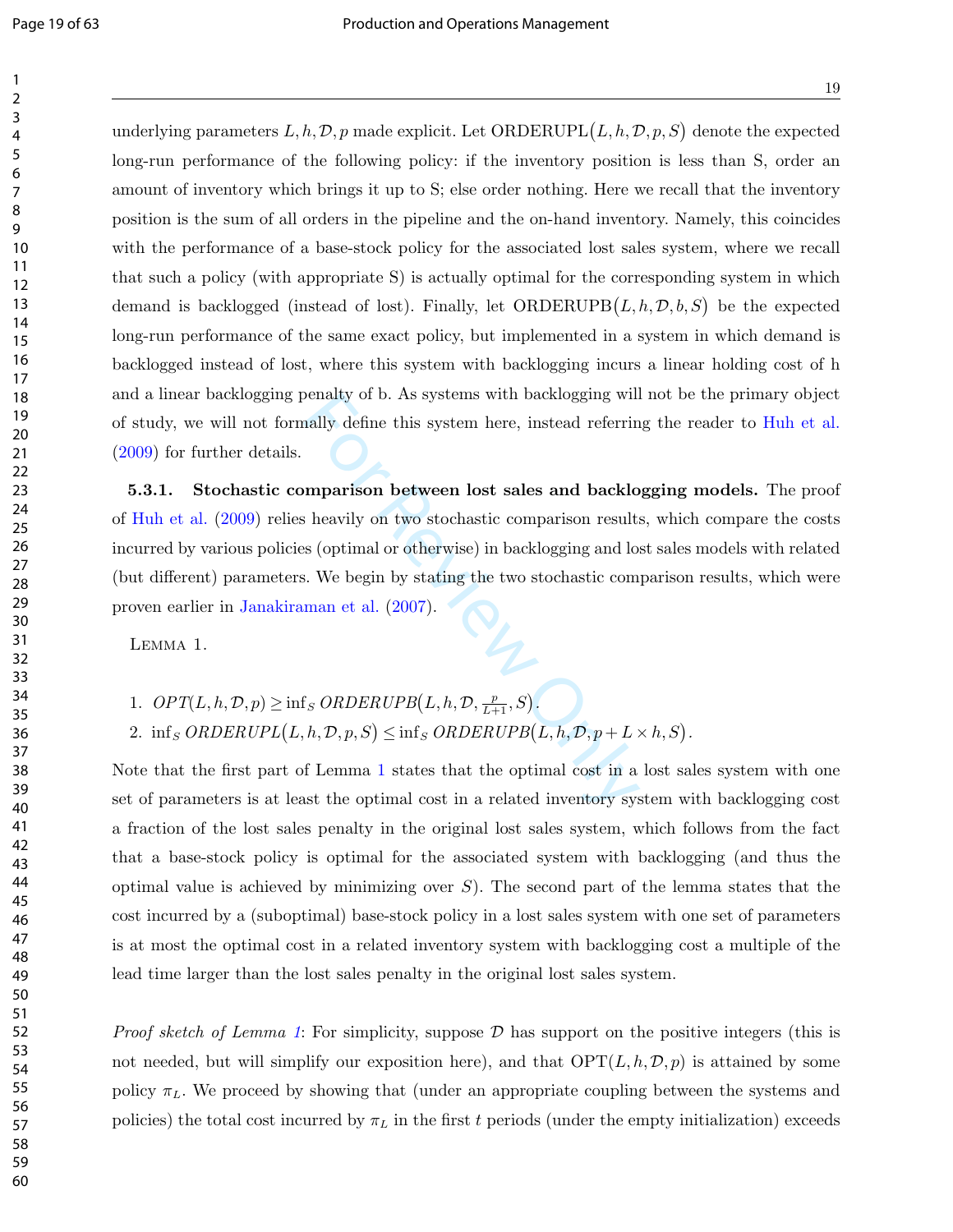regative on-nand inventory, as wen as a non-<br>ad (allowing both of these to be positive at the<br>c every unit in the on-hand inventory and a pe<br>ging queue, in contrast to a standard policy<br>and as possible at each time), and a that incurred in a different inventory system in which demand is backlogged (instead of lost) and in which decisions are made by a carefully constructed suboptimal (i.e. not base-stock) policy, where we note that the desired long-run-average result then follows from a limiting argument (the details of which we omit here). Thus let inventory system  $S_L$  be the lost sales system with parameters  $L, h, \mathcal{D}, p$  (under the empty initialization), operating under the optimal policy  $\pi_L$  for that system (note that  $\pi_L$  is in general very complicated). Alternatively, let inventory system  $S_B$ be the backlogging system with parameters  $L, h, \mathcal{D}, \frac{p}{L+1}$  (under the empty initialization), operating under the following non-standard inventory control  $\pi_B$ , where we note that both systems ( $\mathcal{S}_L$ and  $S_B$ ) will see the same (coupled) sequence of demands. The policy  $\pi_B$  is non-standard in that it maintains both a non-negative on-hand inventory, as well as a non-negative queue holding all backlogged units of demand (allowing both of these to be positive at the same time, incurring both a per-unit holding cost for every unit in the on-hand inventory and a per-unit backlogging cost for every unit in the backlogging queue, in contrast to a standard policy which would always meet as much backlogged demand as possible at each time), and also maintains two pipeline vectors (a regular pipeline and a backlogged pipeline). It is also non-standard in that in each period, it places two types of orders. First, in each period, it places a "regular" order which enters the back of the regular pipeline (and arrives to the system L periods later, joining the on-hand inventory at that time). The regular order it places is equivalent to the amount of inventory  $\pi_L$  orders in that same period (recall that demands are coupled in the two systems). Second, in each period it also places a "backlogged" order equal to the number of units of demand that joined the backlogged queue in the previous period, which enters the back of the backlogged pipeline and also arrives L periods later. Here (in a given period) an arriving unit of demand joins the backlogged queue if there is no on-hand inventory in that period to meet it. The policy  $\pi_B$  also allocates units of inventory to units of demand in a non-standard manner. In particular, when a unit of demand first arrives,  $\pi_B$  attempts to meet that demand using its on-hand inventory (derived entirely from regular orders which have gone through the regular pipeline). Any units of demand that arrive and cannot be satisfied in this way join the backlogged queue, to eventually be satisfied exclusively by the backlogged order made in the following period (which by construction will be for exactly the "right" amount to meet this backlogged demand, i.e. every unit of inventory which arrives from the backlogged pipeline is immediately used to meet items in the backlogged queue, never joining the on-hand inventory). We suppose that the decision of precisely which "units" of demand are to be met if e.g. there is enough on-hand inventory to satisfy some but not all of the new units of demand in a given period is made under some arbitrary indexing of the units of demand. Then the following may be proven by natural induction arguments, where we omit the details here.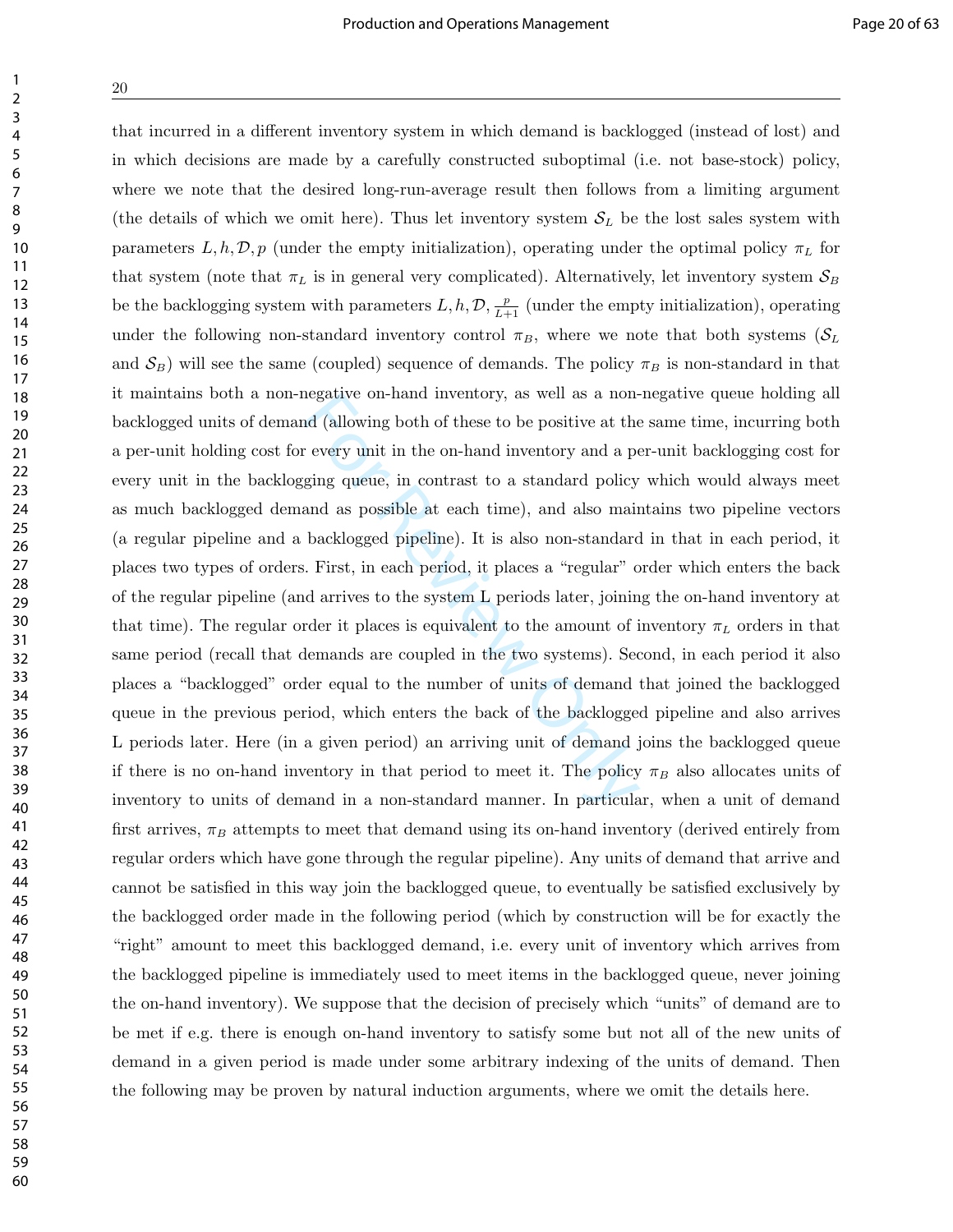1. The pipeline vector in  $S_L$  and the regular pipeline vector in  $S_B$  are equal at all times.

2. The on-hand inventory levels in  $S_L$  and  $S_B$  are equal at all times, and hence the holding costs incurred in both systems are identical.

3. The amount of inventory in the backlogged pipeline in  $S_B$  is at most the number of units of demand in the backlogged queue (in  $S_B$ ) at all times.

4. The number of units of demand that join the backlogged queue in  $S_B$  equals the number of units of demand that are lost in  $S_L$ , and each unit of demand that joins the backlogged queue in  $\mathcal{S}_B$  spends exactly L + 1 time units in the backlogged queue. As the unit backlogging cost in  $\mathcal{S}_B$  is exactly a  $\frac{1}{L+1}$  fraction of the lost sales penalty in  $S_L$ , it follows that the lost sales penalties incurred in  $S_L$  are identical to the backlogging penalities incurred in  $S_B$  (under an appropriate accounting scheme).

It can also be shown that

backlogging penalities incurred in  $S_B$  (under<br>
and backlogging cost incurred by non-standar<br>
sponding costs incurred in the same backloggin<br>
ORDERUPB( $L, h, \mathcal{D}, \frac{p}{L+1}, S$ ), as the non-stan<br>
appletes the proof of the fi • The total inventory and backlogging cost incurred by non-standard service mechanism  $\pi_B$  in  $\mathcal{S}_B$  is larger than the corresponding costs incurred in the same backlogging system under an optimal base-stock policy, i.e.  $\inf_S$  ORDERUPB $(L, h, \mathcal{D}, \frac{p}{L+1}, S)$ , as the non-standard service mechanism is suboptimal.

Combining the above completes the proof of the first comparison result. The second comparison result again follows from arguments bounding the average cost of the relevant lost sales system by that of the associated system with backlogging, and we omit the details.

5.3.2. Formal statement of asymptotic optimality and additional proof details. With Lemma 1 in hand, we can now complete the proof of the main asymptotic result of Huh et al. (2009). First, we formally introduce a certain technical condition from Huh et al. (2009), required for their results to hold.

Definition 1 (Asymptotically sublinear mean residual life (ASMRL) Assumption). Let us say that the demand distribution  $D$  has asymptotically sublinear mean residual life if either D has bounded support, or  $\lim_{x\to\infty} \frac{E[D-x|D>x]}{x} = 0.$ 

Then the formal asymptotic optimality result proven in Huh et al.  $(2009)$  is the following.

THEOREM 1. If  $\mathcal D$  satisfies the ASMRL Assumption, then  $\lim_{p\to\infty}$  $\inf_{S} \textit{ORDERUPL}\left( \textit{L}, \textit{h}, \mathcal{D}, \textit{p}, S \right)$  $\frac{OPT(L,h,\mathcal{D},p)}{OPT(L,h,\mathcal{D},p)} = 1.$ Namely, order-up policies are asymptotically optimal as the lost-sales penalty grows to  $\infty$ .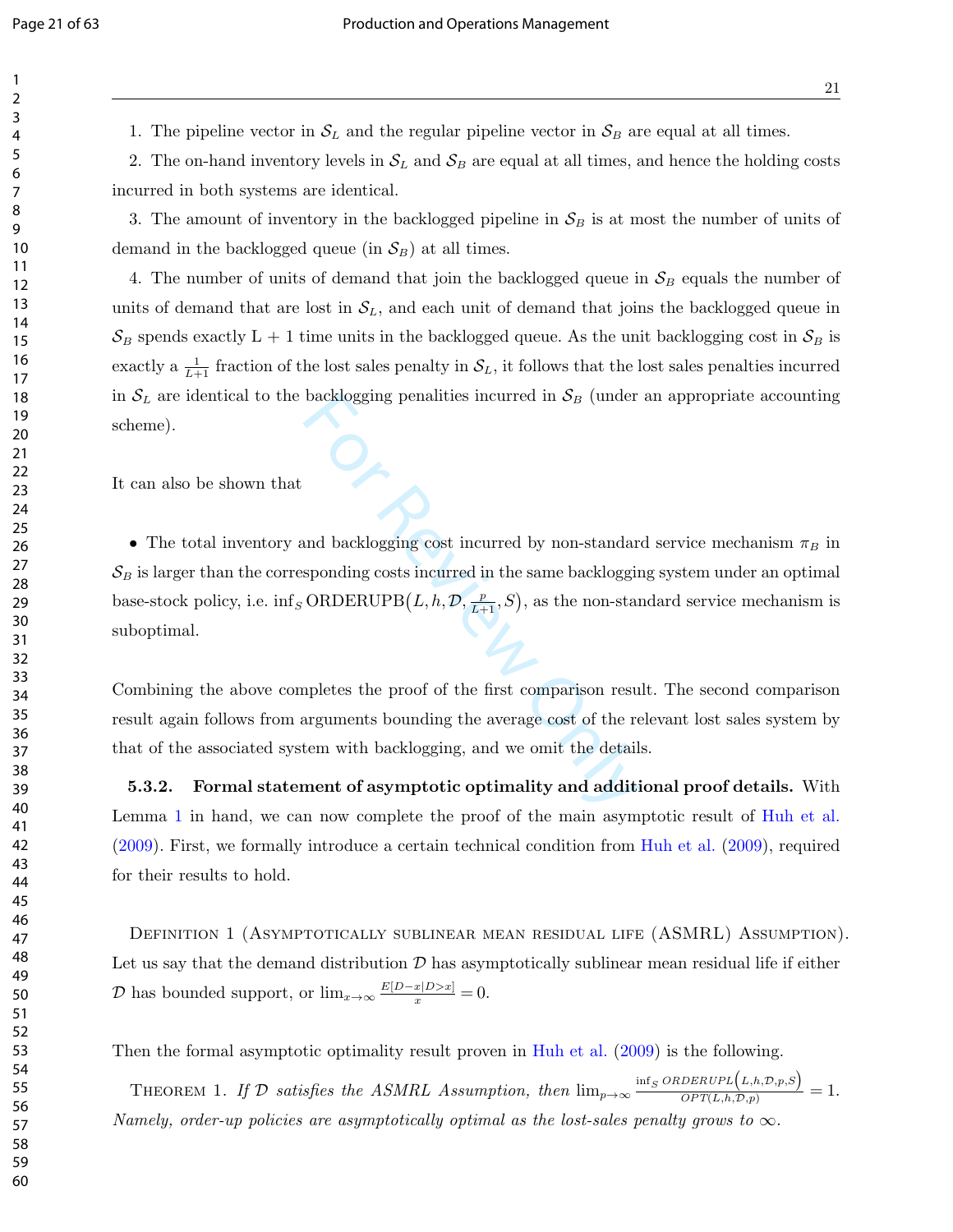1 2

Proof sketch of Theorem 1: It follows from Lemma 1 that

$$
\frac{\inf_{S} \text{ORDERUPL}(L, h, \mathcal{D}, p, S)}{\text{OPT}(L, h, \mathcal{D}, p)} \leq \frac{\inf_{S} \text{ORDERUPB}(L, h, \mathcal{D}, p + L \times h, S)}{\inf_{S} \text{ORDERUPB}(L, h, \mathcal{D}, \frac{p}{L+1}, S)}.
$$

That

$$
\lim_{p \to \infty} \frac{\inf_{S} \text{ORDERUPB}(L, h, \mathcal{D}, p + L \times h, S)}{\inf_{S} \text{ORDERUPB}(L, h, \mathcal{D}, \frac{p}{L+1}, S)} = 1
$$

er the backlogging penalty is  $p + L \times h$  or  $\frac{1}{L}$ <br>alty for incurring any backlogging is so hig<br>stem incurs an asymptotically meaningful am<br>assumption intuitively ensures that paying<br>still leads to an asymptotically negl then follows from several additional stochastic comparison arguments, combined with the basic properties of the 1-period newsvendor problem, some straightforward algebra, and the ASMRL Assumption, and we omit the details. We note that the intuition behind this final limit is that so long as  $p \to \infty$ , whether the backlogging penalty is  $p + L \times h$  or  $\frac{p}{L+1}$  does not really matter, as in both cases the penalty for incurring any backlogging is so high that (up to lower order considerations) neither system incurs an asymptotically meaningful amount of backlogging, where we note that the ASMRL assumption intuitively ensures that paying a very high price on very little backlogged demand still leads to an asymptotically negligible cost.

### 5.4. Detailed overview of Xin and Goldberg (2016).

We now review the results and approach of of Xin and Goldberg (2016). We begin by making several additional definitions. Let us say that a policy  $\pi \in \Pi$  is stationary if there exists a measurable function  $f: \mathcal{R}^{L+1} \to \mathcal{R}^+$  such that w.p.1,  $o_t^{\pi} = f(\mathbf{x}^{\pi,t}, \mathcal{I}_t^{\pi})$  for all  $t \geq 1$ . Due to the i.i.d. nature of the demand process, it follows from the basic theory of MDP that there exists an optimal policy  $\pi \in \Pi$  which is stationary, and here we assume  $\pi_L$  to be some fixed such stationary policy.

5.4.1. Formalizing the steady-state of  $\pi_L$  and its properties. Here we formalize the notion of the steady-state pipeline and inventory induced by  $\pi_L$ , and review some important properties of the associated r.v.s. Note that  $\pi_L$  induces an  $L+1$ -dimensional Markov chain (L dimensions for the pipeline vector, 1 for the inventory level) with continuous state-space and discontinuous dynamics, which are not easy to explicitly characterize or control (as the policy is in general defined abstractly through certain dynamic programming and fixed-point equations). As discussed in Xin and Goldberg (2016), it seems impossible to rule out e.g. the pathological situation that the Markov chain induced by  $\pi_L$  is (for example) periodic, or more generally does not induce a "nice" stationary distribution. Fortunately, it can be shown through standard perturbative and limiting arguments (i.e. perturb  $\pi_L$  slightly to force regenerative behavior, and then let the perturbation size go to zero) that there must exist a probability measure jointly on the pipeline vector and inventory level with several intuitive and desirable properties, coinciding with how one would "expect" the steady-state of such a stationary optimal policy to behave. In particular, the following is proven in Xin and Goldberg (2016).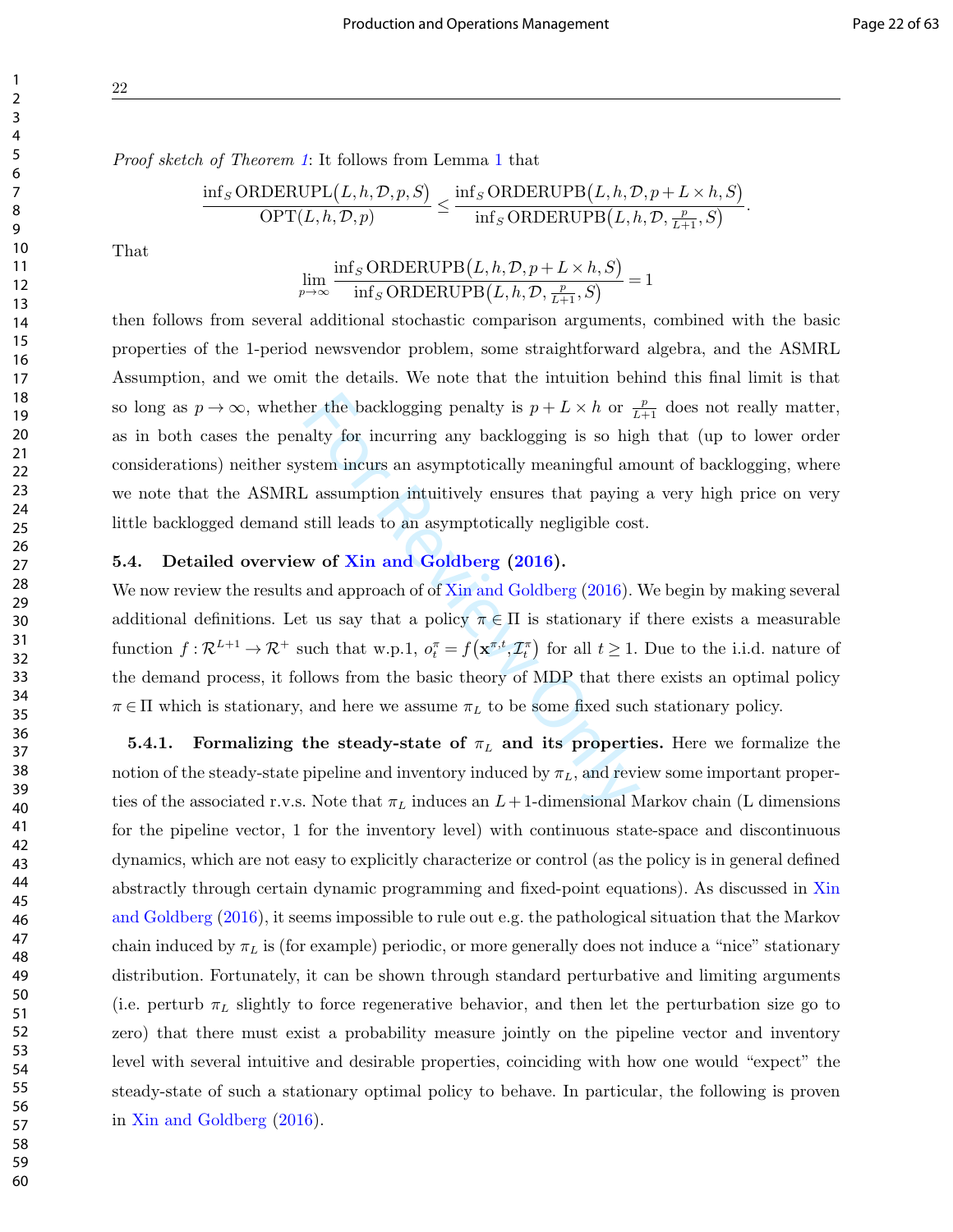1.  $(\chi^*, \mathcal{I}^*)$  is w.p.1 non-negative, has finite mean, and is independent of  $\{D_i, i \geq 1\}$ .

2. 
$$
\mathbb{E}[\mathcal{I}^*] = \mathbb{E}\left[\max_{j=0,\dots,L} \left( \sum_{i=1}^j (\chi_{L+1-i}^* - D_{L+1-i}) + \delta_{j,L} \mathcal{I}^* \right) \right].
$$

3.  $\mathbb{E}[\chi_i^*] = \mathbb{E}[\chi_1^*] \leq \mathbb{E}[D_1]$  for all i.

4. 
$$
h\mathbb{E}[\mathcal{I}^*] + p\mathbb{E}[D_1] - p\mathbb{E}[\chi_1^*] = OPT(L, h, \mathcal{D}, p).
$$

Here we note that Theorem 2.( 2) follows from the max-plus style updates dictated by the dynamic inventory equations, and the celebrated Lindley recursion which shows that such a process has a supremum-type representation (Lindley (1952)). We also note that Theorem 2.(3) follows from stationarity and the manner in which the pipeline vector updates over time.

ntation (Lindley (1952)). We also note that 1<br>
ner in which the pipeline vector updates over<br> **nvexity over a lead time.** Next, we obser<br>
sarily independent from the orders received c<br>
xt of that lead time, the right-hand 5.4.2. Applying convexity over a lead time. Next, we observe that since the demands over a lead time are necessarily independent from the orders received over that lead time and the inventory level at the start of that lead time, the right-hand side of Theorem 2.( 2) is a jointly convex function of  $\chi^*$  and  $\mathcal{I}^*$  (for each fixed realization of  $\{D_i, i = 1, \ldots, L\}$ ), which will allow us to apply the (conditional) multi-variate Jensen's inequality, to conclude the following.

Lemma 2.

$$
\mathbb{E}[\mathcal{I}^*] \geq \mathbb{E}\left[\max_{j=0,\ldots,L}\left(j\mathbb{E}[\chi_1^*]-\sum_{i=1}^j D_i + \delta_{j,L}\mathbb{E}[\mathcal{I}^*]\right)\right] \geq \mathbb{E}\left[\max_{j=0,\ldots,L}\left(j\mathbb{E}[\chi_1^*]-\sum_{i=1}^j D_i\right)\right].
$$

Combining Theorem 2.( 4) with Lemma 2, we conclude the following.

Corollary 1.

$$
OPT(L, h, \mathcal{D}, p) \ge h \mathbb{E}\left[\max_{j=0,\dots,L}\left(j\mathbb{E}[\chi_1^*] - \sum_{i=1}^j D_i\right)\right] + p \mathbb{E}[D_1] - p \mathbb{E}[\chi_1^*].
$$

**5.4.3.** Connecting to the constant-order policy. As we will now see, the bound of Corollary 1 looks very similar to the performance of the constant-order policy which always orders  $\mathbb{E}[\chi_1^*]$ in every period. Indeed, we now review in greater depth the constant-order policy, and characterize the best constant-order policy. For any  $r \in [0, \mathbb{E}[D_1])$ , the constant-order policy  $\pi_r$  is the policy that places the constant order r in every period. It is well-known that for any such  $r \in [0, \mathbb{E}[D_1]),$ the sequence of on-hand inventory levels in the associated lost sales system (controlled by  $\pi_r$  and initially empty) converges in distribution, and in expectation, to a limiting r.v. with finite mean, which we denote by  $I^r_{\infty}$ .  $I^r_{\infty}$  has the same distribution as the steady-state waiting time in the corresponding  $GI/GI/1$  queue with interarrival distribution  $D$  and processing time distribution the constant r. It is well-known (e.g. Asmussen (2003), again due to Lindley's recursion) that  $I^r_\infty \sim$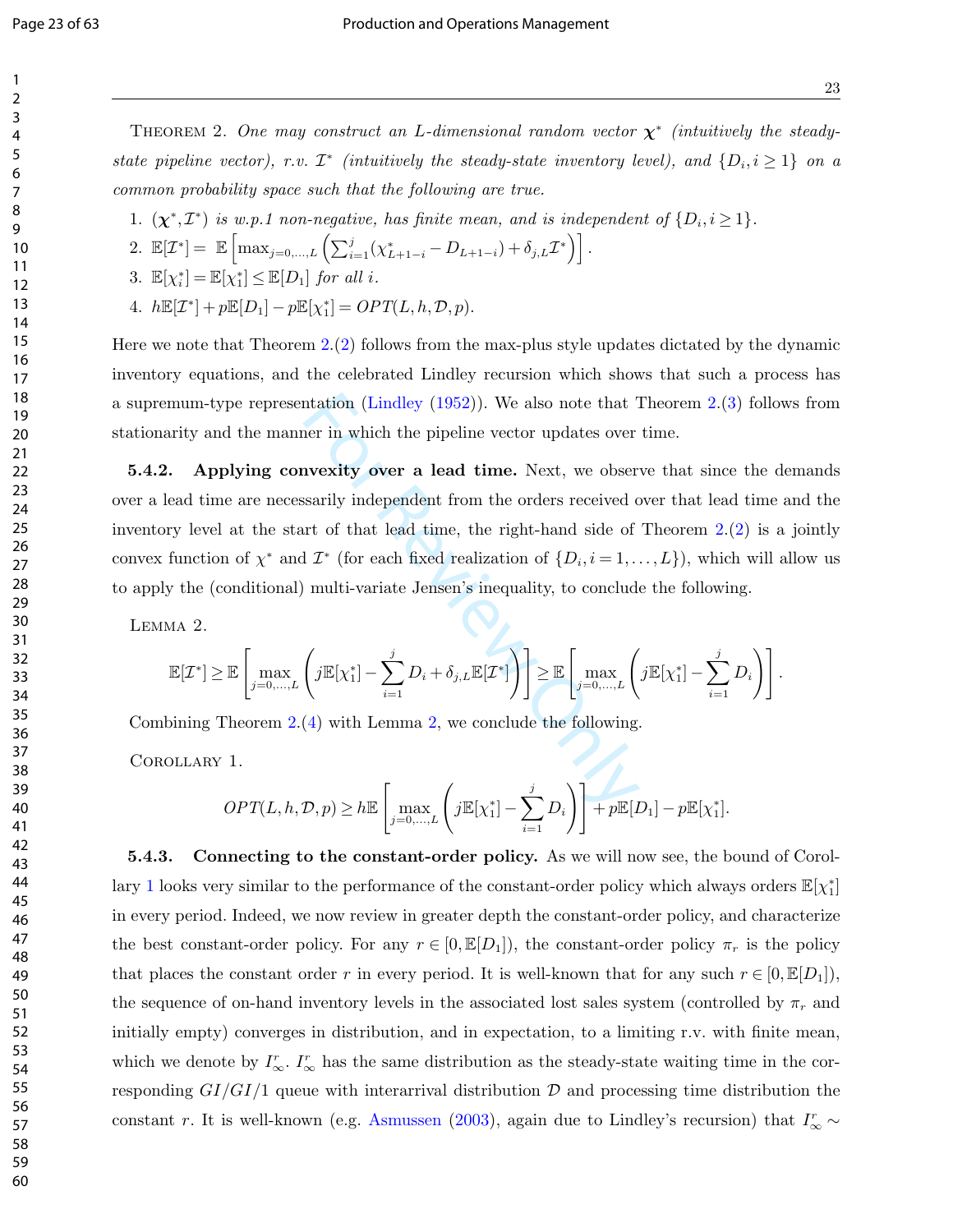$\sup_{j\geq 0} (jr - \sum_{i=1}^j D_i)$ . It follows that for any  $r \in [0, \mathbb{E}[D_1])$ , the long-run average cost incurred by the corresponding constant-order policy equals

$$
CONF(L, h, \mathcal{D}, p, r) = h \mathbb{E}\left[\sup_{j \ge 0} \left(jr - \sum_{i=1}^{j} D_i\right)\right] + p \mathbb{E}[D_1] - pr,\tag{1}
$$

independent of the lead time L.

Note that by combining Corollary 1 and  $(1)$ , we immediately derive the following bound on the performance of the constant-order policy which orders  $\mathbb{E}[\chi_1^*]$  in every period. Here we recall that  $\mathbb{E}[\chi_1^*]$  really depends on L (as well as  $h, \mathcal{D}, p$ ) as it is derived from the behavior of the optimal policy  $\pi_L$ , and here we make this dependence explicit through the notation  $\chi_1^*(L, h, \mathcal{D}, p)$ . Then we deduce the following bound.

COROLLARY 2.  $CONST(L, h, \mathcal{D}, p, \mathbb{E}[\chi_1^*(L, h, \mathcal{D}, p)]) - OPT(L, h, \mathcal{D}, p)$  is at most

$$
h\bigg(\mathbb{E}\left[\sup_{j=0,\ldots,\infty}\left(j\mathbb{E}\big[\chi_1^*(L,h,\mathcal{D},p)\big]-\sum_{i=1}^j D_i\right)\right]-\mathbb{E}\left[\max_{j=0,\ldots,L}\left(j\mathbb{E}\big[\chi_1^*(L,h,\mathcal{D},p)\big]-\sum_{i=1}^j D_i\right)\right]\bigg).
$$

L (as well as  $h, D, p$ ) as it is derived from if<br>ake this dependence explicit through the no<br>ound.<br> $T(L, h, \mathcal{D}, p, \mathbb{E}[\chi_1^*(L, h, \mathcal{D}, p)]) - OPT(L, h, \mathcal{D}, f)$ <br> $L, h, \mathcal{D}, p)$ ]  $-\sum_{i=1}^{j} D_i$   $\Big] - \mathbb{E} \Big[\max_{j=0,...,L} \Big( j \mathbb{E}[\chi_1^$ Although we will later see that such differences between suprema can in some sense be nicely controlled, to do so we would have to have some concrete understanding of  $\mathbb{E}[\chi_1^*]$ , and especially the gap  $\mathbb{E}[D_1] - \mathbb{E}[\chi_1^*]$ . Although some relevant (yet crude) bounds are derived in Goldberg et al. (2016), here we will take a more refined approach which allows us to sidestep this lack of understanding of  $\mathbb{E}[\chi_1^*(L, h, \mathcal{D}, p)].$ 

Indeed, as it is easily verified from (1) that  $CONF(L, h, D, p, r)$  is a convex function of r on  $[0, \mathbb{E}[D_1])$ , to find the best possible constant-order policy, it suffices to select the r minimizing this one-dimensional convex function over the compact set  $[0, \mathbb{E}[D_1]]$ . Let  $r_{\infty} \in$  $\arg \min_{0 \le r \le E[D_1]} \text{CONST}(L, h, \mathcal{D}, p, r)$  denote the infimum of this set of optimal constant-order levels, in which case the best constant-order policy will refer to  $\pi_{r_{\infty}}$ . For  $r \in [0, \mathbb{E}[D_1]]$  and  $L \geq 1$ , let  $C_L(r) \triangleq h \mathbb{E} \left[\max_{j=0,\ldots,L} \left(jr - \sum_{i=1}^j D_i\right)\right] + p \mathbb{E}[D_1] - pr$ , and let  $r_L$  denote the infimum of arg min<sub>r∈[0,E[D<sub>1</sub>]]  $C_L(r)$ . We also define  $C_\infty(r)$  to be the associated function with  $L = \infty$ , which we</sub> note coincides with  $\text{CONST}(L, h, \mathcal{D}, p, r)$ , and thus the previously defined quantity  $r_{\infty}$  is consistent also with this new definition. Indeed, note that  $C<sub>L</sub>(r)$  is a certain "truncation" of the expression describing the performance of the constant-order policy, in which the relevant supremum is only taken over L periods. Then the following more refined optimality gap is proven in Xin and Goldberg (2016), which side-steps the problem of needing to know  $\mathbb{E}[\chi_1^*]$  (as in Corollary 2).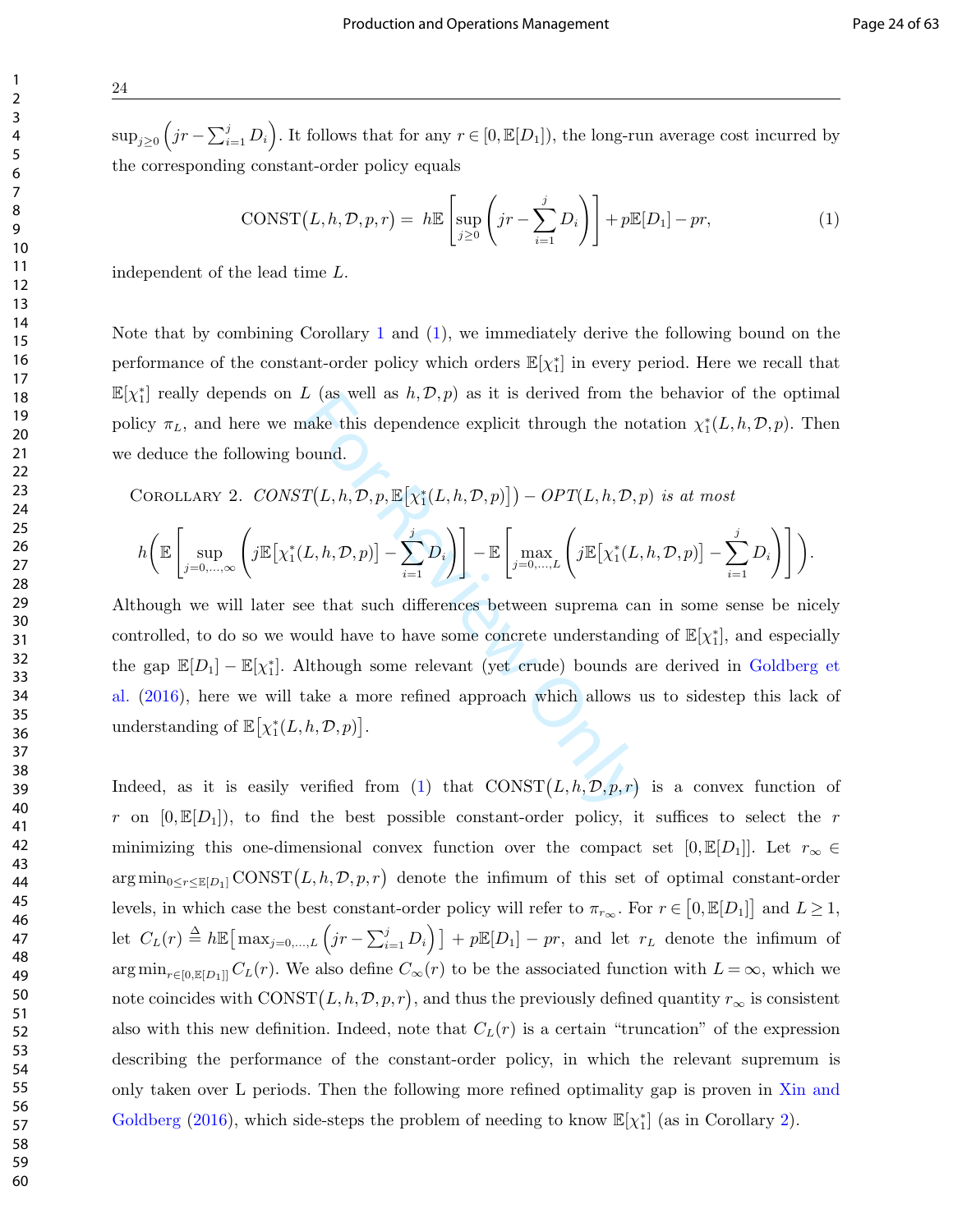LEMMA 3.  $CONST(L, h, \mathcal{D}, p, r_{\infty}) - OPT(L, h, \mathcal{D}, p)$  is at most

$$
h\left(\mathbb{E}\left[\sup_{j\geq 0} (jr_{\infty} - \sum_{i=1}^{j} D_i)\right] - \mathbb{E}\left[\max_{0\leq j\leq L} (jr_{\infty} - \sum_{i=1}^{j} D_i)\right]\right)
$$
  
+ 
$$
h\left(\mathbb{E}\left[\max_{0\leq j\leq L} (jr_{\infty} - \sum_{i=1}^{j} D_i)\right] - \mathbb{E}\left[\max_{0\leq j\leq L} (jr_L - \sum_{i=1}^{j} D_i)\right]\right)
$$
  
- 
$$
p(r_L - r_{\infty}).
$$

Proof sketch of Lemma 3: Corollary 1 implies that

$$
\begin{split} \text{OPT}(L, h, \mathcal{D}, p) &\geq h \mathbb{E} \left[ \max_{j=0,\dots,L} \left( j \mathbb{E}[\chi_1^*] - \sum_{i=1}^j D_i \right) \right] + p \mathbb{E}[D_1] - p \mathbb{E}[\chi_1^*] \\ &= C_L(\mathbb{E}[\chi_1^*]) \geq C_L(r_L) \\ &= h \mathbb{E} \left[ \max_{j=0,\dots,L} \left( jr_L - \sum_{i=1}^j D_i \right) \right] + p \mathbb{E}[D_1] - pr_L. \end{split}
$$

Combining with ( 1) and some straightforward algebra then completes the proof.

5.4.4. Formal statement of asymptotic optimality and additional proof details. For  $\theta \geq 0$ , let us define

$$
\phi(\theta) \stackrel{\Delta}{=} \exp(\theta r_{\infty}) \mathbb{E}[\exp(-\theta D_1)] \quad , \quad \gamma \stackrel{\Delta}{=} \inf_{\theta \ge 0} \phi(\theta),
$$

 $(D, p) \ge h \mathbb{E} \left[ \max_{j=0,...,L} \left( j \mathbb{E}[\chi_1^*] - \sum_{i=1} D_i \right) \right] + p \mathbb{E}[\mathbb{E}[\chi_2^*])$ <br>  $= C_L(\mathbb{E}[\chi_1^*]) \ge C_L(r_L)$ <br>  $= h \mathbb{E} \left[ \max_{j=0,...,L} \left( jr_L - \sum_{i=1}^j D_i \right) \right] + p \mathbb{E}[D_1]$ <br>
some straightforward algebra then completes t<br>
me and  $\vartheta \in \arg\min_{\theta \geq 0} \phi(\theta)$  denote the supremum of the set of minimizers of  $\phi(\theta)$ , where we define  $\vartheta$ to equal  $\infty$  if the above infimum is not actually attained. It follows from definitions and standard arguments with generating functions (see Xin and Goldberg (2016)) that  $r_{\infty} < \mathbb{E}[D_1], \vartheta > 0$ , and  $\gamma \in [0,1)$ . It follows from the celebrated Cramér's Theorem (Deuschel and Strook (1989)), and more generally the theory of large deviations, that up to exponential order  $\mathbb{P}(kr_{\infty} \geq \sum_{i=1}^{k} D_i)$ decays like  $\gamma^k$  as  $k \to \infty$ . Let  $g(h, \mathcal{D}, p) \stackrel{\Delta}{=} \inf_{x \in \mathcal{R}} \mathbb{E}[h(x - D)^+ + p(x - D)^-] > 0$ , and Q denote the p  $\frac{p}{p+h}$  quantile of the demand distribution, where we note that Q is the optimal order quantity in the single-stage newsvendor problem and  $\text{OPT}(L, h, \mathcal{D}, p) \ge g(h, \mathcal{D}, p)$ , which (when there is no ambiguity) we will simply denote by g.

Then the formal asymptotic optimality result proven in Xin and Goldberg (2016) is the following.

THEOREM 3. For all  $L \geq 1$ ,

$$
\frac{CONST(L, h, \mathcal{D}, p, r_{\infty})}{OPT(L, h, \mathcal{D}, p)} \le 1 + h\big((1 - \gamma)g\big)^{-1} \bigg(\mathbb{E}[D_1] - r_{\infty} + \big(e\vartheta(L+1)\big)^{-1}\bigg)\gamma^{L+1}.\tag{2}
$$

Namely, constant-order policies are asymptotically optimal as the lead time grows to  $\infty$ , with the (relative) optimality gap decaying exponentially at rate  $\gamma$ .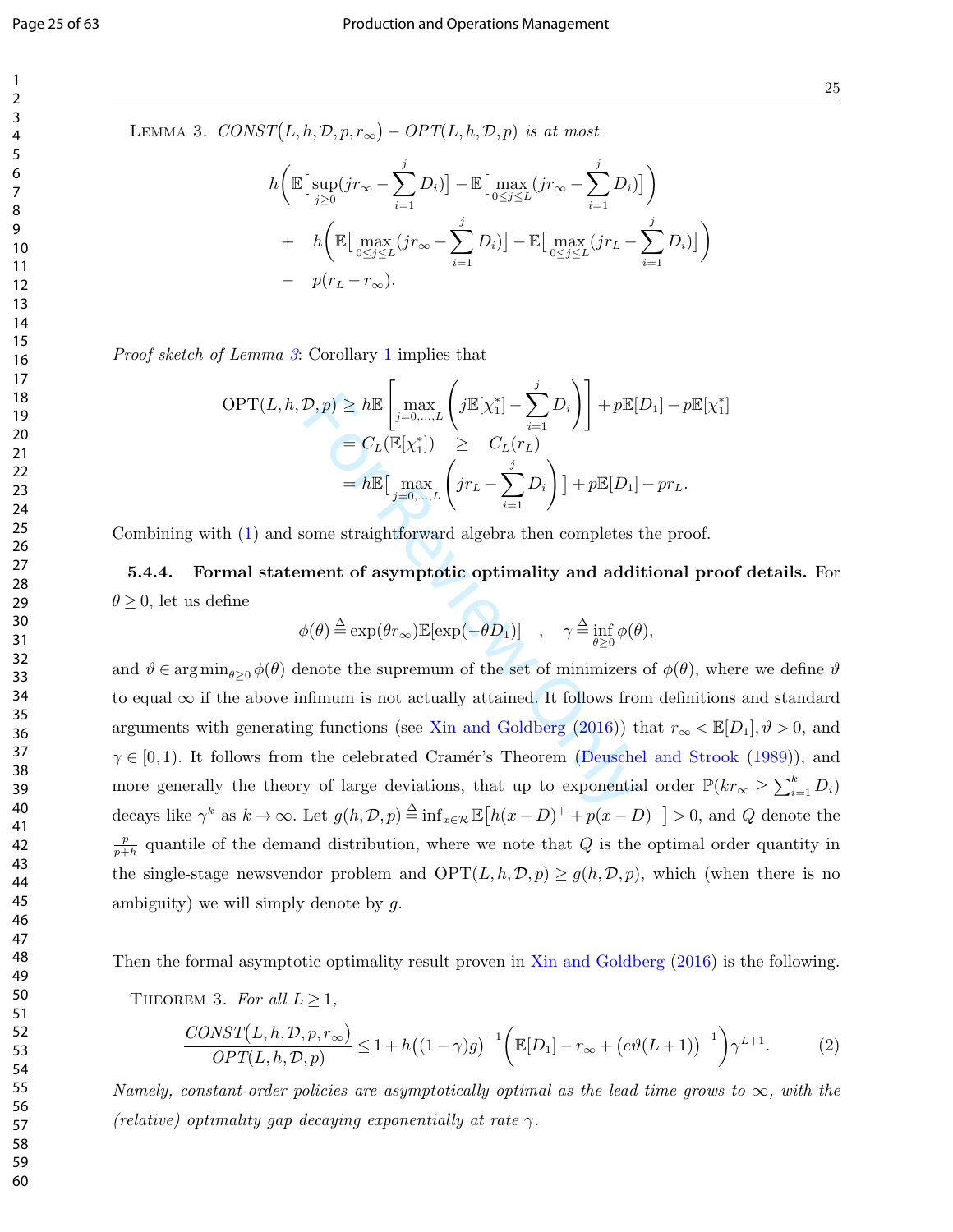The formal proof proceeds by bounding each of the terms appearing in Lemma 3. A key insight is that expectations of maxima of random walks (such as those appearing in Lemma 3) have an elegant representation through the celebrated Spitzer's identity (Spitzer (1956)), which can be used to bound several of the relevant terms (combined with closely related arguments of Kingman (1962)). The remaining terms are bounded by using the fact that  $r_L(r_\infty)$  is a minimizer of the convex function  $C_L(r)(C_\infty(r))$ , and applying the relevant first-order optimality conditions (along with the fact that  $r_{\infty} \leq r_L$ , also proven in Xin and Goldberg (2016), and a straightforward application of Chernoff's bound).

## 6. Case Study II: Dual-sourcing models with large lead time gap 6.1. Introduction to dual-sourcing models with lead time gap.

dual-sourcing models with lead time gay<br>troduction. Dual-sourcing is a common pra<br>pany usually purchases its materials from a i<br>pany usually purchases its materials from a i<br>paner of 2003, Amazon used FedEx to deliver t<br>re **6.1.1.** High-level introduction. Dual-sourcing is a common practice in supply chain management, in which a company usually purchases its materials from a regular supplier at a lower cost, but is also able to obtain materials from an expedited supplier at a higher cost when needed. For example, in the summer of 2003, Amazon used FedEx to deliver the new Harry Potter more promptly and maintained regular shipping via UPS (Kelleher (2003), Veeraraghavan and Scheller-Wolf (2008)). Similarly, Allon and van Mieghem (2010) describe an example of a U.S. company that has two suppliers, one in Mexico and one in China. The Mexican supplier has shorter lead time but higher ordering cost; the Chinese supplier has longer lead time and lower ordering cost. The company takes advantage of the dual-sourcing strategy to meet their demand more efficiently. Although dual-sourcing is practically attractive, optimizing a dual-sourcing inventory system is notoriously challenging, as the state-space of the underlying dynamic program becomes high-dimensional (with the dimension growing linearly in the gap between the regular and expedited lead times).

6.1.2. Literature review prior to recent progress using asymptotic analysis. Although dual-sourcing systems have been studied since the 1960's, the structure of the optimal policy remains poorly understood, with the exception of when the system is consecutive, i.e., the lead time difference between the two sources is exactly one. Early studies of periodic review dual-sourcing inventory models include Barankin (1961), Daniel (1963), Neuts (1964), which showed that base-stock policies are optimal when the lead times of the two sources are zero and one respectively. Fukuda (1964) extends the result to general lead time settings as long as the lead time difference remains one. Whittmore and Saunders (1977) show that the optimal policy is no longer a simple base-stock policy when the lead time difference is larger than one. In the subsequent decades, a vast literature has arisen for such models, and we refer the interested reader to the survey of Minner (2003), as well as e.g. the more recent works of Feng et al. (2006), Fox et al. (2006), Chen, Xue and Yang (2013), Huggins and Olsen (2010), Angelus and Ozer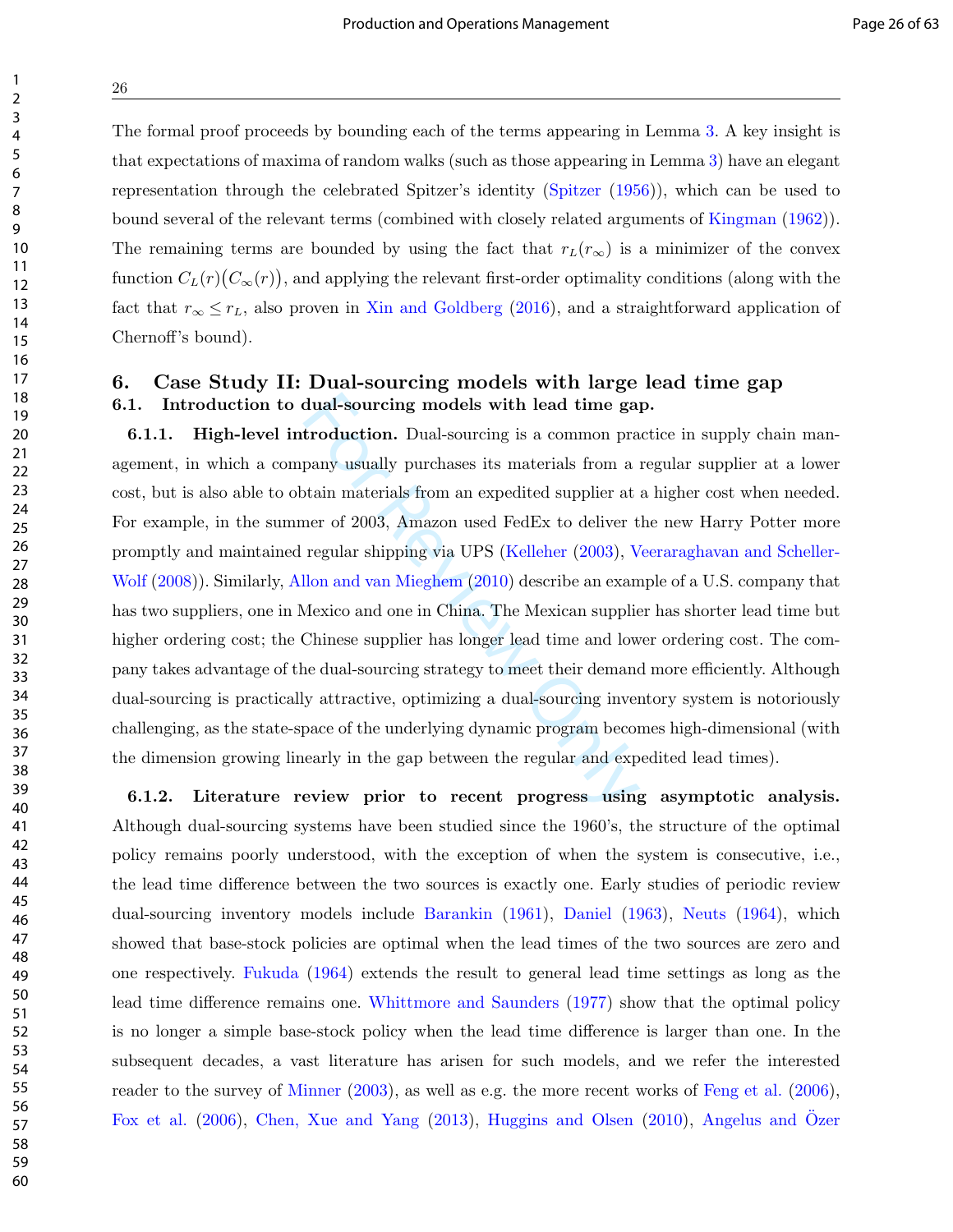(2015), Boute and Van Mieghem (2015), Gong, Chao and Zheng (2014), Song and Zipkin (2009), and the references therein. As an exact solution seems out of reach, researchers have instead investigated certain structural properties of the optimal policy (Hua et al. (2014)), and analyzed various heuristic policies including single index (SI) policies (Scheller-Wolf, Veeraraghavan and van Houtum (2008)), dual index (DI) policies (Veeraraghavan and Scheller-Wolf (2008)), and additional policies (Sheopuri, Janakiraman and Seshadri (2010), Boute and Van Mieghem (2015)).

EVALUATE: The ventre we note that closely related sly (Rosenshine and Obee (1976), Janssen and stant order is placed at the regular source ille the orders placed at the express source es. We refer to Mini-Case 6 in Van Mi A simple policy that is implemented in practice, and which will be quite relevant to our subsequent analysis, is the so-called Tailored Base-Surge (TBS) policy. It was first proposed and analyzed in Allon and van Mieghem (2010), where we note that closely related standing order policies had been studied previously (Rosenshine and Obee (1976), Janssen and De Kok (1999)). Under such a TBS policy, a constant order is placed at the regular source in each period to meet a base level of demand, while the orders placed at the express source follow an order-up-to rule to manage demand *surges*. We refer to Mini-Case 6 in Van Mieghem (2008) for more about the motivation and background of TBS policies. Note that dual-sourcing inventory systems in which a constant-order policy is implemented for the regular source are essentially equivalent to single-sourcing inventory systems with constant returns, which have been investigated in the literature (Fleischmann and Kuik (2003), DeCroix, Song and Zipkin (2005)). Allon and van Mieghem (2010) analyze TBS policies in a continuous review model, and their focus was to find the best TBS policy. Numerical results in Klosterhalfen, Kiesmüller and Minner (2011) and Rossi, Rijpkema and van der Vorst (2012) show that TBS policies are comparable to DI policies, and outperform DI policies for some problem instances. Allon and van Mieghem (2010) conjecture that the TBS policy performs more effectively as the lead time difference between the two sources grows. Janakiraman et al. (2015) analyze a periodic review model and studied the performance of TBS policies. They provide an explicit bound on the performance of TBS policies compared to the optimal one when the demand had a specific structure, and provide numerical experiments suggesting that the performance of the TBS policy improves as the lead time difference grows large. However, the fundamental question of why TBS policies seem to perform so well, and more generally the question of how to compute nearly optimal policies for such models when the lead time gap is large, remained fundamentally open problems .

6.1.3. Overview of recent progress using asymptotic analysis. Recently, substantial progress was made towards answering these fundamental questions using asymptotic analysis. In particular, it was shown in Xin and Goldberg (2017) that when the lead time of the express source is held fixed (along with the relevant costs and demand distribution), a simple TBS policy is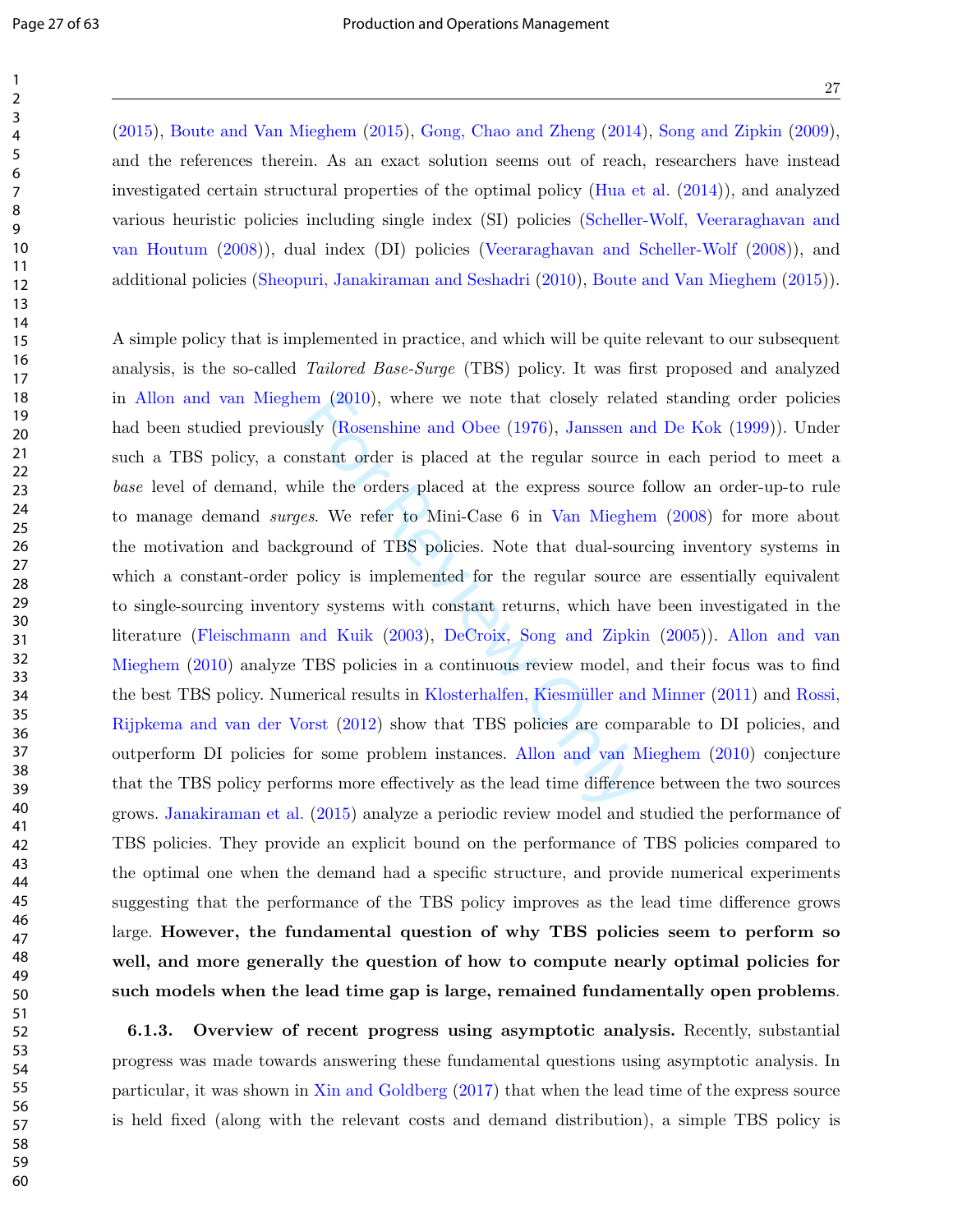Example as the burnture of the set of the set of the set of the set of the set of the set of the set of the set of the dual-sour by a much simpler inventory optimization p xpected amount ordered by an optimization p xpecte asymptotically optimal as the lead time of the regular source grows large. Furthermore, as the "best" TBS policy can be computed by solving a convex program that does not depend on the lead time of the regular source (Janakiraman et al. (2015)), these results lead directly to very efficient algorithms (with complexity independent of the lead time of the regular source) with asymptotically optimal performance guarantees. Xin and Goldberg (2017) also provide explicit bounds on the optimality gap, showing it decays inverse-polynomially in the lead time of the regular source. Perhaps most importantly, since some companies are already implementing such TBS policies (Allon and van Mieghem (2010)), these results provide theoretical support for the use of TBS policies in practice. The main proof technique can be viewed as a much more sophisticated implementation of the technique used by Xin and Goldberg (2016) in Case Study I above. In particular, the proof involves: 1. applying convexity-type arguments (specifically the conditional Jensen's inequality) to show that over a single lead time the dual-sourcing optimization problem can be "lower-bounded" by a much simpler inventory optimization problem in which the same constant (intuitively the expected amount ordered by an optimal stationary policy from the regular source) is always ordered from the regular source; 2. recognizing that a stationary base-stock policy is asymptotically optimal for this simpler problem; and 3. showing that this lower bound is asymptotically matched by the TBS policy which (intuitively) orders the same constant from the regular source and applies the same base-stock policy at the express source. To formalize these arguments, additional methodologies from the MDP literature such as the vanishing discount factor approach (in which the long-run-average problem is approximated by a sequence of stationary discounted problems) are applied as well.

## 6.2. Formal model and problem statement.

In this section, we formally define the dual-sourcing inventory model and optimization problem. For simplicity, we will restrict ourselves to the setting in which the express source has lead time zero, which captures essentially all of the complexity of the problem, and refer the reader to Xin and Goldberg (2017) for the more general results which hold for any fixed lead time at the express source, and which are very similar in nature to the results for the zero express lead time case. The inventory system consists of a single item, with lead time 0 from the express source and lead time L from the regular source, to be managed in discrete time. We assume demand is i.i.d., and let  $\{D_t, t \geq 1\}$  be an associated sequence of i.i.d. demand realizations, distributed as the non-negative r.v. D with distribution  $\mathcal{D}$ , which we assume to have finite mean, and (to rule out certain trivial degenerate cases) to have strictly positive variance. We also suppose demand is backlogged, which in the dual-sourcing setting is consistent with the literature and in which the curse of dimensionality manifests (recall that in the single-source setting the backlogged case is easy). At each time t, the system evolves as follows.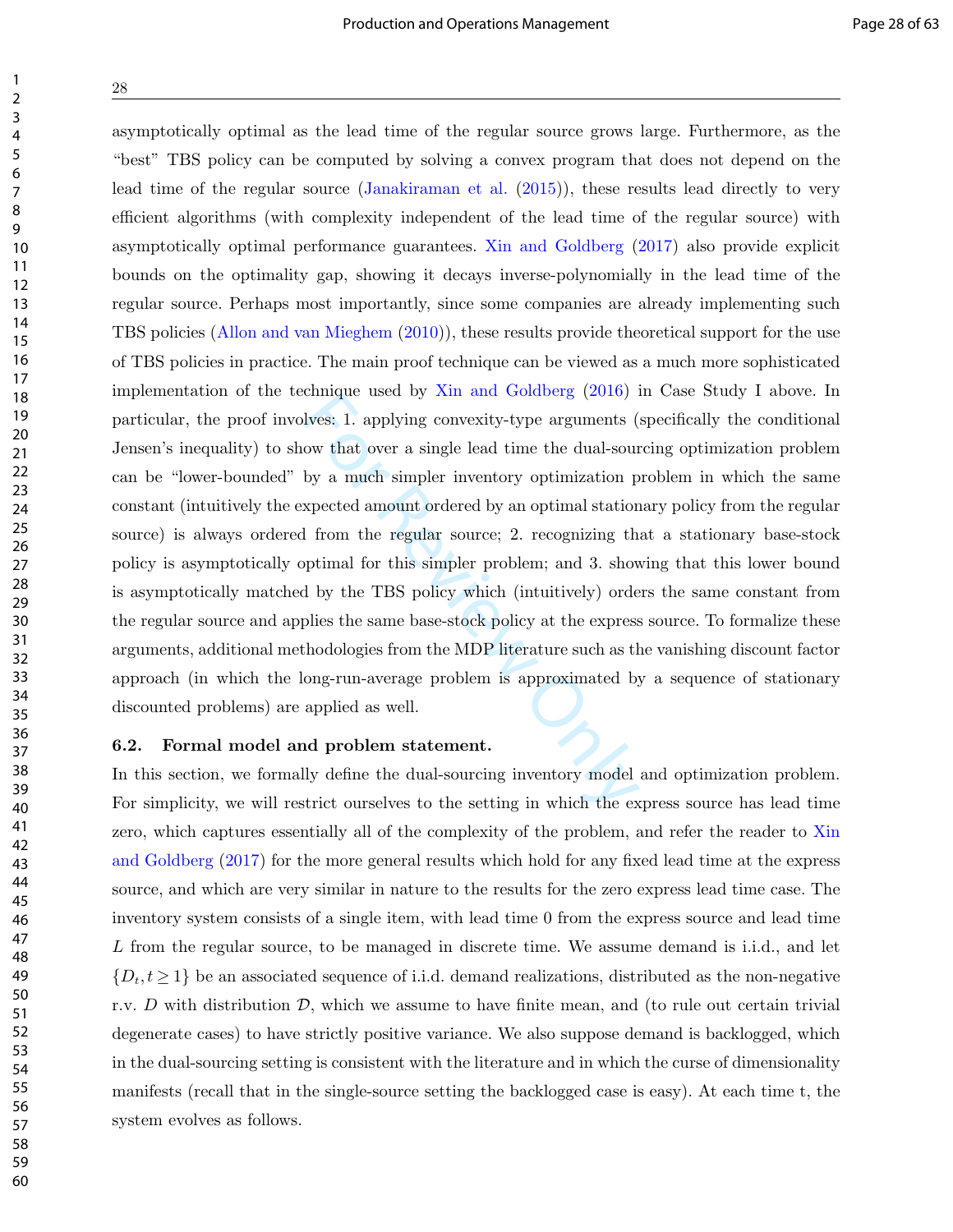• A new amount of inventory (ordered L periods ago and now at the head of the pipeline vector) is delivered and added to the on-hand inventory.

• New orders are placed from the regular source (to be received in L periods, initially joins the end of the pipeline vector) and from the express source (received immediately).

- The demand in period t is realized.
- The on-hand inventory and pipeline vector are updated.
- Costs for period t are incurred.

6.2.1. Formal definition of inventory control policy. The goal is to select an inventory control policy  $\pi$ , which consists of a mapping from states (in principle also entire histories) of the inventory system to order quantities. Namely, a feasible policy  $\pi$  will be equated with the valid definition of two discrete-time ordering processes:  $\{o_t^{\pi,R}, t \ge 1\}$  (the ordering process from the regular source) and  $\{o_t^{\pi,E}, t\geq 1\}$  (the ordering process from the express source). We now describe the set of admissible (i.e. feasible) policies  $\pi = \{(o_t^{\pi,R}, o_t^{\pi,E}), t \ge 1\}$ . First it will be helpful to formalize two additional processes implicitly defined by a policy  $\pi$  (along with initial conditions).

For a mapping noise of a parameter of proton (in protect<br>order quantities. Namely, a feasible policy  $\pi$ <br>rete-time ordering processes:  $\{o_t^{\pi,R}, t \geq 1\}$  (the<br> $t \geq 1\}$  (the ordering process from the express sc<br>ible) p • There is an (L-1)-dimensional *truncated* regular pipeline vector process  $\{x^{\pi,t}, t \geq 1\}$ , with  $x_i^{\pi,t}$ equal to  $o_{t-L+i}^{\pi,R}$  for  $t \ge L$  and  $i \in [1, L-1]$ . Note that  $x_i^{\pi,t+1} = x_{i+1}^{\pi,t}$  for  $i \in [1, L-2]$ , and  $x_{L-1}^{\pi,t+1} = o_{t}^{\pi,R}$ . In contrast to the lost sales setting, here we use an "accounting trick" by letting the "on-hand inventory" at time t represent said inventory *after receiving* the regular order in that period. Noting that the regular order to be received in period  $t+1$  is that which, from the perspective of period t, was ordered (only)  $L-1$  periods in the past (as opposed to L periods in the past), it turns out that under such an accounting trick one can express all relevant updates of the system without ever explicitly tracking the regular order placed L periods before time t, and may instead track only the  $L-1$  most recent regular orders. This leads to the above notion of truncated regular pipeline, allowing us to reduce the dimension of the regular pipeline vector. Although not a major conceptual difference, such non-standard accounting turns out to simplify several manipulations relevant to the dual-sourcing problem (Sheopuri, Janakiraman and Seshadri (2010), Xin and Goldberg (2017)), and e.g. reduces the relevant notion of lead time to the gap between the the regular and expedited lead times in the setting of a general expedited lead time. We note that in the lost sales setting (i.e. Case Study I), such reductions were not used, and as such (for simplicity) we never fully specified certain analogous details (instead leaving them implicit).

• There is an inventory process  $\{\mathcal{I}_t^{\pi}, t \geq 1\}$ , defined through the dynamical inventory equation  $\mathcal{I}_{t+1}^{\pi} = \mathcal{I}_t^{\pi} + x_1^{\pi,t} + o_t^{\pi,E} - D_t$ . As noted above,  $\mathcal{I}_t^{\pi}$  represents the inventory level after receiving the regular order in that period.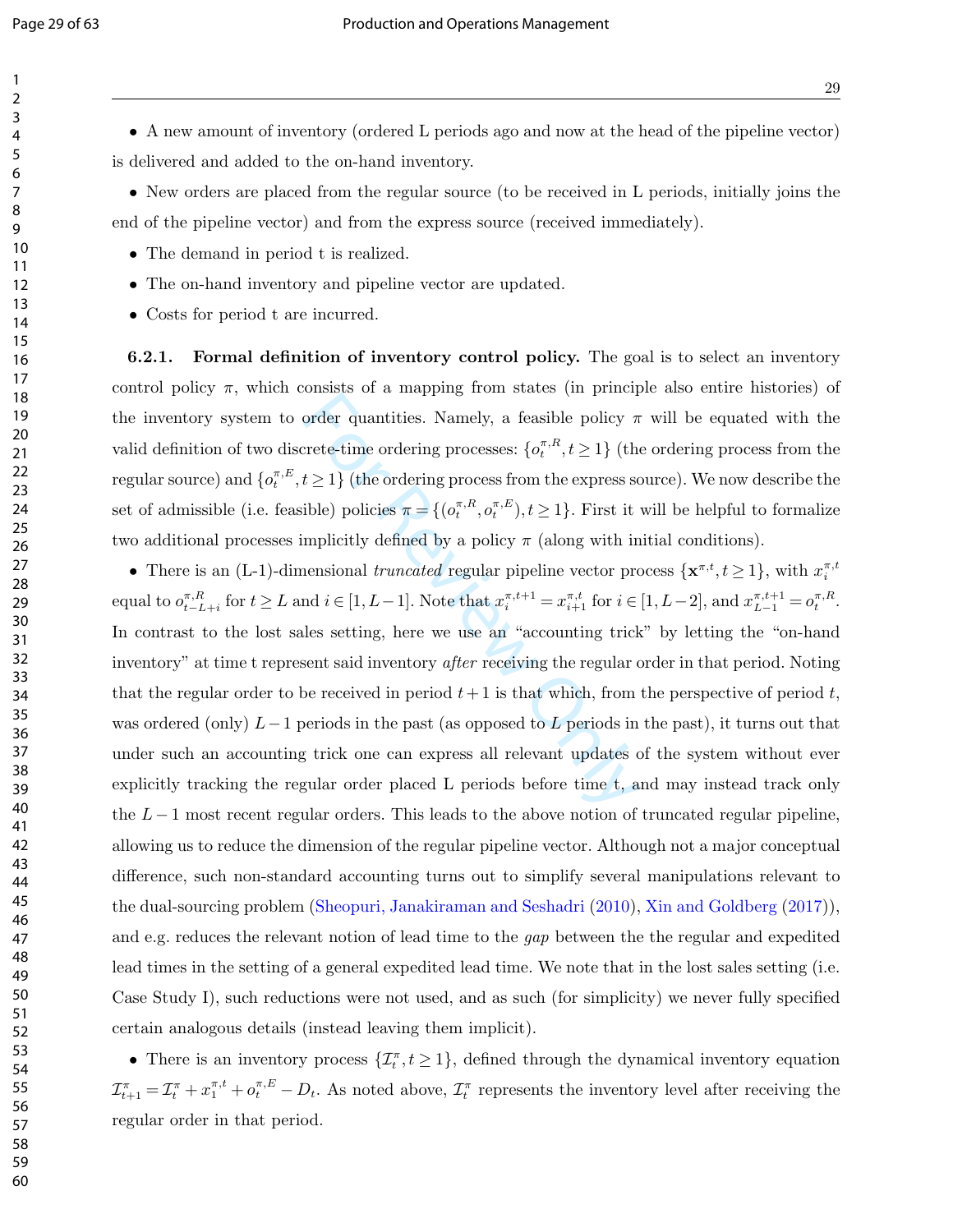Then we say that a policy  $\pi = \{(\sigma_t^{\pi,R}, \sigma_t^{\pi,E}), t \geq 1\}$  is admissible if it satisfies the following properties.

• Adaptivity. Letting  $\mathcal F$  denote the filtration generated by the demand process, we require that  $\pi_t$  is adapted to  $\mathcal{F}_{t-1}$  for all  $t \geq 1$ .

• Non-negativity. We require that  $\pi$  is non-negative.

We let Π denote the set of all admissible policies.

lem statement We assume per-unit linear i<br>unit linear backlogging penalty of *b* per unit of<br>o that in which the regular source has zero  $\epsilon$ <br>r-unit linear ordering cost of *c* from the expre<br>g and backlogging costs when **6.2.2.** Formal problem statement We assume per-unit linear inventory holding cost of  $h$ per unit of time; and per-unit linear backlogging penalty of b per unit of time. It is known that one can reduce the problem to that in which the regular source has zero cost, and we hence assume that here, supposing a per-unit linear ordering cost of c from the express source. We also let  $G(y)$ be the sum of the holding and backlogging costs when the inventory level equals  $\gamma$  in the end of a time period, i.e.  $G(y) \stackrel{\Delta}{=} hy^+ + by^-$ . Then under a given admissible policy  $\pi$ , at each time t an expected inventory cost  $C^{\pi}(t) \stackrel{\Delta}{=} \mathbb{E}\left[c \times o_t^{\pi,E} + G\left(\mathcal{I}_t^{\pi} + o_t^{\pi,R} + o_t^{\pi,E} - D_t\right)\right]$  is incurred. We then define the long-run average cost of a policy  $\pi$  as  $C^{\pi} \triangleq \limsup_{T \to \infty} \frac{1}{T}$  $\frac{1}{T} \sum_{t=1}^{T} C^{\pi}(t)$ . In that case, the formal problem of interest is  $\inf_{\pi \in \Pi} C^{\pi}$ .

## 6.3. Detailed overview of Xin and Goldberg (2017).

We now review the results and approach of of Xin and Goldberg  $(2017)$ . We let  $\text{OPT}(L)$  denote  $\inf_{\pi \in \Pi} C^{\pi}$ , with the given regular lead time specified.

6.3.1. Formalizing the steady-state induced by an optimal policy and its properties. As in Xin and Goldberg (2016), first we will formalize the notion of a stationary optimal policy here, and the steady-state induced by the associated Markov chain. In contrast to Xin and Goldberg (2016), here the relevant questions of existence, convergence, etc. are even more subtle (in part due to the lack of boundedness from below, as well as the lack of "natural" regeneration points), as explained in Xin and Goldberg (2017). They again overcome this by proving the existence of certain random vectors with the relevant properties such a stationary distribution would naturally have, through a more sophisticated perturbation and limiting argument Xin and Goldberg (2017). In particular, the following result is proven in Xin and Goldberg (2017), in analogy with Theorem from Case Study I.

THEOREM 4. For all  $L \geq 1$ , one may construct an  $(L-1)$ -dimensional random vector  $\chi^{*,L}$ (intuitively the steady-state truncated regular pipeline vector), an L-dimensional random vector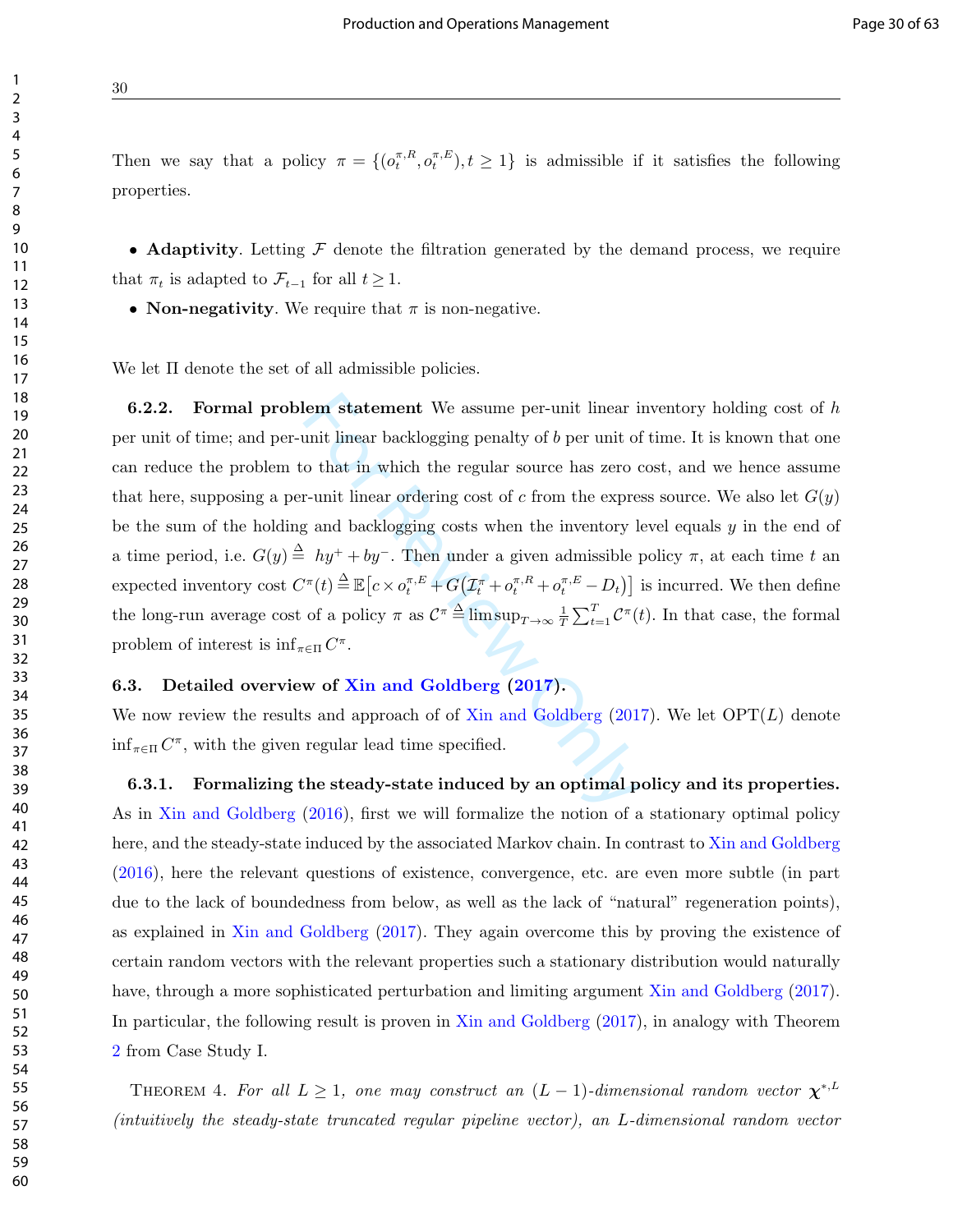1  $\overline{2}$ 3

 $\mathbf{q}^{*,L}$  (intuitively the steady-state vector of expedited orders to be placed over the next L periods including the current period), and a random variable  $\mathcal{I}^{*,L}$  (intuiutively the net on-hand inventory after receiving the regular order in the current period), as well as  $\{D_i, i \geq 1\}$ , on a common probability space such that the following are true. Here  $q_1^{*,L}$  is intuitively the expedited order placed in the "current" period (i.e. the period in which the on-hand inventory after receiving the regular order is  $\mathcal{I}^{*,L}$ ), while  $q_L^{*,L}$  is intuitively the expedited order placed L periods into the future (in which regular order  $\chi_{L-1}^{*,L}$  is received).

1. W.p.1  $(\chi^{*,L}, \mathbf{q}^{*,L})$  is non-negative. Also,  $(\chi^{*,L}, \mathcal{I}^{*,L})$  is independent of  $\{D_i, i \geq 1\}$ , and  $q_i^{*,L}$  is independent of  $\{D_j, j \geq i\}$  for  $i \in [1, L]$ .

- 2.  $\chi_i^{*,L} \sim \chi_1^{*,L}$  for  $i \in [1, L-1]$ , and  $q_i^{*,L} \sim q_1^{*,L}$  for  $i \in [1, L]$ .
- 3. For all  $k \in [1, L]$ ,

$$
\mathcal{I}^{*,L} + \sum_{i=1}^{k-1} (q_i^{*,L} + \chi_i^{*,L} - D_i) + q_k^{*,L} - D_k \sim \mathcal{I}^{*,L} + q_1^{*,L} - D_1.
$$

4.  $(\chi^{*,L}, \mathbf{q}^{*,L}, \mathcal{I}^{*,L})$  has finite mean. 5.  $\mathbb{E}[\chi_1^{*,L}] + \mathbb{E}[q_1^{*,L}] = \mathbb{E}[D_1].$ 6.

$$
OPT(L) \ge c \left( \mathbb{E}[D_1] - \mathbb{E}[\chi_1^{*,L}] \right) + \mathbb{E}\left[ G\left( \mathcal{I}^{*,L} + q_1^{*,L} - D_1 \right) \right].
$$

for  $i \in [1, L]$ .<br>  $,L-1$ ], and  $q_i^{*,L} \sim q_1^{*,L}$  for  $i \in [1, L]$ .<br>  $-\sum_{i=1}^{k-1} (q_i^{*,L} + \chi_i^{*,L} - D_i) + q_k^{*,L} - D_k \sim \mathcal{I}^{*,L} + q_1^{*,L}$ <br>
finite mean.<br>  $[D_1]$ .<br>  $(L) \ge c \left( \mathbb{E}[D_1] - \mathbb{E}[\chi_1^{*,L}] \right) + \mathbb{E} \left[ G \left( \mathcal{I}^{*,L} + q_1^{*,L}$ **6.3.2.** Vanishing discount factor approach. Although Theorem  $4.(6)$  relates  $\text{OPT}(L)$  to a certain expectation, it will be convenient to further simplify Theorem 4 by rewriting in terms of a certain infinite-horizon discounted problem, which will later help us formally connect to a TBS policy since such discounted problems have stationary optimal policies (as the TBS policy is stationary in nature). We will then "close the loop" by using the fact that by general MDP theory, as the discount factor approaches one the discounted problem should (in an appropriate sense) "converge" to the original long-run-average (non-discounted) problem. More precisely, we introduce a discount factor  $\alpha$  to implement the so-called "vanishing discount factor" approach to analyzing infinite-horizon MDP (Huh, Janakiraman and Nagarajan (2011)), which will allow for a simpler analysis when we pass to the limit as  $L \to \infty$  since the "simpler" inventory optimization problem arising from our lower bound (after applying the conditional Jensen's inequality) will then be stationary. Formally, Theorem 4 (combined with some straightforward algebra) implies the following corollary. Let  $r_L \stackrel{\Delta}{=} \mathbb{E}[\chi_1^{*,L}].$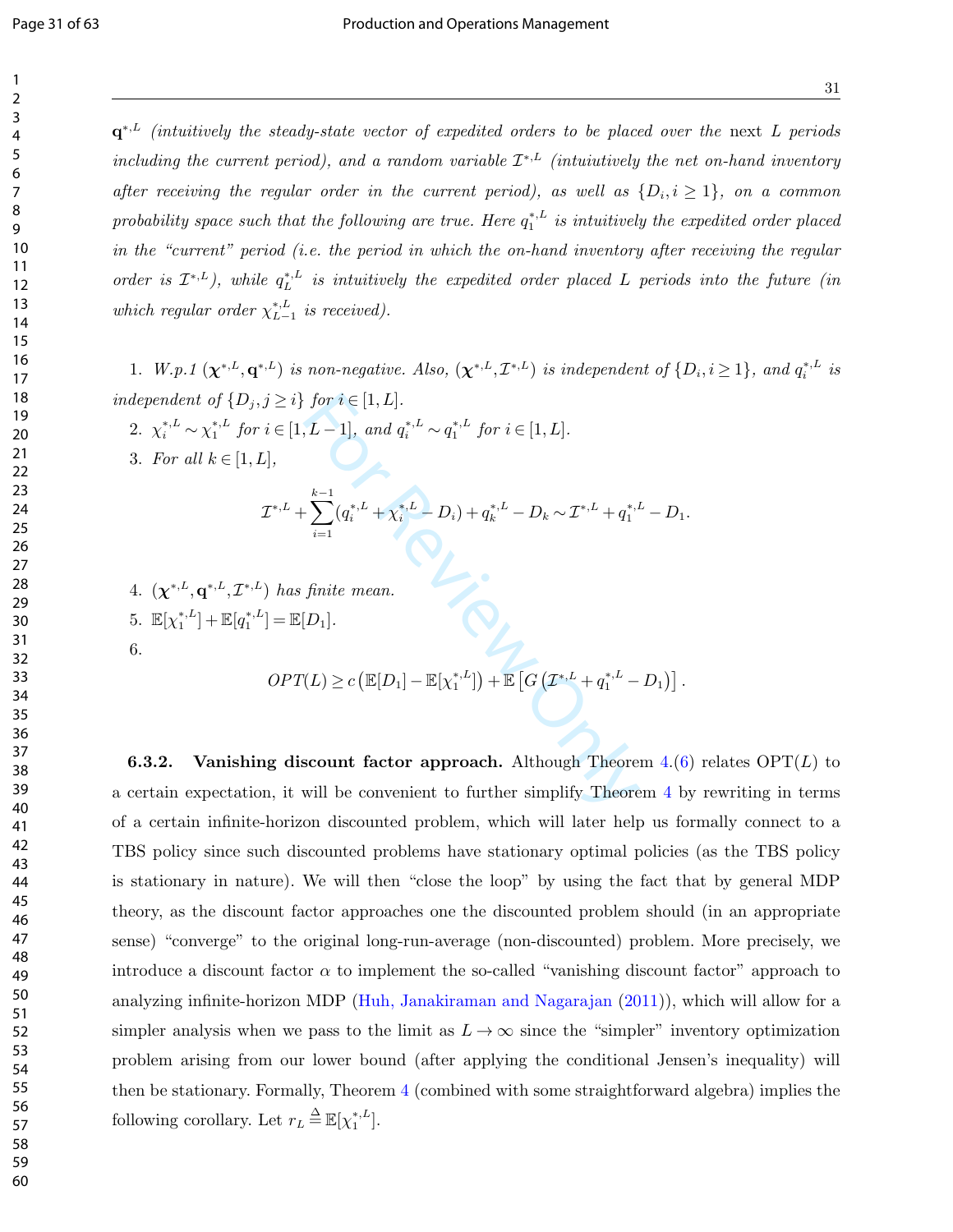COROLLARY 3. For all  $L \geq 2$  and  $\alpha \in (0,1)$ ,

$$
OPT(L) \ge c (\mathbb{E}[D_1] - r_L) + \frac{1 - \alpha L}{1 - \alpha^L} \sum_{k=1}^L \alpha^{k-1} \mathbb{E} \left[ G \left( \mathcal{I}^{*,L} + q_1^{*,L} - D_1 \right) \right]
$$
  
 
$$
\ge c (\mathbb{E}[D_1] - r_L) + (1 - \alpha) \sum_{k=1}^L \alpha^{k-1} \mathbb{E} \left[ G \left( \mathcal{I}^{*,L} + \sum_{i=1}^{k-1} (q_i^{*,L} + \chi_i^{*,L} - D_i) + q_k^{*,L} - D_k \right) \right].
$$

6.3.3. Applying the conditional Jensen's inequality and relating to a single-source inventory model. We now apply the conditional Jensen's inequality to Corollary 3, which will allow us to lower-bound  $\text{OPT}(L)$  by the optimal value of a certain finite-horizon discounted singlesource inventory model with backlogged demand. We will then relate this finite-horizon problem to an associated infinite-horizon discounted problem, which has an optimal stationary policy. Furthermore, we will connect the behavior of such an optimal stationary policy to the performance of an associated TBS policy, ultimately allowing us to prove our main results. In particular, it follows from Theorem 4 and the independence structure of the relevant r.v.s that for  $k \in [1, L]$ ,

inite-horizon discounted problem, which has an optimal sta  
\nonnect the behavior of such an optimal stationary policy to  
\npolicy, ultimately allowing us to prove our main results. In p  
\nd the independence structure of the relevant r.v.s that for  
\n
$$
\mathbb{E}\Big[\mathcal{I}^{*,L} + \sum_{i=1}^{k-1} (q_i^{*,L} + \chi_i^{*,L} - D_i) + q_k^{*,L} - D_k \Big| D_{[k]} \Big] =
$$
\n
$$
\mathbb{E}[\mathcal{I}^{*,L}] + \sum_{i=1}^{k-1} (\mathbb{E}[q_i^{*,L}|D_{[i-1]}] + r_L - D_i) + \mathbb{E}[q_k^{*,L}|D_{[k-1]}] - D_k.
$$
\nwith Corollary 3, the convexity of *G*, and Jensen's inequa  
\ntain the following result.  
\nFor any  $\alpha \in (0,1)$  and  $L \ge 2$ ,  $OPT(L) - c \big(\mathbb{E}[D_1] - r_L) \ge$   
\n
$$
\sum_{k=1}^{L} \alpha^{k-1} \mathbb{E}\Big[G\Big(\mathbb{E}[\mathcal{I}^{*,L}] - r_L + \sum_{i=1}^{k-1} (\mathbb{E}[q_i^{*,L}|D_{[i-1]}] - (D_i - r_L))\Big]
$$

Further combining with Corollary 3, the convexity of  $G$ , and Jensen's inequality for conditional expectations, we obtain the following result.

PROPOSITION 1. For any  $\alpha \in (0,1)$  and  $L \geq 2$ ,  $OPT(L) - c (\mathbb{E}[D_1] - r_L) \geq$ 

$$
(1-\alpha)\sum_{k=1}^{L} \alpha^{k-1} \mathbb{E}\bigg[G\bigg(\mathbb{E}[\mathcal{I}^{*,L}] - r_L + \sum_{i=1}^{k-1} \left(\mathbb{E}[q_i^{*,L}|D_{[i-1]}] - (D_i - r_L)\right) + \mathbb{E}[q_k^{*,L}|D_{[k-1]}] - (D_k - r_L)\bigg)\bigg].
$$
\n(3)

We note that (3) is the discounted cost incurred (during periods  $1, \ldots, L$ ) by the policy ordering  $\mathbb{E}[q_i^{*,L} | D_{[i-1]}]$  in period  $i$ , of a single-sourcing L-period backlog inventory problem with unit holding cost h, backlogging cost b, zero ordering cost, discount factor  $\alpha$ , i.i.d. demand distributed as  $D - r<sub>L</sub>$ (which we note can be positive *or negative*), zero lead time, and initial inventory  $\mathbb{E}[\mathcal{I}^{*,L}] - r_L$ , multiplied by  $(1-\alpha)$  (Karlin and Scarf (1958)). Such models, and their optimal policies, have been studied in-depth in the literature (Karlin and Scarf (1958), Zipkin (2000), Fleischmann and Kuik  $(2003)$ ). Let  $\overline{\Pi}$  denote the family of all feasible non-anticipative policies for the aforementioned inventory problem (as it is typically defined (Zipkin (2000))). For  $\pi \in \overline{\Pi}$  and  $i \geq 1$ , let  $C_i^{\pi}(r_L)$ denote the cost incurred by policy  $\pi$  in the aforementioned inventory problem in period i, if the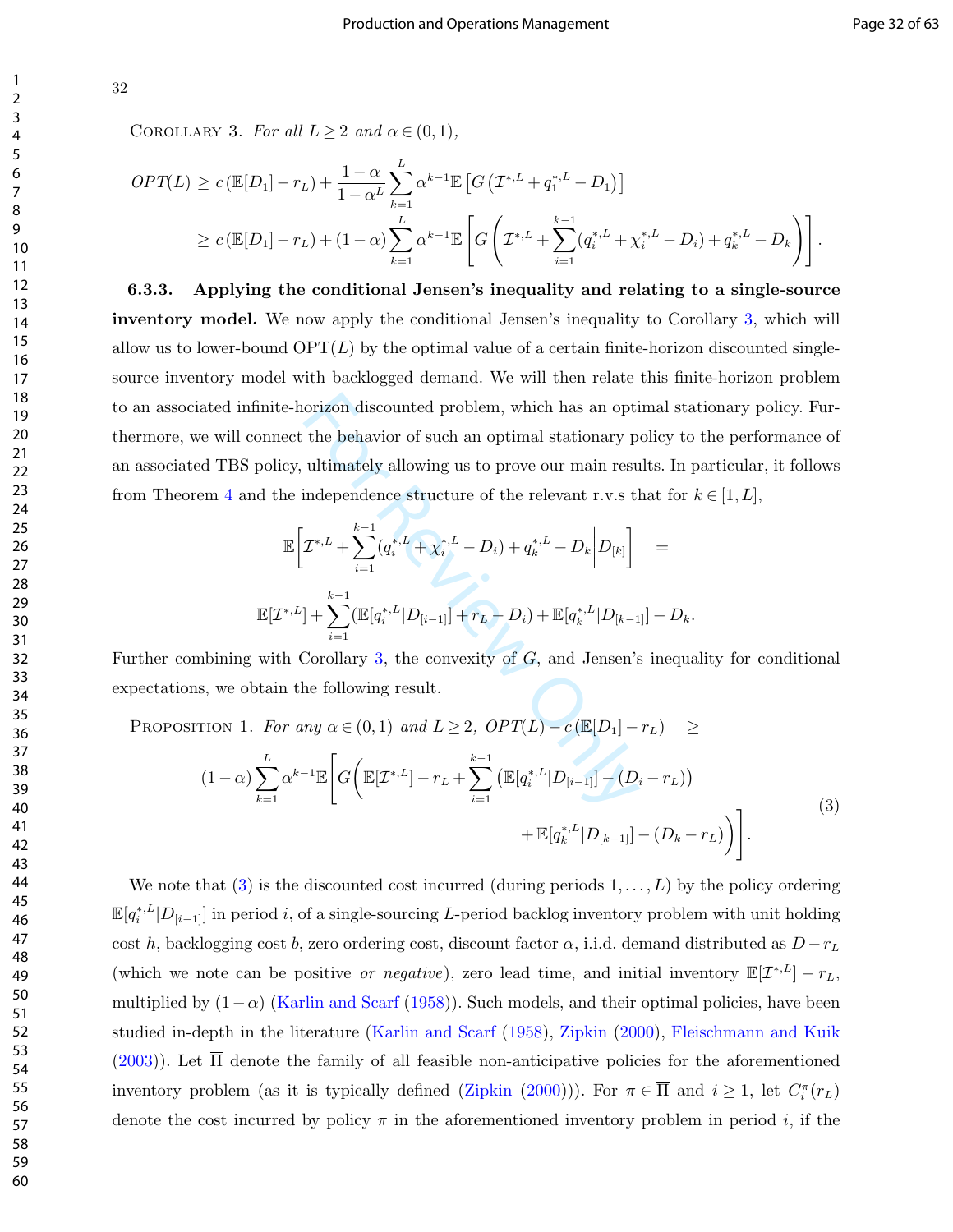$$
V_{\alpha}^{n}(r_{L}) \stackrel{\Delta}{=} \inf_{\pi \in \overline{\Pi}} \mathbb{E}\left[\sum_{i=1}^{n} \alpha^{i-1} C_{i}^{\pi}(r_{L})\right] \quad ; \quad V_{\alpha}^{\infty}(r_{L}) \stackrel{\Delta}{=} \inf_{\pi \in \overline{\Pi}} \mathbb{E}\left[\sum_{i=1}^{\infty} \alpha^{i-1} C_{i}^{\pi}(r_{L})\right].
$$

Then combining the above, we derive the following lower bound for  $\text{OPT}(L)$ .

LEMMA 4. For all  $L \geq 2$ , and  $\alpha \in (0,1)$ ,

$$
OPT(L) \ge c(\mathbb{E}[D_1] - r_L) + (1 - \alpha)V_{\alpha}^L(r_L). \tag{4}
$$

6.3.4. Formal statement of asymptotic optimality and additional proof details. Although explicit bounds on the optimality gap are proven in Xin and Goldberg (2017), here for simplicity we simply state the main asymptotic result, referring the reader to Xin and Goldberg (2017) for the bound on the optimality gap.

be the main asymptotic result, referring the reaches the main asymptotic result, referring the reaches the optimality gap.<br>
tting the main result, let us formally review the optimality gap.<br>
tting the main result, let us TBS Policies. Before stating the main result, let us formally review the defintion of a TBS policy and the "best" TBS policy. A TBS policy  $\pi_{r,s}$  with parameters  $(r, S)$  is defined as the policy that places a constant order r from the regular supplier in every period, and follows an order-up-to rule from the express supplier which in each period raises the on-hand inventory to S (if it is below S after receiving the regular order in that period), and otherwise orders nothing. More formally, it holds that  $o_t^{\pi_{r,S},R} = r$ , and  $o_t^{\pi_{r,S},E} = \max(0, S - \mathcal{I}_t^{\pi_{r,S}})$ , for all t. Furthermore, letting  $I_{\infty}^r \triangleq \sup_{j\geq 0} (jr - \sum_{i=1}^j D_i)$ , and  $D'_1$  an independent realization of  $\mathcal{D}$ , it is shown in Janakiraman et al. (2015) that

$$
C^{\pi_{r,S}} = c(\mathbb{E}[D_1] - r) + \mathbb{E}[G(I^r_{\infty} + S - D'_1)].
$$
\n(5)

Furthermore, it is shown in Janakiraman et al.  $(2015)$  that an optimal choice of  $r, S$ , which minimizes  $(5)$ , can be found efficiently (independent of the lead time L) using convex optimization, and we let  $r^*$ ,  $S^*$  denote some such optimal choice.

Formal statement of asymptotic optimality. The formal asymptotic optimality result proven in Xin and Goldberg (2017) is the following, where again we refer the reader to Xin and Goldberg (2017) for precise analytical bounds on the optimality gap.

THEOREM 5.  $\lim_{L\to\infty} \frac{C^{\pi_{r^*,S^*}}}{OPT(L)}$  $\frac{C^{(r,r,s)}}{OPT(L)} = 1$ . Namely, TBS policies are asymptotically optimal as the lead time grows to  $\infty$ .

Overview of remainder of the proof by connecting Lemma 4 to a TBS policy. The remainder of the proof follows from the fact that the optimization problem defined by  $V_\alpha^\infty(r_L)$  has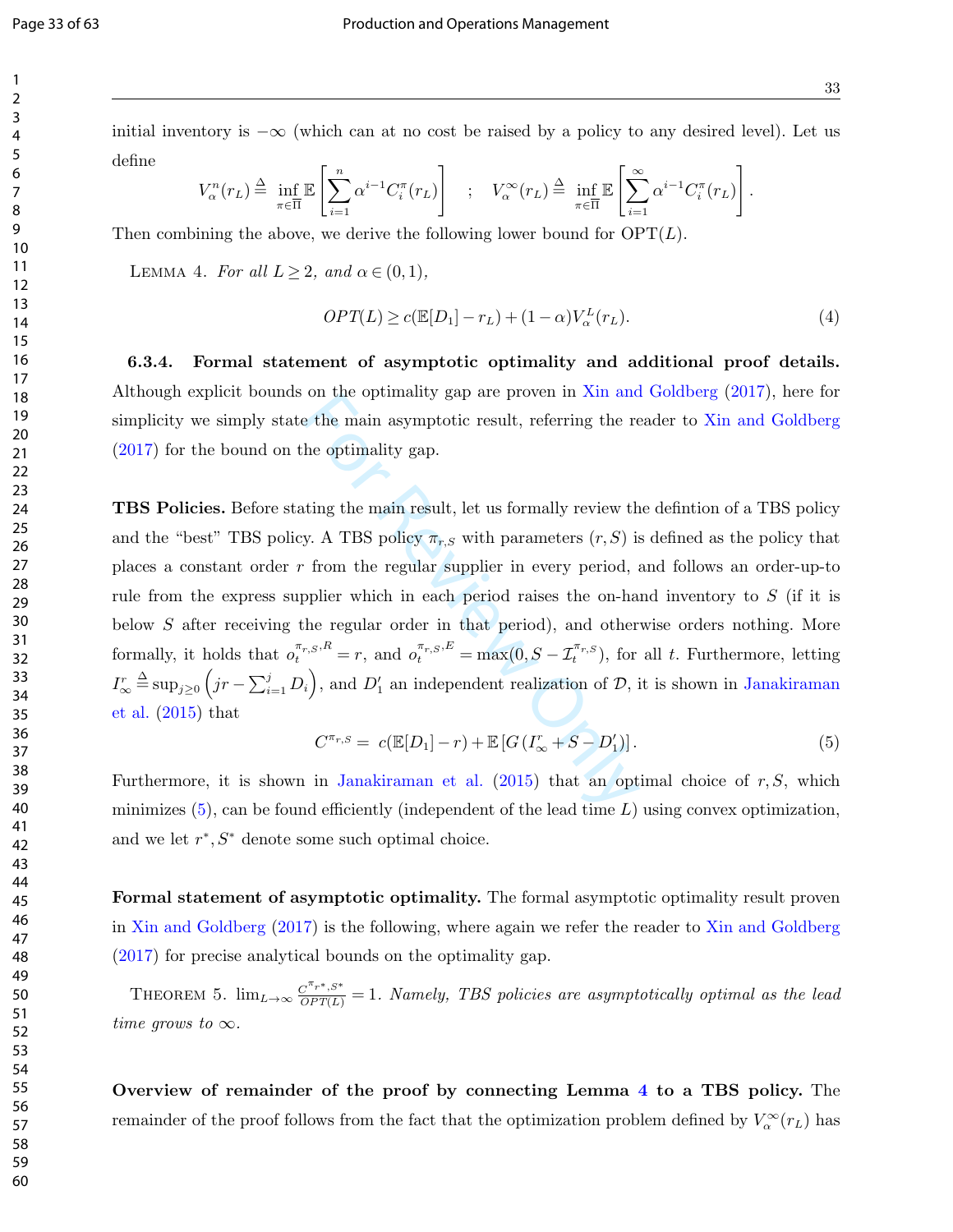an optimal stationary base-stock policy, with order-up level (say)  $\hat{S}_{\alpha,L}$ , and that  $V_\alpha^\infty(r_L)$  is "close" to  $V^L_{\alpha}(r_L)$  for appropriate sequencese of  $\alpha$  and  $L$  with  $\alpha \uparrow 1$  and  $L \to \infty$  simultaneously. It follows that the lower bound from Lemma 4, i.e.

$$
c(\mathbb{E}[D_1]-r_L) + (1-\alpha)V^L_{\alpha}(r_L),\tag{6}
$$

subtleties such as the fact that: 1. in (6) the long-run-average (not discounted) setting<br>choose its initial conditions while in the long-<br>icit from the policy itself; and 3. one must shot<br>icit from the policy itself; and is "almost"  $c(\mathbb{E}[D_1]-r_L)+(1-\alpha)V_\alpha^{\infty}(r_L)$ , itself "almost" the cost incurred by  $\pi_{r_L,\hat{S}_{\alpha,L}}$  in the corresponding discounted infinite-horizon version of the original dual-sourcing problem (normalized by  $1 - \alpha$ ), which as  $\alpha \uparrow 1$  is "almost" the long-run-average cost incurred by  $\pi_{r_L, \hat{S}_{\alpha}}$  for the original long-run-average non-discounted problem (by the vanishing discount factor methodology). Here the "almost" arises from subtleties such as the fact that: 1. in (6) the first term  $c(\mathbb{E}[D_1] - r_L)$ conceptually comes from the long-run-average (not discounted) setting; 2. in the problem defined by  $V_\alpha^{\infty}(r_L)$  a policy can choose its initial conditions while in the long-run-average problem the initial conditions are implicit from the policy itself; and 3. one must show appropriate boundedness and convergence (e.g. of  $\hat{S}_{\alpha,L}$ ) as  $\alpha \uparrow 1$  and  $L \to \infty$ . Xin and Goldberg (2017) use techniques from MDP, queueing, and the theory of random walks (including again results of Spitzer and Kingman) to show that all these technical issues can be overcome, with all relevant convergences holding in a suitably uniform manner.

# 7. Case Study III: ATO Systems with large lead times 7.1. Introduction to ATO Systems.

7.1.1. High-level introduction. ATO systems are those in which a manufacturer manages an inventory of raw materials (i.e. components), which are converted into products (each of which requires some amount of each component) over time as demand arrives for different products. To make the idea concrete, let us consider some well-studied special cases, depicted in Figure 1. On the left is the so-called "W system" that has two products to be assembled from three components. The system embodies a commonality strategy: instead of using completely separate sets of components, the two products are assembled from one unit of a common component (component 0) and another unit of a product-specific component (1 or 2). The common component is used to exploit the pooling effect to mitigate uncertainty in demands for individual products. In the middle is the "M system", which has three products assembled from two components. This system provides customers with the flexibility of choosing a product with a single functionality embedded in either component, or both of them. On the right is the "N system", which is a special case of both the W and M systems.

A fundamental assumption of the ATO model is that assembly of products takes a negligible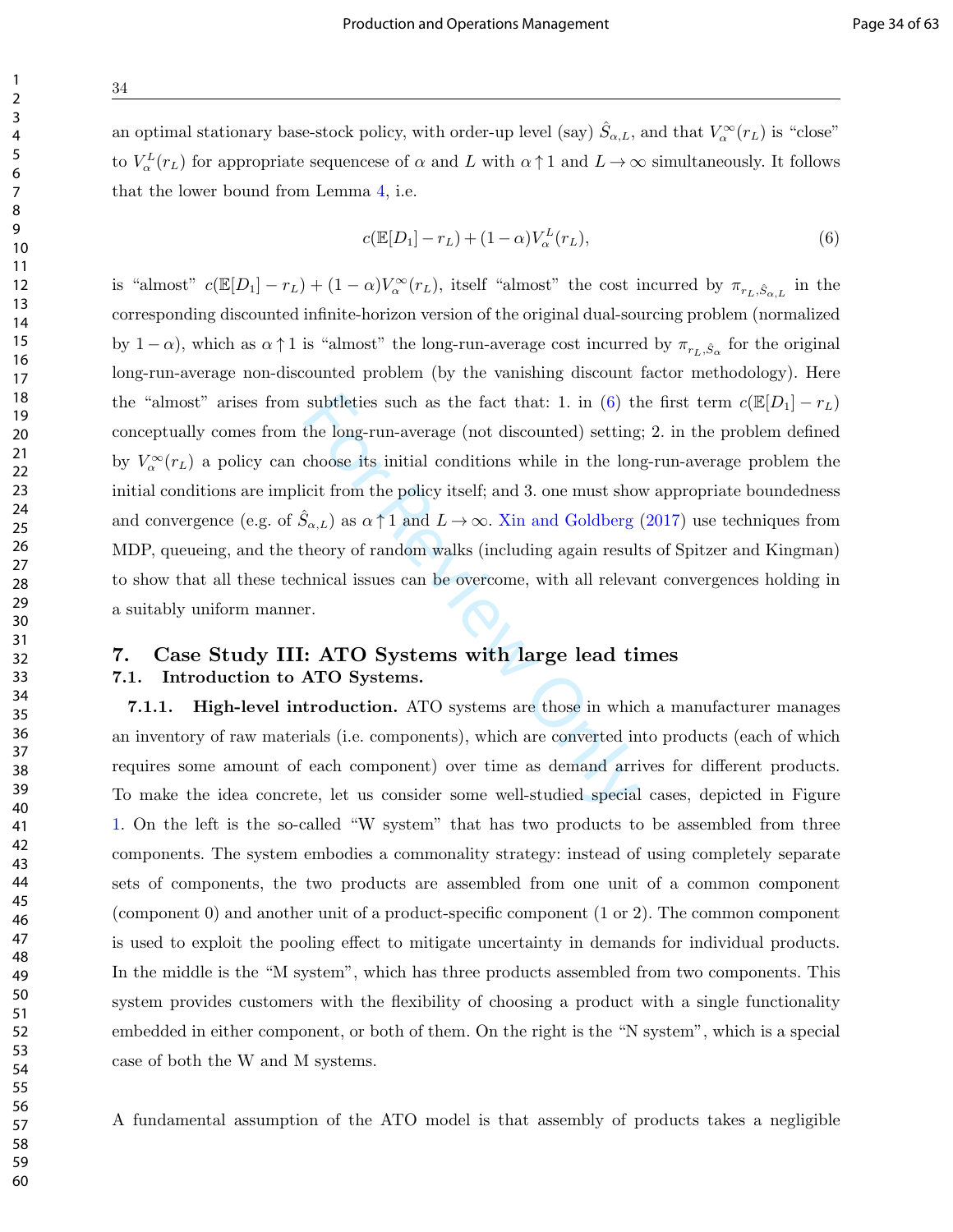amount of time. Obviously, in this case it is most efficient to keep inventories at the component level and assemble products only for existing demands. This Assemble-to-Order (ATO) strategy has been widely deployed, especially by PC manufacturers such as Dell. Its popularity provides strong motivations for doing research on these systems, which generally splits along the lines of whether one is studying so-called ATO production-inventory systems, or ATO inventory systems. In ATO production-inventory systems, components are produced within the system, and inventory problems arise due to costs of and/or constraints on production capacities. In ATO inventory systems, components are ordered from outside the system, and inventory problems are caused by delays between ordering components and receiving them (lead times), which requires component ordering decisions to be made before the exact demand is known. Our survey focuses on the latter model, which, for simplicity, we refer to as ATO systems when there is no ambiguity.



Like many canonical inventory problems, inventory control in ATO systems needs to address a fundamental tradeoff between ordering more components to reduce backlog costs and ordering less to reduce inventory holding costs. When products are assembled from multiple components, ordering decisions need to be coordinated to minimize idle inventories of some components because of the lack of others, especially those with longer lead times. When different products share a common component, decisions on ordering components also need to take into account the way they are allocated. For instance, in the W system, if one product has higher priority for using the common component, then the product-specific component used by the other product should have its inventory position set at a lower level. On the other hand, decisions on allocating components also need to consider their replenishment process. For instance, in the M system, a manager may need to decide whether to use a unit of component 1 to serve demand for product 1 or reserve it to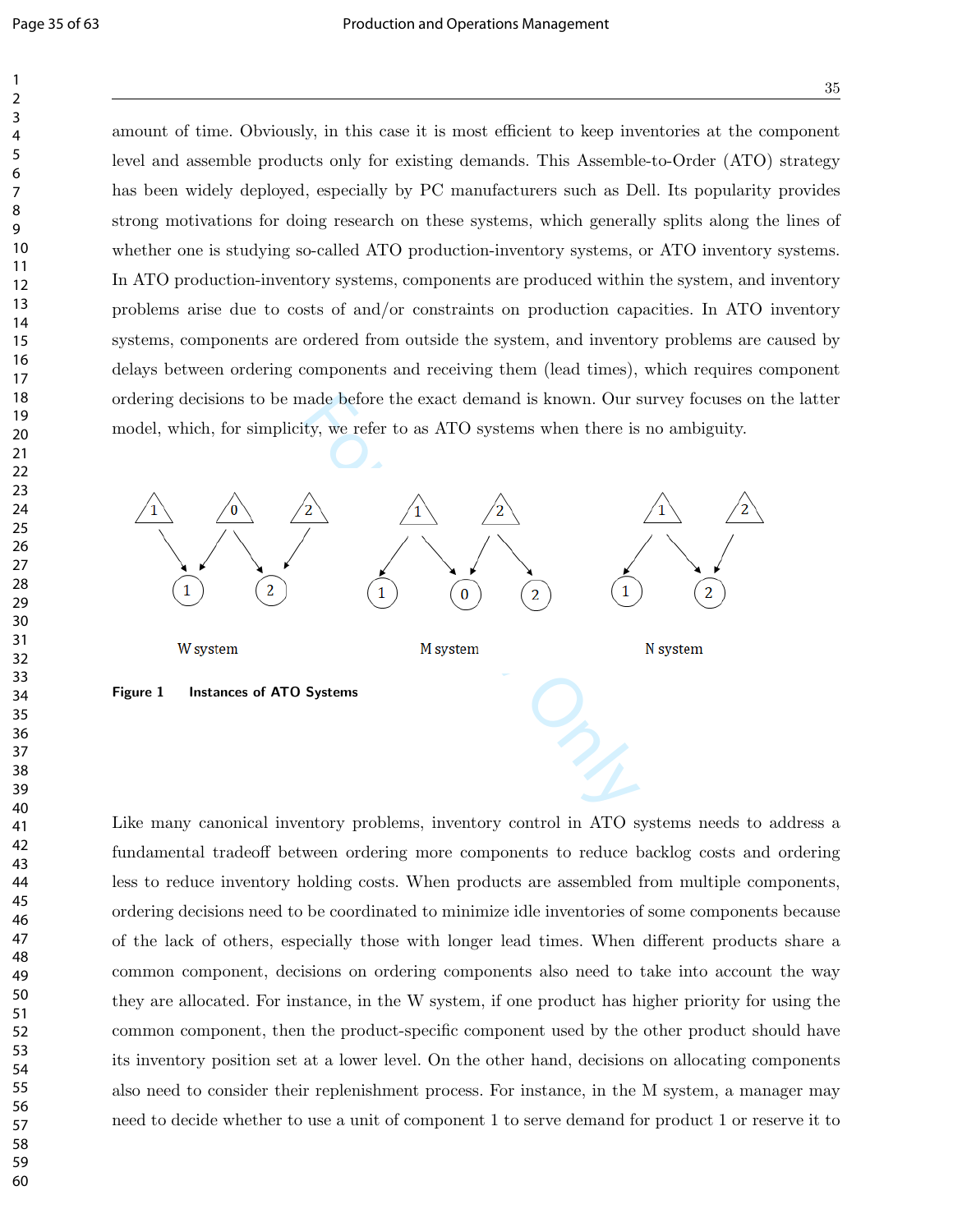serve product 0 (if it is more valuable) after component 2 becomes available. The decision depends on the availability of both components, which is a result of replenishment decisions. Addressing these issues to optimize inventory control in ATO systems is often formulated using models of minimizing inventory costs. Among them, the backlog model with a general Bill of Materials (BOM) and deterministic lead times is a difficult and important problem. In such models, the state-space of the underlying control problem becomes high-dimensional, with the dimension growing both in the lead time and the size of the BOM. As before, this makes the large lead time regime interesting not just as in many applications it is at least moderately large, but also because it is exactly the setting of large lead times in which methods such as dynamic programming become intractable.

**Example 2018** assumpt and single period gives rise to a two-stage stoc a single period gives rise to a two-stage stoc a humerically (Song and Zipkin (2003)). Howeven intervalled the interval contraport (Rosling (1989)). 7.1.2. Literature review prior to recent progress using asymptotic analysis. Optimizing ATO systems for a single period gives rise to a two-stage stochastic linear program that can, in principle, be solved numerically (Song and Zipkin (2003)). However, developing an optimal control policy over an infinite time horizon is a daunting challenge. At the time when the survey of the field, Song and Zipkin (2003), was published, the optimal control policy was known only for systems with a single product (Rosling (1989)). The survey concludes that:

"As indicated above, little is known about the forms of optimal policies for multi-period models. The research to date mostly assumes particular policy types. It would be valuable to learn more about truly optimal policies. Even partial characterizations would be interesting. Also, better heuristic policy forms would be useful."

Many heuristic policies have been developed within the confines of specific assumptions, most notably, policies that assume the use of independent base stock policies for replenishment and FIFO for allocation (Hausman et al. (1998), Lu et al. (2003), Lu and Song (2005), Zhang (1997)). This stream of research is majorized in a sense by Lu and Song (2005), which formulates an explicit computational procedure for determining the optimal base stock levels. (It is worth noting that Jaarsveld and Scheller-Wolf (2015) point out the poor scaling of this computation as the number of components and products grow.) However, if a policy class itself is inherently inefficient, then finding the best parameters has limited effect on achieving optimality. There have been efforts to develop better types of policies. For instance, the "no-hold back" allocation policy, which outperforms FIFO in some cases (Lu et al. (2010)), but is also proven to be inadequate in other cases (Wan and Wang (2015)). Some studies on periodic-review systems (Aksay and Xu (2004), Deshpande (2005)) deviate from the assumption of FIFO allocation, but only for demands that arrive in the same period. These policies revert to FIFO in continuous-review systems where the length of the period diminishes to zero.

On the other hand, finding the exact optimal policies remains a formidable challenge. Beyond the single-product systems (Rosling (1989)), recent studies have only developed optimal policies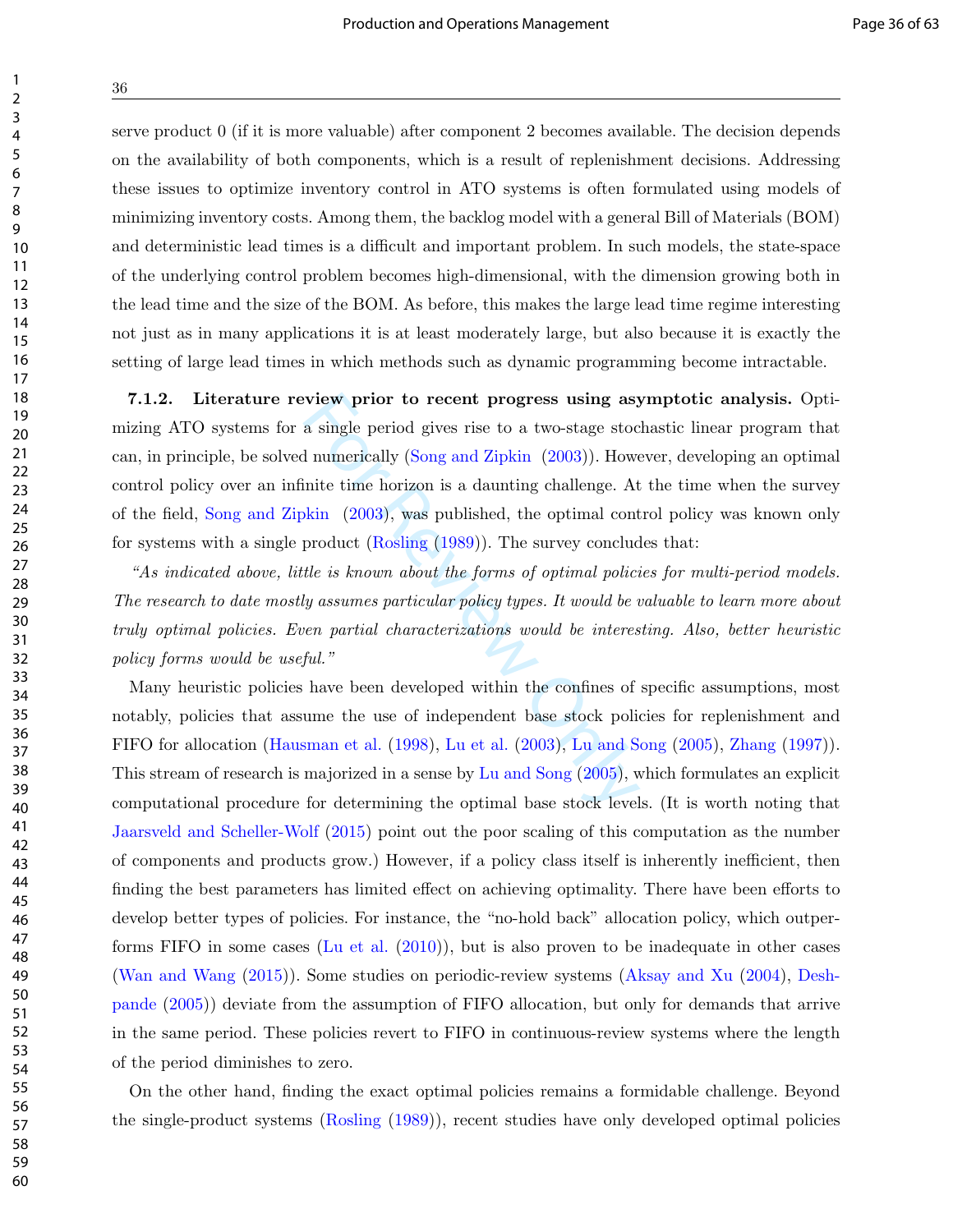for a few rare cases, in which the cost parameters take particular values that make the allocation decisions trivial (Dogru et al. (2010), Reiman and Wang (2012)). The proof of optimality depends on the latter factor, so the result cannot be extended to more general settings. This gives rise to the following question: between exact optimality, which is beyond the reach of current methods, and heuristics that restrict attention to suboptimal policy forms, can we develop a new approach that, while not exactly optimal nonetheless performs well for many ATO systems? An asymptotic analysis of ATO systems with large lead times provides such an approach.

I here, Plambeck and Ward  $(2006)$  provide<br>y systems. Their asymptotic analysis is carried<br>val rates are scaled up. The production capaci<br>optimization that yields a system in heavy trat<br>n policy that involves solving a pa It should be pointed out that, prior to the work using asymptotic analysis on ATO inventory systems that is described here, Plambeck and Ward (2006) provide an asymptotic analysis of ATO production-inventory systems. Their asymptotic analysis is carried out in the "high-volume" region where demand arrival rates are scaled up. The production capacities (along with prices) are determined in a one-time optimization that yields a system in heavy traffic. They prove asymptotic optimality of an allocation policy that involves solving a particular linear program periodically, where this period is chosen in a manner similar to that in Harrison's "Big-Step" method (Harrison  $(1996)$ .

7.1.3. Overview of recent progress using asymptotic analysis. Recently, substantial progress was made in the analysis of ATO systems using asymptotic analysis. The results in Dogru et al. (2010), Reiman and Wang (2012 , 2015), Reiman et al. (2018), taken together show that if one fixes the BOM and cost vectors, and lets the lead times grow large, then a "target-tracking" control strategy is asymptotically optimal. The approach can be summarized as the following four-step procedure:

1. Step 1: Prove that one can lower-bound the cost rate in terms of a certain stochastic program which is a relaxation of the true problem.

2. Step 2: Develop methodologies to solve the stochastic program.

3. Step 3: Develop an inventory policy that makes replenishment and allocation decisions to follow targets for inventory positions and backlog levels that are set by solving the lower-bound stochastic program. (As the system evolves, these targets typically need to be updated by re-solving the stochastic program.)

4. Step 4: Prove that the policy can asymptotically (as the lead time grows large) keep the system "close" to this lower bound, by using arguments centered on weak convergence (by CLT-like arguments), continuity, and the "nice behavior" of the relevant limiting processes.

Here we note that related stochastic programs have been considered for certain one-period models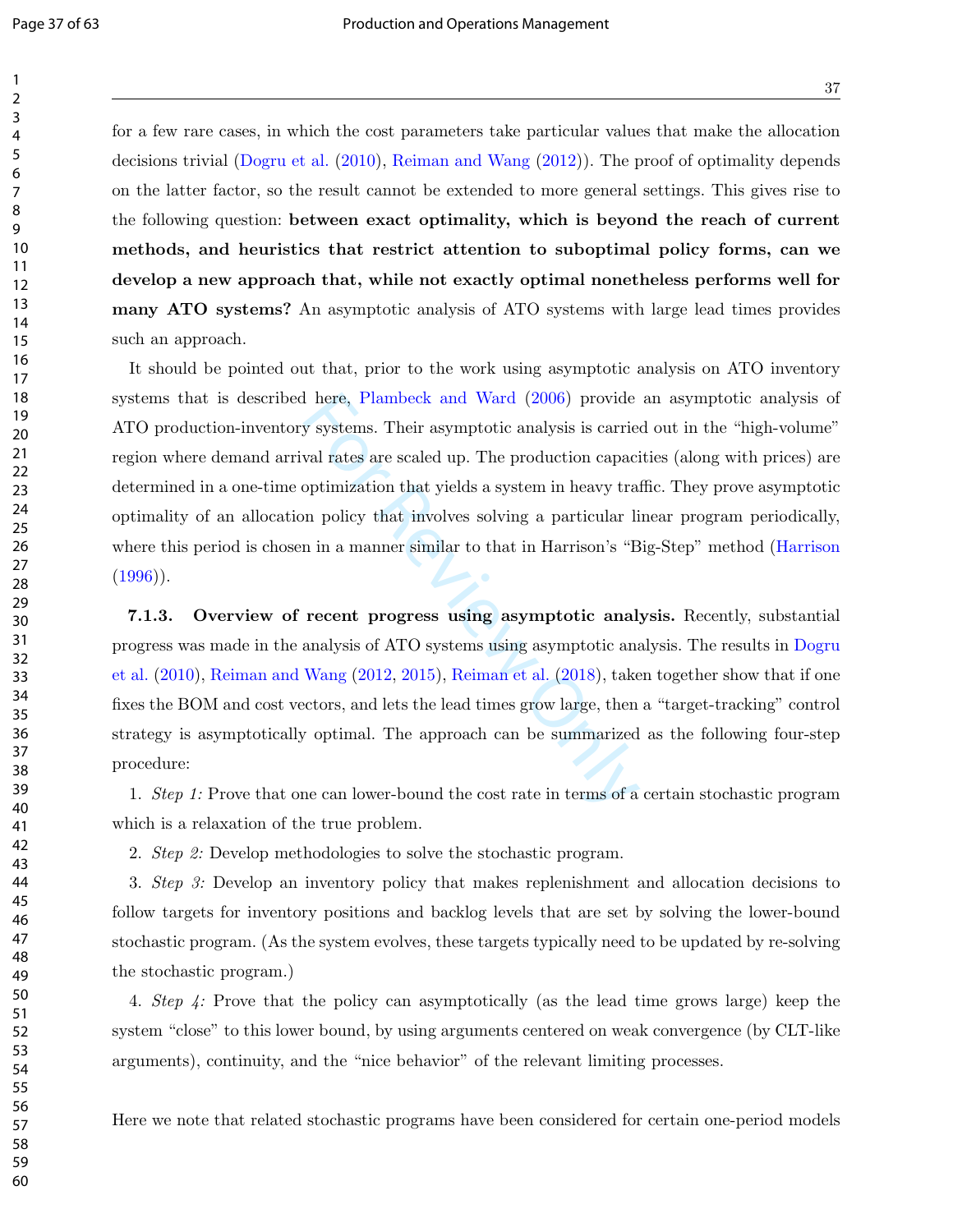going back at least to Gerchak and Henig (1986), and we refer the interested reader to Song and Zipkin (2003) for additional references. In contrast to the algorithms provided in Case studies I and II, here the algorithm is more sophisticated, and conceptually can be thought of as providing a "completely new algorithm" as opposed to "justifying" intuitive heuristics.

## 7.2. Formal model and problem statement.

on lead time  $L$ , but will later generalize to therefore the defined times. The problem can be formulative model, and here we focus on the continuou emand. Let  $\{d^k, k \geq 1\}$  be an i.i.d. sequence that the demand for pr In this section, we formally define the ATO inventory optimization problem. The inventory system has m products that are assembled from n components according to a BOM, with corresponding  $n \times m$  matrix representation A, with each component  $a_{ji}$  equals to the amount of component j i needed to assemble a single unit of product  $i$   $(1 \leq i \leq m, 1 \leq j \leq n)$ . Here we assume that all components have a common lead time  $L$ , but will later generalize to the setting in which different components may have different lead times. The problem can be formulated as either a periodicreview or a continuous-review model, and here we focus on the continuous-review model. We assume the following model for demand. Let  $\{d^k, k \geq 1\}$  be an i.i.d. sequence of m-dimensional vectors. Intuitively,  $d_i^k$  will represent the demand for product i which arrives during the kth "demand arrival" event". Furthermore, demand arrival events occur at times dictated by a Poisson process with rate λ. We let  $\{\mathcal{D}(t), t \geq -L\}$  denote the vector of demands that have arrived on  $[-L, t]$ . At each time t, the system evolves as follows.

• New demands arrive and components that were ordered exactly one lead time ago are received.

• Products are assembled from available components to serve demands (allocation) according to one's chosen control policy.

- New orders for components are placed (replenishment) according to one's chosen control policy.
- Inventory on-hand of components and backlog levels of products are updated.
- The cost rate is updated according to the new inventory on-hand and backlog levels.

Here we note that as the model is in continuous time, the above sequence of events must be interpreted through that lens, where e.g. the set of times at which demands or components actually arrive and/or are actually ordered will typically be measure zero. In addition, costs are incurred continuously through time, not just at event epochs. The cost rate stays constant between event epochs.

7.2.1. Formal definition of inventory control policy. The goal is to select an inventory control policy  $\pi$ , which consists of both a replenishment and allocation policy. A feasible policy  $\pi$ will be equated with the valid definition of two processes, as follows.

• There is an *n*-dimensional replenishment process  $\{ \mathcal{R}^{\pi}(t), t \geq -L \}$ , with  $\mathcal{R}_{j}^{\pi}(t)$  (intuitively) equal to the number of units of the *i*th component ordered in  $[-L, t]$ .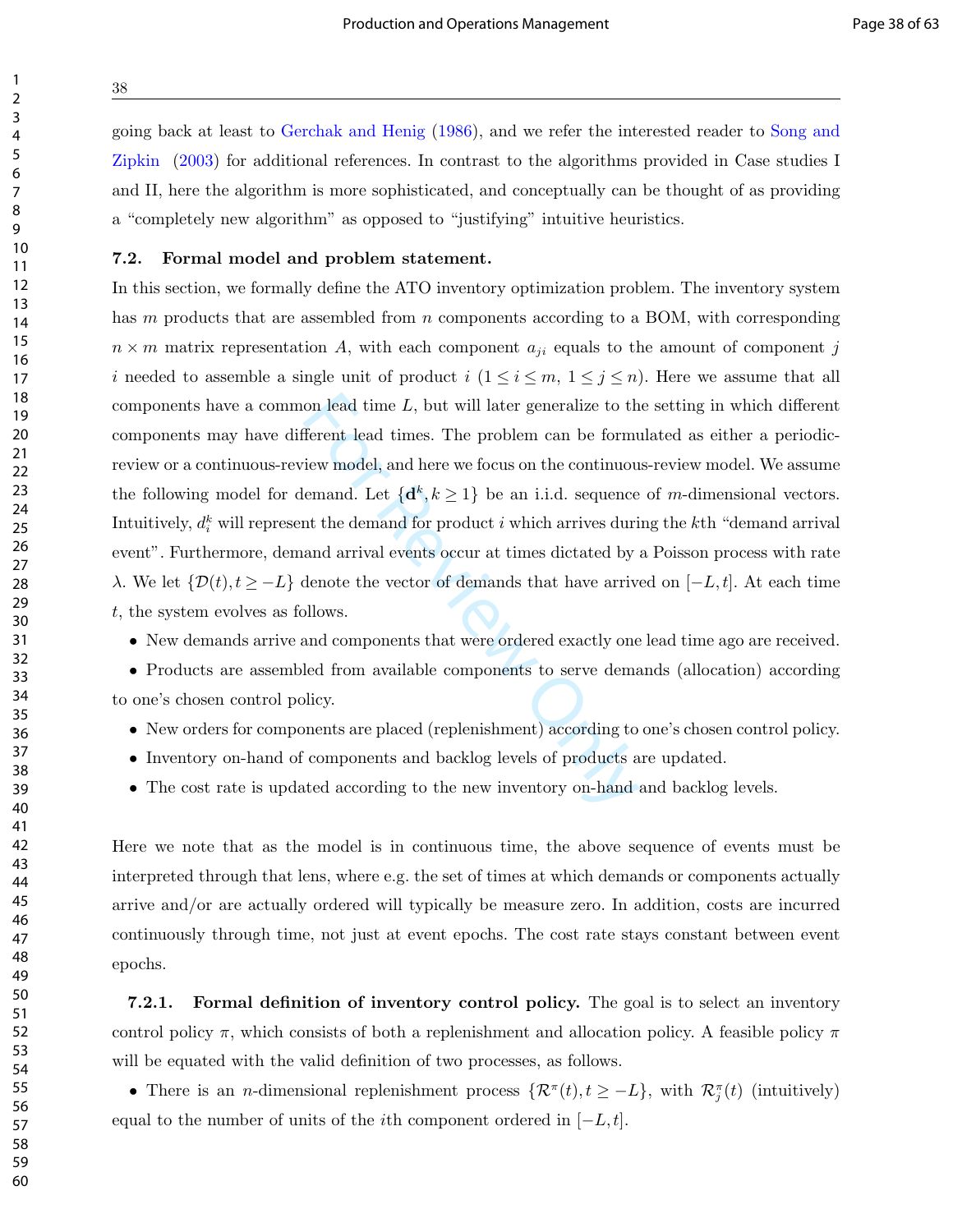• There is an *m*-dimensional allocation process  $\{\mathcal{Z}^{\pi}(t), t \geq 0\}$ , with  $\mathcal{Z}^{\pi}_i(t)$  (intuitively) the number of units of demand of the *i*<sup>th</sup> product type met in  $[0, t]$ .

We now describe the set of admissible such policies  $\pi = (\mathcal{R}^{\pi}, \mathcal{Z}^{\pi})$ . First it will be helpful to formalize two additional processes implicitly defined by a policy  $\pi$ , as follows.

• There is an *n*-dimensional on-hand inventory process  $\{\mathbf I^\pi(t), t \geq 0\}$ , with  $I_i^\pi(t)$  (intuitively) the on-hand inventory level of the *i*th component at time t. For a given policy  $\pi$  and fixed initial conditions, the process  $I^{\pi}$  is uniquely defined through the following dynamical component inventory equation, which requires that for all  $0 \le t_1 \le t_2$ ,  $\mathbf{I}^{\pi}(t_2) = \mathbf{I}^{\pi}(t_1) + \mathbf{R}^{\pi}(t_1 - L, t_2 - L) - A \cdot \mathbf{Z}^{\pi}(t_1, t_2)$ .

ional product backlog process  $\{ \mathbf{B}^{\pi}(t), t \geq 0 \}$ , view the following dynamical product backlog equences  $\mathbf{B}^{\pi}(t)$ ,  $t \geq 0$  and fixed initial compared the following dynamical product backlog equences  $\pi = (\mathcal{R}$ • There is an m-dimensional product backlog process  $\{B^{\pi}(t), t \ge 0\}$ , with  $B_i^{\pi}(t)$  (intuitively) the backlog for product i at time t. For a given policy  $\pi$  and fixed initial conditions, the process  $\mathbf{B}^{\pi}$  is uniquely defined through the following dynamical product backlog equation, which requires that for all  $0 \le t_1 \le t_2$ ,  $\mathbf{B}^{\pi}(t_2) = \mathbf{B}^{\pi}(t_1) + \mathbf{D}(t_1, t_2) - \mathbf{Z}^{\pi}(t_1, t_2)$ .

Then we say that a policy  $\pi = (\mathcal{R}^{\pi}, \mathcal{Z}^{\pi})$  is admissible if it satisfies the following properties.

• Adaptivity. Letting  $\mathcal F$  denote the filtration generated by the demand process, we require that  $\pi$  is adapted to  $\mathcal{F}.$ 

• Non-negativity. The intuitive definitions of all four processes require that  $\mathcal{R}^{\pi}, \mathcal{Z}^{\pi}, \mathbf{I}^{\pi}, \mathbf{B}^{\pi}$  are all non-negative.

• Monotonicity. As over time the total number of components ordered and demand met is non-decreasing, we require that  $\mathcal{R}^{\pi}$  and  $\mathcal{Z}^{\pi}$  are non-decreasing.

• Appropriate measurability, existence of limits, and continuity. We also require that  $\pi$  is appropriately measurable, and that all relevant processes are r.c.l.l., although for clarity of exposition we do not dwell on these technical matters here.

We let Π denote the set of all admissible policies.

7.2.2. Formal problem statement. We assume per-unit linear inventory holding costs of h per unit of time (with  $h_i$  the holding cost of component i); and per-unit linear inventory backlogging costs of **b** per unit of time (with  $b_i$  the backlogging cost of product i). Thus under a given admissible policy  $\pi$ , at each time t, the inventory cost is incurred at the expected rate  $C^{\pi}(t) \stackrel{\Delta}{=} \mathbf{h} \cdot \mathbb{E}[\mathbf{I}^{\pi}(t)] + \mathbf{b} \cdot$  $\mathbb{E}[\mathbf{B}^\pi(t)]$ . We then define the long-run-average cost of a policy  $\pi$  as  $\mathcal{C}^\pi \stackrel{\Delta}{=} \limsup_{T \to \infty} \frac{1}{T}$  $\frac{1}{T} \int_0^T$  $\int_0^T C^{\pi}(t) dt$ , where we note that the appropriate measurability and continuity requirement of all admissible policies ensures that all relevant integrals are well-defined. In that case, the formal problem of interest is  $\inf_{\pi \in \Pi} C^{\pi}$ .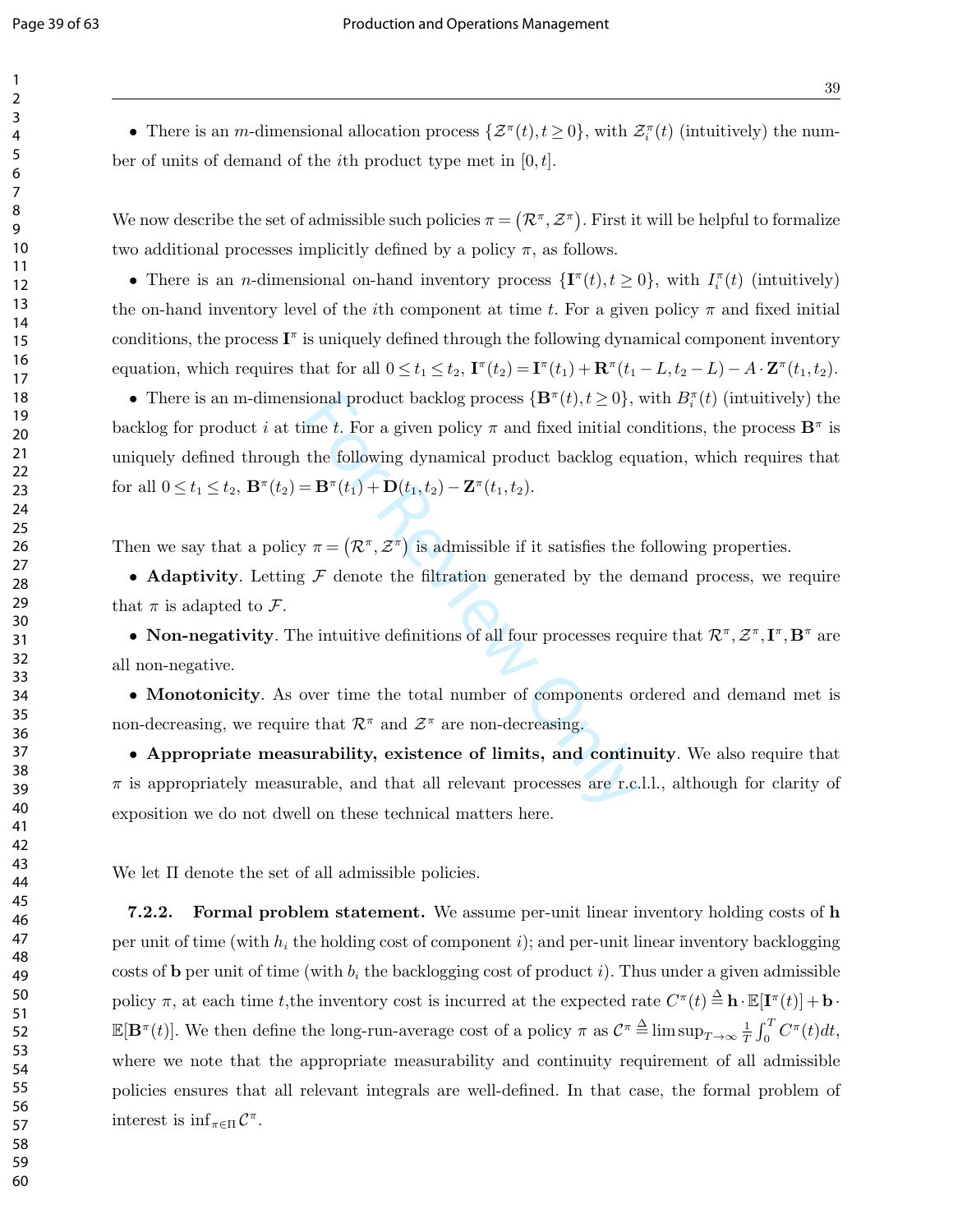## 7.3. Detailed overview of Dogru et al. (2010), Reiman and Wang (2012, 2015), Reiman et al. (2018).

We now review the results and approach of Dogru et al. (2010), Reiman and Wang (2012, 2015), Reiman et al. (2018).

defer all allocation and assembly in  $[t-L,t]$ <br>s to clear some desired backlog of demand<br>at that time, and at that time one then has<br> $r$  (as all demand to arrive in  $[t-L,t]$ , and cor<br>. Of course, the system may incur heavy inv 7.3.1. Stochastic program lower bound. We begin by describing the relevant lower bound on the cost rate at a given time t, i.e.  $C^{\pi}(t)$ , from the perspective of time  $t - L$ . Here we derive the lower bound intuitively, without formal mathematical arguments, referring the reader to Dogru et al. (2010), Reiman and Wang (2012, 2015), Reiman et al. (2018) for related formal arguments. Since we only require a lower bound, it will be fine (at least intuitively) if we make the problem "easier" by "relaxing" certain features of the problem. The major relaxation we make is that we allow the inventory manager to defer all allocation and assembly in  $[t - L, t]$  until time t, as assembling components into products to clear some desired backlog of demand (for various products) can be done instantaneously at that time, and at that time one then has the maximum amount of information and flexibility (as all demand to arrive in  $[t-L, t]$ , and components in the pipeline at time t, will have arrived). Of course, the system may incur heavy inventory holding and backlog costs before time t as no demand is served during the period  $(t-L, t)$ . However these costs do not affect the objective here, which is to minimize the cost rate at time t only. Under such a relaxation, just before the allocation at time t:

- The *n*-dimensional on-hand component inventory equals  $\mathbf{I}^{\pi}(t-L) + \mathbf{R}^{\pi}(t-2L, t-L)$ .
- The *m*-dimensional product backlog equals  $\mathbf{B}^{\pi}(t-L)+\mathbf{D}(t-L,t)$ .

Now, subject to the above, how small could we make  $C^{\pi}(t)$  by "optimally" allocating the on-hand component inventory to the product backlog? Let us denote by z the m-dimensional vector such that  $z_i$  equals the amount of backlogged demand for product i met in the allocation at time t. Note that for any such z; and fixed realizations of  $\mathbf{I}^{\pi}(t-L), \mathbf{R}^{\pi}(t-2L, t-L), \mathbf{B}^{\pi}(t-L), \mathbf{D}(t-L, t)$ ; the rate at which the inventory cost is incurred at time t equals  $\mathbf{h} \cdot (\mathbf{I}^{\pi}(t-L) + \mathbf{R}^{\pi}(t-2L,t-L) A\mathbf{z}$  + b ·  $(\mathbf{B}^{\pi}(t-L)+\mathbf{D}(t-L,t)-\mathbf{z})$ . Denoting  $\mathbf{I}^{\pi}(t-L)+\mathbf{R}^{\pi}(t-2L,t-L)$  by y, and  $\mathbf{B}^{\pi}(t-L)$ by  $\alpha$ , we thus derive a lower bound for  $C^{\pi}(t)$  of

$$
\mathbb{E}\bigg[\mathbf{h}\cdot\mathbf{y}-\sum_{j=1}^n h_j\sum_{i=1}^m a_{ji}z_i+\mathbf{b}\cdot\boldsymbol{\alpha}+\mathbf{b}\cdot\mathbf{D}(t-L,t)-\sum_{i=1}^m b_iz_i\bigg].
$$

Letting **c** denote the vector such that  $c_i = \sum_{j=1}^n h_j a_{ji} + b_i$ , we may rewrite this lower bound as

$$
\mathbb{E}\bigg[\mathbf{h}\cdot\mathbf{y}+\mathbf{b}\cdot\boldsymbol{\alpha}+\mathbf{b}\cdot\mathbf{D}(t-L,t)-\mathbf{c}\cdot\mathbf{z}\bigg].
$$

Now, we have already asserted that we get to observe  $D(t-L,t)$  before choosing z, i.e. z can be a function of  $\mathbf{D}(t-L,t)$ . Let us now think on what constraints **z** must satisfy. First, it must hold that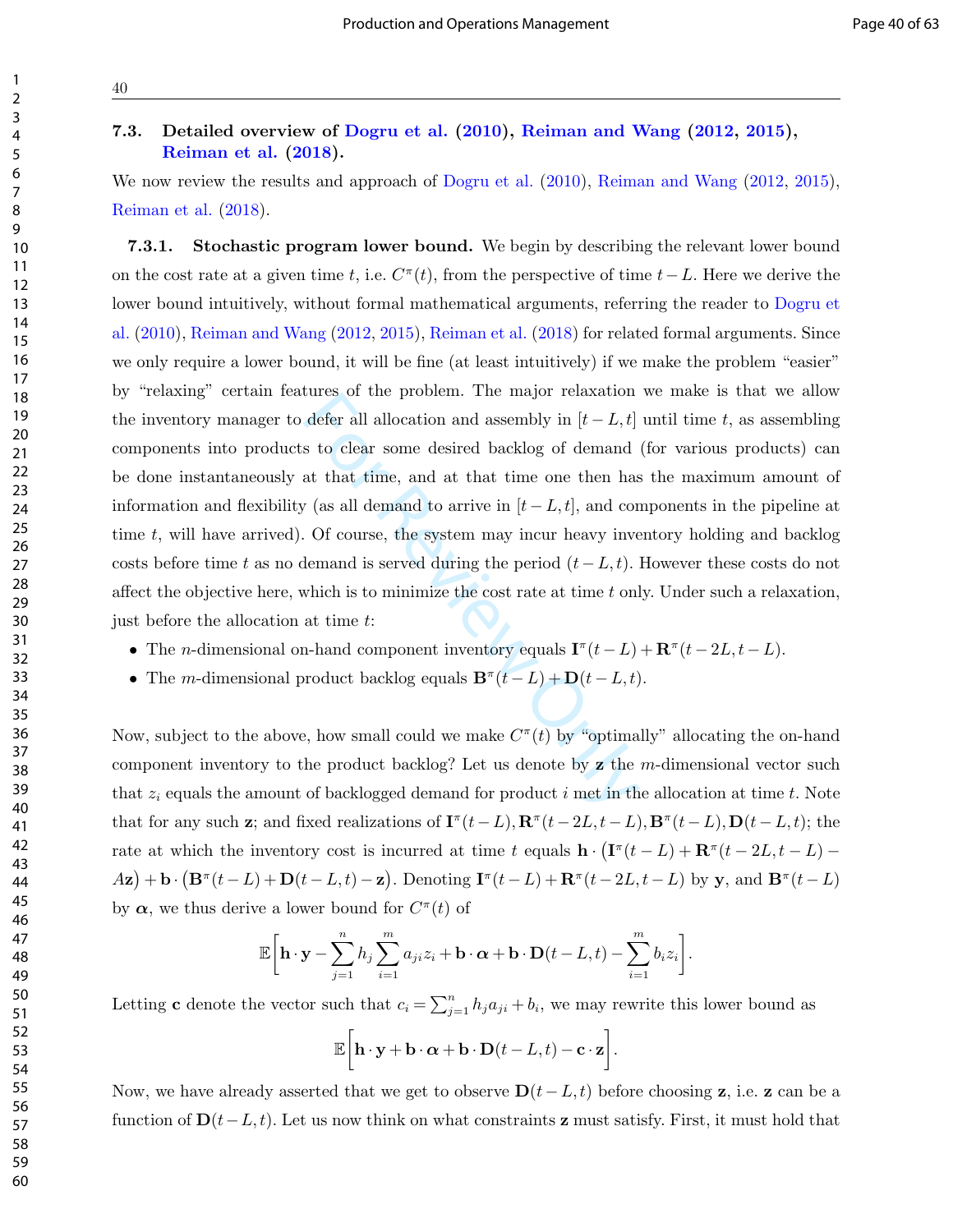$z \le \alpha + D(t - L, t)$ , as one cannot clear non-existent backlog. Second, it must hold that  $Az \le y$ , as one cannot use components one does not have. Imposing these constraints (and non-negativity of z), for any fixed values of  $\alpha$  and y we derive the following lower bound for  $C^{\pi}(t)$ :

$$
\mathbf{h} \cdot \mathbf{y} + \mathbf{b} \cdot (\boldsymbol{\alpha} + \mathbb{E}\big[\mathbf{D}(t-L,t)\big]) - \mathbb{E}\big[\sup_{\mathbf{z} \ge \mathbf{0}} \big\{\mathbf{c} \cdot \mathbf{z} \mid \mathbf{z} \le \boldsymbol{\alpha} + \mathbf{D}(t-L,t), A\mathbf{z} \le \mathbf{y}\big\}\big].\tag{7}
$$

We complete the lower bound by noting that we may "optimize" this lower bound over all nonnegative choices for y and  $\alpha$ , although note that we will do so in such a way that y and  $\alpha$  must be selected without knowledge of the realized value of  $D(t-L,t)$ . Combining all of the above, and making rigorous with formal stochastic comparison arguments, the following is proven in Dogru et al. (2010). Let **D** be a random vector distributed as the lead time demand  $D(t-L,t)$ .

LEMMA 5. For all  $\pi \in \Pi$  and  $t \geq L$ ,

$$
C^{\pi}(t) \geq \inf_{\alpha, \mathbf{y} \geq \mathbf{0}} \left( \mathbf{h} \cdot \mathbf{y} + \mathbf{b} \cdot (\alpha + \mathbb{E}[\mathbf{D}]) - \mathbb{E} \left[ \sup_{\mathbf{z} \geq \mathbf{0}} \left\{ \mathbf{c} \cdot \mathbf{z} \mid \mathbf{z} \leq \alpha + \mathbf{D}, A \mathbf{z} \leq \mathbf{y} \right\} \right] \right).
$$

Furthermore, in Reiman and Wang (2015), it is shown that Lemma 5 can be stated in a more convenient form as follows, through some elementary substitutions and manipulations of the relevant optimizations.

LEMMA 6. For all  $\pi \in \Pi$  and  $t \geq L$ ,

$$
C^{\pi}(t) \geq \underline{C}^{L} \stackrel{\Delta}{=} \inf_{\mathbf{y}} \left( \mathbf{h} \cdot \mathbf{y} + (\mathbf{b} - \mathbf{c}) \cdot \mathbb{E}[\mathbf{D}] + \mathbb{E} \left[ \inf_{\mathbb{B} \geq 0} \left\{ \mathbf{c} \cdot \mathbb{B} \mid A \mathbb{B} \geq A \mathbf{D} - \mathbf{y} \right\} \right] \right).
$$
 (8)

Moreover distributed as the lead time deminds<br>  $\Pi$  and  $t \geq L$ ,<br>  $\mathbf{h} \cdot \mathbf{y} + \mathbf{b} \cdot (\boldsymbol{\alpha} + \mathbb{E}[\mathbf{D}]) - \mathbb{E}[\sup_{\mathbf{z} \geq 0} {\{\mathbf{c} \cdot \mathbf{z} \mid \mathbf{z} \leq \boldsymbol{\alpha} \}}]$ <br>
and Wang (2015), it is shown that Lemma 5 can<br>
arou Note that the minimization in (8) is a two-stage stochastic linear program. Explicit computational procedures for solving this stochastic program as a discrete optimization problem have been developed for special cases, such as the W system (Dogru et al.  $(2010)$ ) and the M system (Dogru et al. (2017)). Discrete convexity results, which can be used to develop efficient algorithms, have been proven for systems with particular BOM structures (see, e.g., Dogru et al.  $(2017)$ , Zipkin  $(2016)$ ). Moreover, DeValve et al. (2018) provides a thorough analysis on computational and integrality questions, showing that the optimal solutions for general cases (also with integrality constraints) can be efficiently computed by applying a so-called primal-dual methodology.

7.3.2. Development of asymptotically optimal target-based inventory policies. The average cost of an ATO system can reach the lower bound  $\underline{C}^L$  if replenishment and allocation outcomes meet the optimal solutions of  $(8)$ . More formally, let  $y^*$  denote an optimal choice of y in ( 8), which (intuitively) represents an "idealized" component inventory position vector. It is easy to keep the inventory position at y<sup>\*</sup>: simply use a base stock policy with base stock levels y<sup>\*</sup>. Let us also define the random vector  $\mathbf{Q}^L(t) \stackrel{\Delta}{=} A\mathbf{D}(t-L,t) - \mathbf{y}^*$ , where (intuitively)  $Q_j^L(t)$  represents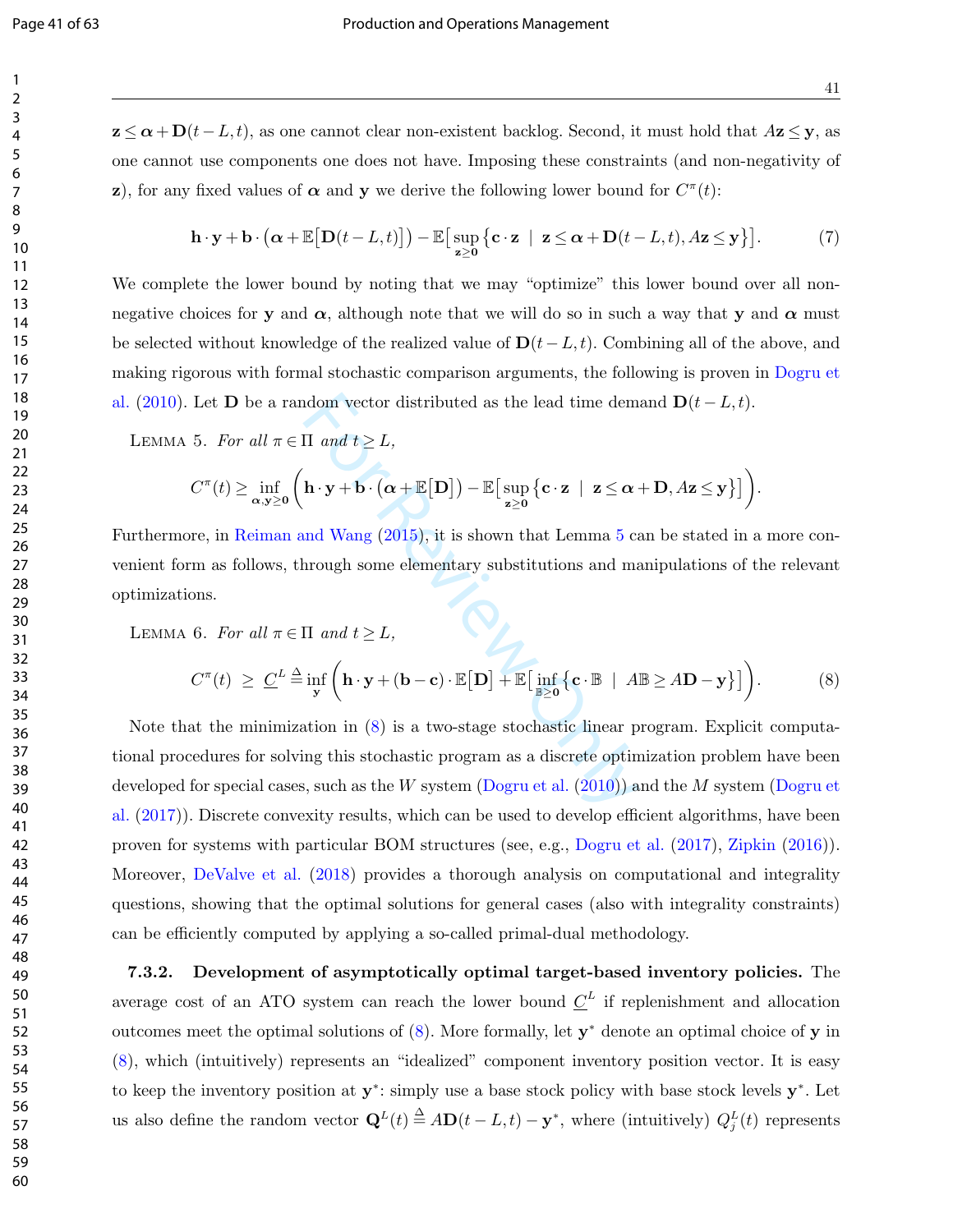the "shortage" of component  $j$  with regards to what would be needed to clear all demand which arrives in  $(t - L, t]$ , given access to the components on-hand and in the pipeline. Then the final term of (8) becomes

$$
\mathbb{E}\left[\inf_{\mathbb{B}\geq\mathbf{0}}\left\{\mathbf{c}\cdot\mathbb{B} \mid A\mathbb{B}\geq\mathbf{Q}^{L}(t)\right\}\right]
$$
\n(9)

Intuitively,  $(9)$  is an optimization over all backlog vectors  $\mathbb B$  "consistent" with the realized component shortages at time t,  $\mathbf{Q}^{L}(t)$ , subject to the inventory position at time  $t - L$  adhering to the optimal level  $\mathbf{y}^*$ . Let  $\mathbb{B}^*$  denote the function that maps realizations of  $\mathbf{Q}^L(t)$  to optimal solutions of the relevant linear program, i.e.

$$
\mathbb{B}^{\ast}\big(\mathbf{Q}^{L}(t)\big) \in \underset{\mathbb{B}\geq \mathbf{0}}{\arg \min} \big\{\mathbf{c} \cdot \mathbb{B} \ \mid \ A \mathbb{B} \geq \mathbf{Q}^{L}(t)\big\}.
$$

 $\mathbb{B}(\mathbf{Q}^{-}(t)) \in \mathop{\arg\min}_{\mathbb{B}\geq 0} \{\mathbf{C} \cdot \mathbb{B} \mid A \mathbb{B} \geq \mathbf{Q}^{-}(t)\}.$ <br>
So f such a solution is addressed in Reiman and<br>
solicity of discussion here let us simply assume<br>
us define  $\mathbf{y}^{\pi}(t) \stackrel{\Delta}{=} \mathbf{I}^{\pi}(t-L)$ Existence and uniqueness of such a solution is addressed in Reiman and Wang (2015), Reiman et al. (2018), and for simplicity of discussion here let us simply assume existence and uniqueness. For a given policy  $\pi$ , let us define  $y^{\pi}(t) \stackrel{\Delta}{=} \mathbf{I}^{\pi}(t-L) + \mathbf{R}^{\pi}(t-2L,t-L) - A\mathbf{B}^{\pi}(t-L)$ . Then if it were possible for a policy  $\pi$  to satisfy  $y^{\pi}(t) = y^*$ ,  $\mathbf{B}^{\pi}(t) = \mathbb{B}^*(\mathbf{Q}^L(t))$  w.p.1 (or even in expectation due to linearity) for all  $t \geq L$ , it would hold (as proven in Reiman and Wang (2015)) that  $\pi$  would be optimal, as it would match the lower bound  $C^L$ . Unfortunately, in general such an exact match will be impossible, since an admissible policy cannot re-select the backlog levels at each time regardless of the state of the system.

To overcome this dilemma, the authors use a "target tracking" strategy. They reason as follows. Note that  $\mathbf{Q}^{L}(t)$  is "observable" at time t. Thus at time t we may "plug in" this observed realized value for  $\mathbf{Q}^{L}(t)$  into the linear program and compute the "idealized" backlog vector  $\mathbb{B}^{*}(\mathbf{Q}^{L}(t)),$ i.e., the target. Supposing that: 1.  $\mathbf{Q}^{L}(t)$  changes "sufficiently slowly" over time; 2.  $\mathbb{B}^{*}(\mathbf{Q}^{L}(t))$  is a "sufficiently continuous" function; and 3. we had been able to keep the actual backlog process  $\mathbf{B}^{\pi}$ "sufficiently close" to the idealized process  $\mathbb{B}^*(\mathbf{Q}^L(s))$  for all s in an interval "sufficiently close" to  $t$ , the tracking strategy would suggest to allocate components in the interval "near"  $t$  in such a way that  $\mathbf{B}^{\pi}$  continues to be "sufficiently close" to the backlog target, and that this should be achievable by "pushing the process" in an appropriate direction over a short time period. This logic is then repeated as  $\mathbf{Q}^L$  evolves, ensuring that  $\mathbf{B}^{\pi}$  stays "sufficiently close" to  $\mathbb{B}^*(\mathbf{Q}^L(t))$ for all  $t \geq 0$ . Note that, as indicated, the target  $\mathbb{B}^*(\mathbf{Q}^L(t))$  changes over time, and this target is obtained by re-solving a linear program when the right hand side  $(Q<sup>L</sup>(t))$  changes. Although the context is different, there have been several successful uses of re-solving in the literature (Reiman and Wang (2008), Jasin et al. (2012), Bumpensanti and Wang (2018), Vera et al. (2019)).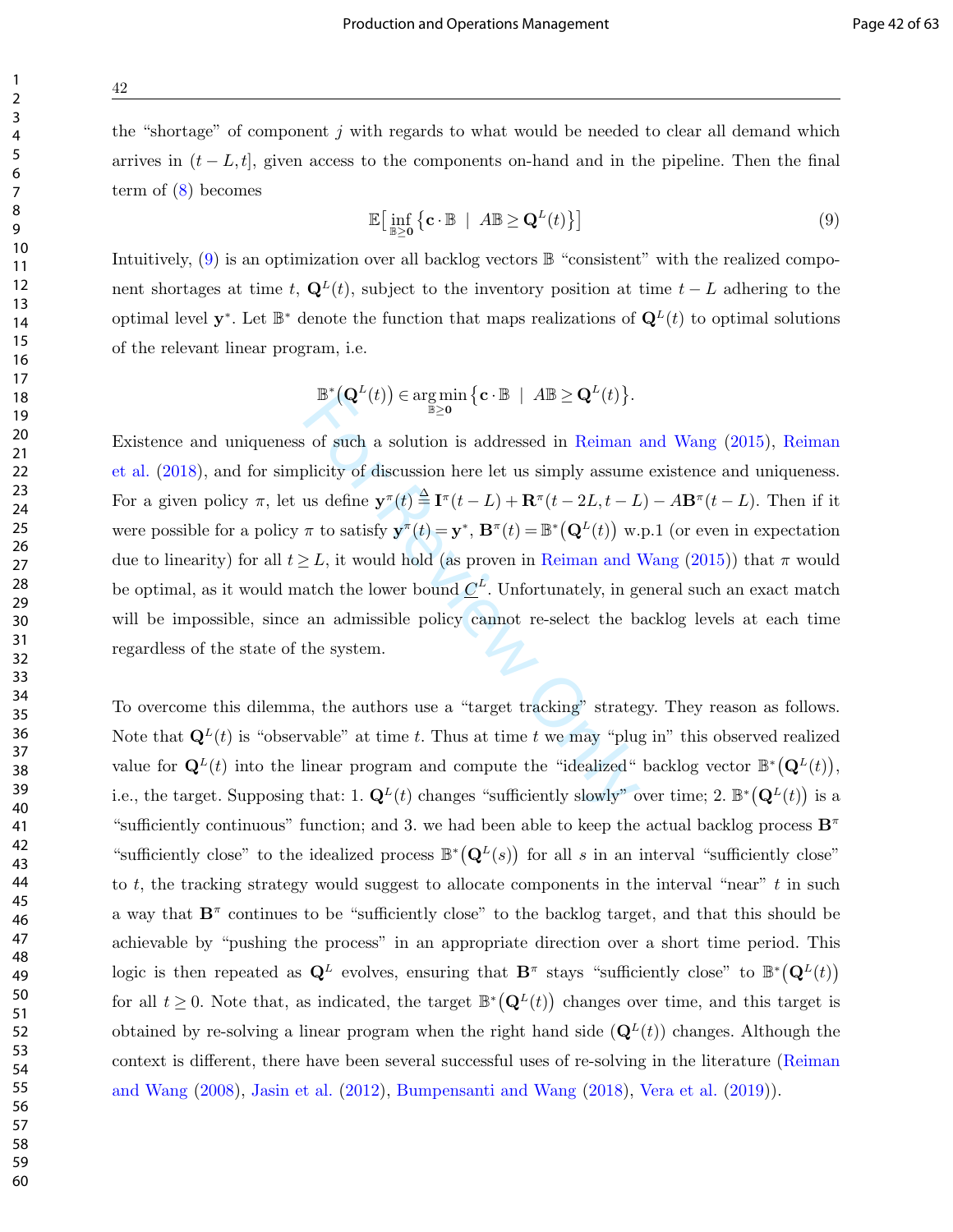This plan is carried out in Reiman and Wang (2015) to derive an asymptotically optimal policy. More precisely, Reiman and Wang (2015) formulates the following "allocation principle", which dictates how to "push the process" in the "right direction" based on the solution  $\mathbb{B}^*(\mathbf{Q}^L(t))$  to the re-solved linear program. This allocation principle can be roughly described as follows: at each time t, do not serve a product if its current backlog level is not above the target (even if components are available), and serve all other products to maximally eliminate their excess over backlog targets (myopically), subject to component availability. We refer the interested reader to Reiman and Wang  $(2015)$  for a complete specification of the sequence of asymptotically optimal policies  $\{\pi_{*,L}, L > 0\}$ . (There may be several allocation policies that satisfy the allocation principle.) We also note that the same allocation principle applies to ATO production-inventory systems, where components are produced instead of ordered (Plambeck and Ward  $(2006)$ ), leading to a policy that is asymptotically optimal in the high demand volume regime, while also more efficient in all other cases (Wan and Wang  $(2015)$ ).

7.3.3. Formal statement of asymptotic optimality and additional proof details. The formal asymptotic optimality result proven in Reiman and Wang (2015) is the following.

THEOREM 6.  $\lim_{L\to\infty}\frac{C^{\pi_{*,L}}}{C^L}=1$ , with both  $C^{\pi_{*,L}}$  and  $C^L$  scaling as  $\Theta$ √ L) as  $L \rightarrow \infty$ . Thus, the sequence of policices  $\{\pi_{*,L}, L > 0\}$  is asymptotically optimal as  $L \to \infty$ .

ecipie.) we also note that the same allocation<br>ems, where components are produced instead<br>a policy that is asymptotically optimal in<br>fficient in all other cases (Wan and Wang (20)<br>ment of asymptotic optimality and addit<br>l The basic intuition behind the formal proof is related to the time and space scaling of the functional CLT that arises in this setting, where we note that such simultaneous time and space scalings are standard in the analysis of queueing systems in heavy traffic (cf. Iglehart and Whitt (1970), Whitt (2002)). Indeed, although for technical reasons Reiman and Wang (2015) do not formally use such a CLT (instead using various concentration / martingale / maximal inequalities), here we explain the relevant intuition through the lens of such CLT. In particular, let  $\hat{\mathbf{B}}^{\pi_{*,L}}(t) \stackrel{\Delta}{=} \frac{\mathbf{B}^{\pi_{*,L}}(Lt)}{\sqrt{L}},$ and  $\hat{\mathbf{Q}}^{L}(t) \triangleq \frac{\mathbf{Q}^{L}(Lt)}{\sqrt{L}}$ . Then the sequence of processes  $\{\hat{\mathbf{Q}}^{L}(t), L > 0\}$  satisfies a functional CLT as  $L \to \infty$ . Thus this sequence of processes converges (as  $L \to \infty$ ) to a "nice" limiting process  $\hat{\mathbf{Q}}(t)$ , namely Brownian motion, which has continuous sample paths. Classical results in the continuity of linear program (e.g. Hoffman's lemma) then imply that  $\mathbb{B}^*(\hat{\mathbf{Q}}^L(t))$  also has continuous sample paths (for large L). The intuition behind the proof that the actual backlog level is able to stay close to its target value is as follows. By the allocation principle, whenever the backlog of a product falls below its ideal level dictated by  $\mathbb{B}^*(\mathbf{Q}^L(t))$  none of that product is serviced, which induces a strong drift "back up" towards this ideal level. This corrects the shortfall so quickly that it is not asymptotically significant, leading to the resulting continuity on the correct asymptotic scale. Since a "conservation of mass" argument from Reiman and Wang (2015) implies that as long as no backlogs are substantially below their ideal levels, it must be that no backlogs are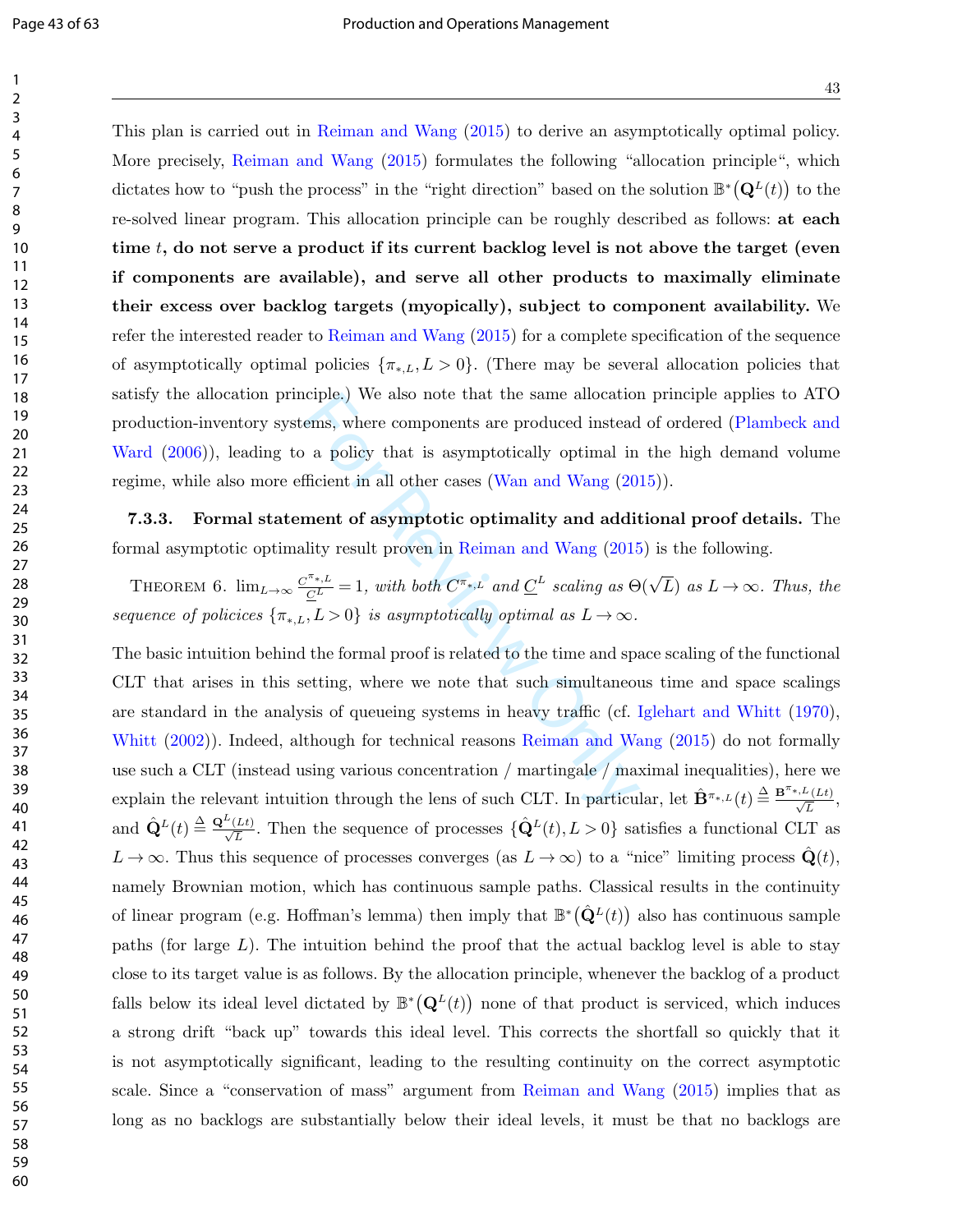substantially above their ideal levels, we may conclude that the allocation principle (combined with the asymptotic balancing of supply and demand by basic limit theorems of probability) essentially keeps all backlog levels at their ideal levels at all times. More precisely, it is proven that

$$
\lim_{L\to\infty}\sup_{t\geq 1}\bigg|\mathbb{E}\big[\hat{\mathbf{B}}^{\pi_{*,L}}(t)\big]-\mathbb{E}\big[\hat{\mathbb{B}}^*\big(\mathbf{Q}^L(t)\big)\big]\bigg|=0,
$$

which by linearity of expectation, Lemma 6, and some additional arguments and bounds (the details of which we omit) is sufficient to ensure the desired asymptotic optimality and prove Theorem 6.

r ATO systems when components can have difth systems with identical lead times, the real<br>
r components with the longest lead times,<br>
e stock policy. While ideal inventory position<br>
ets a lower bound on the average cost, a 7.3.4. Systems with non-identical lead times. Obviously, inventory management becomes more complex for ATO systems when components can have different lead times. It turns out that in comparison with systems with identical lead times, the real difference is in component replenishment. Except for components with the longest lead times, it is not efficient to order them according to a base stock policy. While ideal inventory positions can be prescribed by an analogous SP that also sets a lower bound on the average cost, attaining these ideal inventory positions is typically infeasible. The good news is that this new obstacle does not make asymptotic optimality unreachable, it just takes a more complex policy to get there (Reiman et al. (2018)).

For simplicity of discussion, we will only consider systems with two distinct lead times,  $L_1$ and  $L_2$ , where  $L_2 > L_1$ , and there are  $n_1(n_2)$  components with lead time  $L_1(L_2)$ . Let  $A^1(A^2)$ denote the BOM for those components with lead time  $L_1(L_2)$ . Also, let  $\mathbf{D}^1 \triangleq \mathbf{D}(t - L_1, t)$ , and  $\mathbf{D}^2 \stackrel{\Delta}{=} \mathbf{D}(t - L_2, t - L_1)$ , where we note that  $\mathbf{D}^1 + \mathbf{D}^2 = \mathbf{D}(t - L_2, t)$ . Similarly, let  $\mathbf{h}^k$  be the vector of component holding costs for those components with lead time  $L_k$ ,  $k \in \{1,2\}$ , and let **c** denote the vector such that  $c_i = \sum_{k=1}^2 \sum_{j=1}^{n_k} h_j^k a_{ji}^k + b_i$ . It will be evident from the discussion that not much effort is required to extend the analysis and results to systems with any finite number of distinct lead times. Instead of formally re-defining the associated problem, we simply note that the formal problem definition is essentially the same, with the caveat that now one associates a given policy  $\pi$  with two on-hand component inventory processes, one each for those components with lead time  $L_1(L_2)$  respectively, with the associated defining dynamical inventory equations reflecting these different lead times (see Reiman et al. (2018) for details).

Similar to the development that leads to Lemma 6, Reiman and Wang (2012), Reiman et al.  $(2018)$  establish a lower bound on the expected cost at time t, which is also a lower bound on the average inventory cost of the ATO system.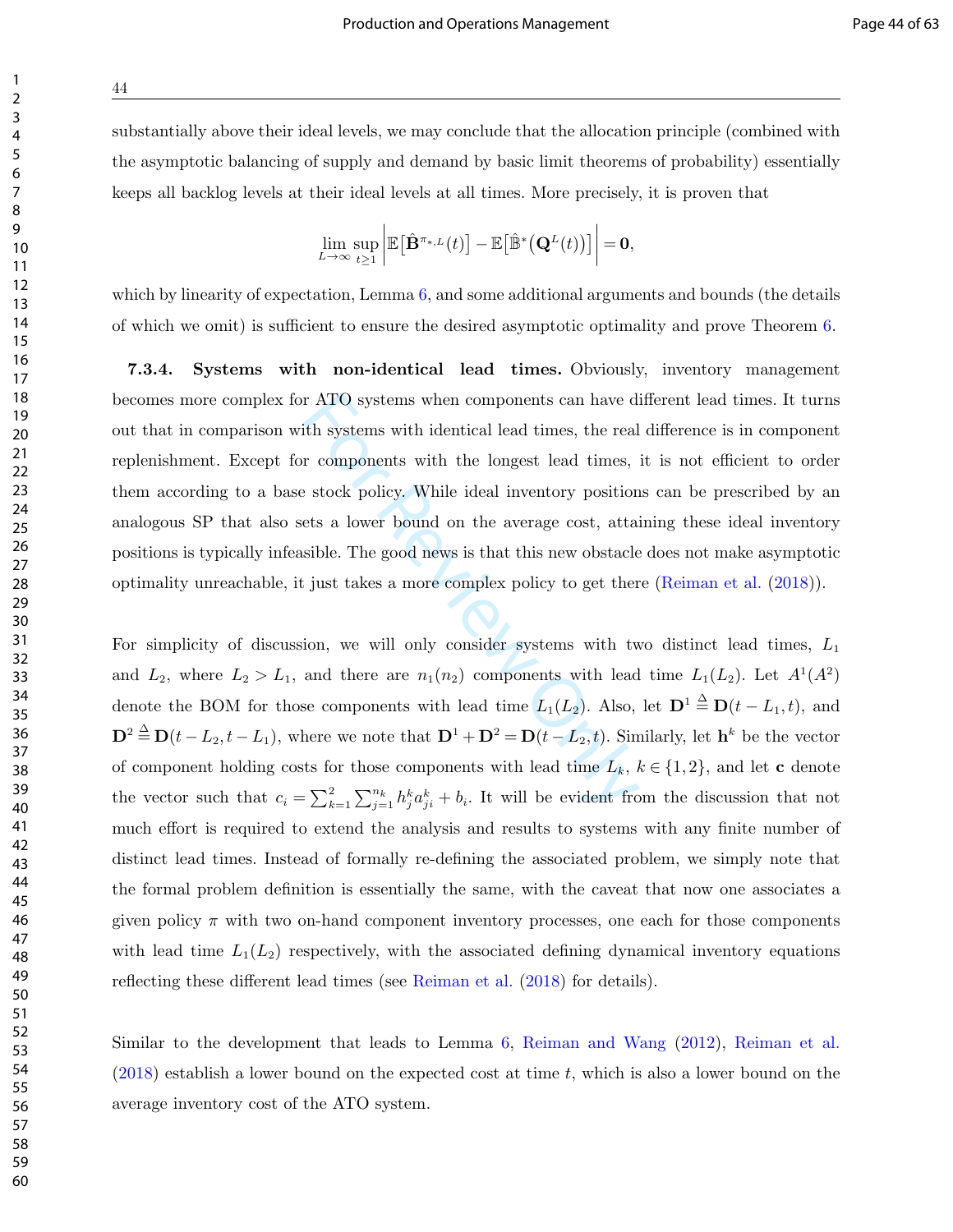LEMMA 7. For all  $\pi \in \Pi$  and  $t \ge L_2$ ,

$$
C^{\pi}(t) \geq \underline{C}^{L_1, L_2} \stackrel{\Delta}{=} \inf_{\mathbf{y}^2} \{ \mathbf{h}^2 \cdot \mathbf{y}^2 + \mathbb{E}[\varphi^1(\mathbf{y}^2, \mathbf{D}^2)] \} + \mathbf{b} \cdot \mathbb{E}[\mathbf{D}^1 + \mathbf{D}^2],
$$
  
\nwith  $\varphi^1(\mathbf{y}^2, \mathbf{D}^2) = \inf_{\mathbf{y}^1} \{ \mathbf{h}^1 \cdot \mathbf{y}^1 + \mathbb{E}[\varphi^0(\mathbf{y}^1, \mathbf{y}^2, \mathbf{D}^1 + \mathbf{D}^2) | \mathbf{D}^2] \},$   
\nand  $\varphi^0(\mathbf{y}^1, \mathbf{y}^2, \mathbf{D}^1 + \mathbf{D}^2) =$   
\n $\inf_{\mathbb{B} \geq 0} \{ \mathbf{c} \cdot \mathbb{B} | A^2 \mathbb{B} \geq A^2(\mathbf{D}^1 + \mathbf{D}^2) - \mathbf{y}^2, A^1 \mathbb{B} \geq A^1(\mathbf{D}^1 + \mathbf{D}^2) - \mathbf{y}^1 \} - \mathbf{c} \cdot \mathbb{E}[\mathbf{D}^1 + \mathbf{D}^2].$ 

problem in terms of certain observable shountory positions and backlog levels near the<br>ppplying new demand inputs and re-solving<br>tional complexity in the non-identical lead<br>nponent inventory positions are now random<br>three As in the identical lead time case, the average cost of an ATO system can reach the lower bound  $\underline{C}^{L_1,L_2}$  if replenishment and allocation outcomes meet the optimal solutions of the optimization problem in Lemma 7. Also as in the identical lead time case, Reiman et al. (2018) again reformulate the relevant optimization problem in terms of certain observable shortages, and again develops policies to keep the inventory positions and backlog levels near their ideal target levels. The targets are updated by applying new demand inputs and re-solving the stochastic program of Lemma 7. A major additional complexity in the non-identical lead time setting is that even certain of the "ideal" component inventory positions are now random processess that vary over time. For example, in the three-stage stochastic program given in Lemma 7, although the optimal choice for  $y^2$  is simply a fixed vector, the optimal choice for  $y^1$  is now a complex function of past demands. In Reiman et al. (2018) a policy  $\pi_{*,L_1,L_2}$  is derived that keeps: 1. the inventory positions for components of lead time  $L_1$  "sufficiently close" to the (state-dependent) targets of  $y^1$  given by the optimal solutions to the stochastic program, and are updated by re-solving the problem with new inputs as the system evolves; 2. the product backlogs "sufficiently close" to their ideal levels given by the same stochastic program through essentially the same allocation principle used in the identical lead time case; and 3. the component inventories for components of lead time  $L_2$  equal to the fixed optimal value for  $y^2$  in the stochastic program by applying a base-stock strategy as in the identical lead time case. For systems with a single product, the policy reduces to an algorithm that is equivalent to that of Rosling (1989), and thus is exactly optimal. We also note that for systems where the different lead times are very close to one-another, the same level of asymptotic optimality can be achieved by following an independent base stock policy (Reiman et al. (2016)).

For a formal statement of asymptotic optimality in the non-identical lead time setting, we refer the reader to Reiman et al. (2018). Due to the additional complexity introduced by non-identical lead times, Reiman et al. (2018) introduce several additional methodological innovations. First, to show that all relevant quantities are "asymptotically close" to the idealized processes given by the re-solved stochastic programs, the authors formulate a general "stochastic tracking model" within which one can seamlessly demonstrate all relevant convergences (as opposed to requiring separate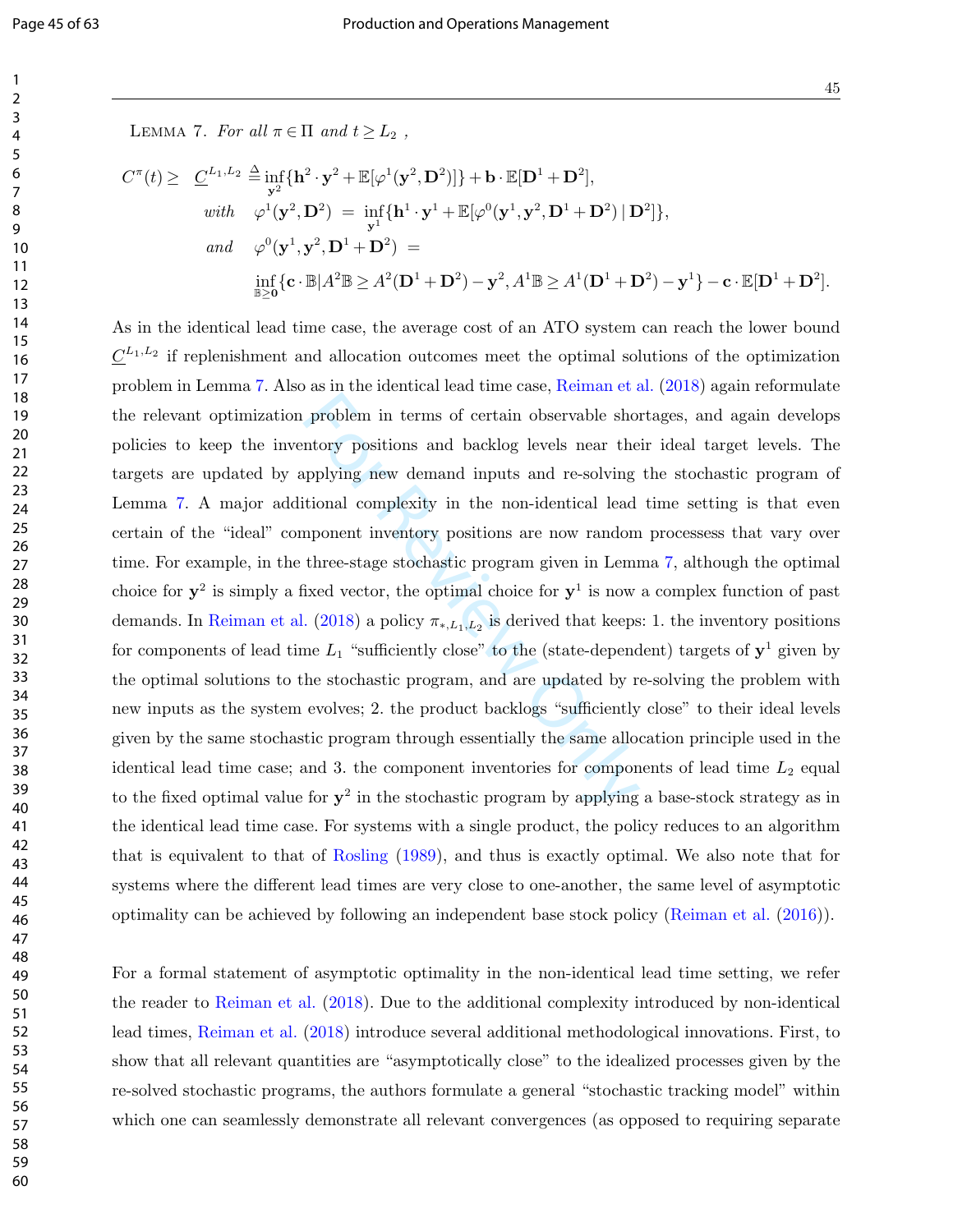notations, tools, and analyses for each required convergence). Second, proving continuity of the relevant maps (especially those involved with the ideal levels for components with shorter lead times) is much more involved, as the dimension of the relevant linear programs grows with the lead time, where the authors overcome this by more explicitly using the special structure of the relevant programs. Also, a perturbation analysis is used to ensure uniqueness of the relevant optimal solutions. Here we also note that in contrast to the stochastic programs arising in the identical lead time case, in the setting of non-identical lead times these programs have an inherently nested structure. As such, the question of the computational complexity of (approximately) solving these programs remains poorly understood, and we refer the reader to Reiman et al. (2018) for related discussion.

## 8. Conclusion and directions for future research

**directions for future research**<br>wed several fundamental high-dimensional inve<br>ty; 2. reviewed different methodologies for ap<br>d exposition of how asymptotic analysis has<br>dels. We also provided an in-depth introductic<br>ree c In this survey, we: 1. reviewed several fundamental high-dimensional inventory models which exhibit the curse of dimensionality; 2. reviewed different methodologies for approaching these problems; and 3. provided a detailed exposition of how asymptotic analysis has significantly advanced our understanding of these models. We also provided an in-depth introduction to the relevant tools and methodologies through three case studies in which asymptotic analysis has recently led to major progress: lost sales models, dual-sourcing models, and assemble-to-order systems in the presence of large lead times. Our survey suggests several interesting directions for future research.

• Tackle other models. Section 2 contains many challenging inventory control models which have resisted solution to date, and which make natural candidates for trying to apply asymptotic analysis. Indeed, the very recent work Bu et al. (2019) on perishable inventory models, Xin (2019) on lost sales inventory models (in which a capped base-stock policy is proven to exhibit uniformly good performance in a certain asymptotic regime), and Stolyar and Wang (2018) on inventory models with random lead times, suggest that asymptotic analysis has much more to say here. This also includes understanding at what level of model generality, e.g. as regards allowing for more general cost functions, joint distribution of demand, number of suppliers and products, lead time distribution, time-dependent behavior, more realistic constraints on ordering and production, etc. such asymptotic analysis can be applied. Here we note that developing a better understanding of the general tracking model defined in Reiman et al. (2018), and more broadly defining other general frameworks and sets of assumptions under which such asymptotic analyses hold, may be a good first step along these lines.

• Address computational issues and complexity. As noted in Section 7.3.1, even in some cases where we know particular policies to be asymptotically optimal, we do not fully understand the computational complexity of implementing the relevant policies. This relates to the fact that a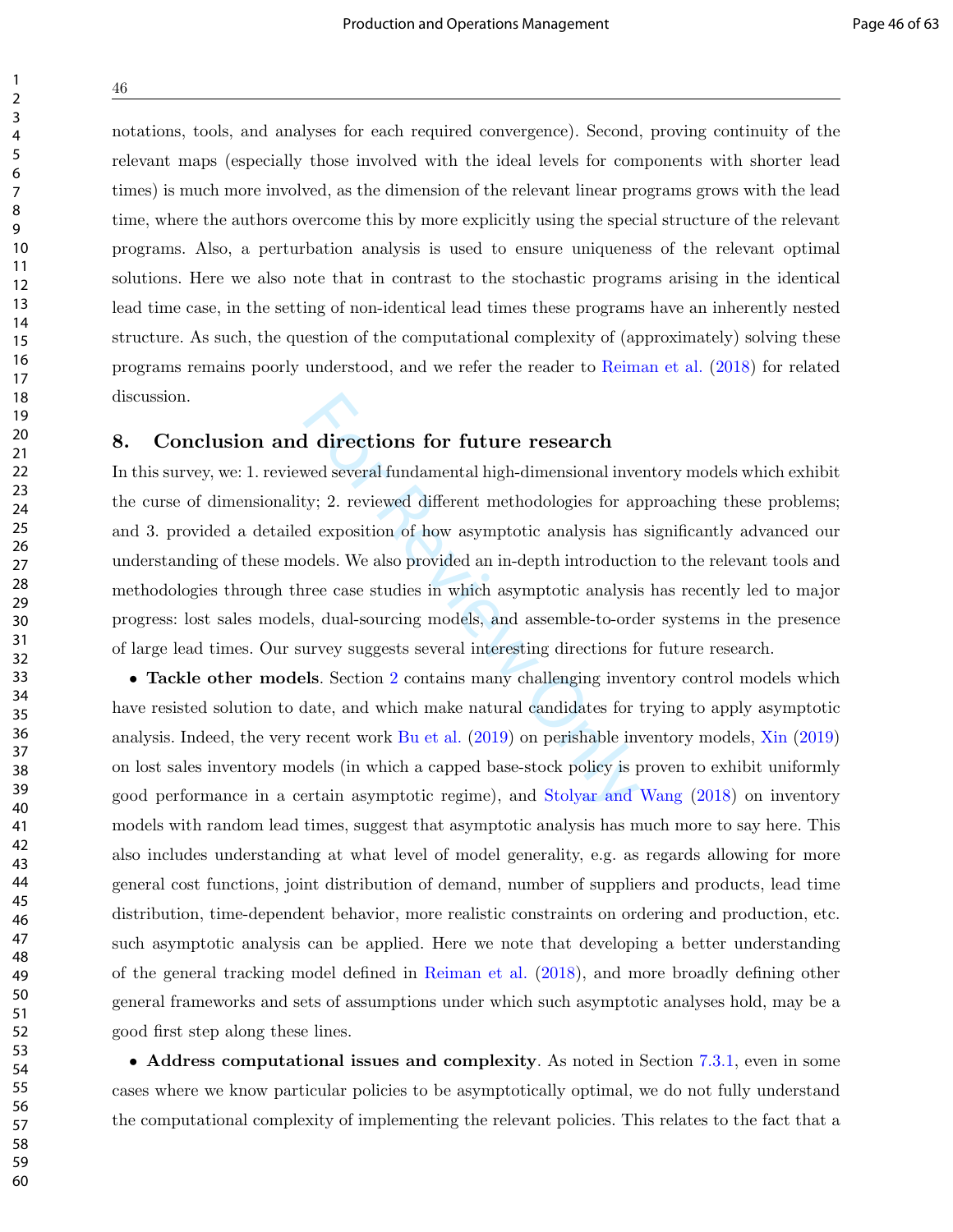formal theory of computational complexity for the structured stochastic dynamic programs which arise in inventory control remains incomplete (as discussed in Section 3.1), although we refer the interested reader to Halman et al. (2009 , 2014), Halman and Nannicini (2019), and more generally Dyer and Stougie (2006), Shmoys and Swamy (2006), Papadimitriou et al. (1987), Sidford et al. (2018) for relevant work on the complexity of stochastic dynamic programming. For the setting of ATO systems, DeValve et al. (2018) have also made recent progress along these lines, where we note that relevant questions such as how often one must "re-solve" certain approximating optimization problems in online optimization is a question currently of high interest across multiple academic communities (see e.g. Vera et al. (2019), Bumpensanti and Wang (2018)).

esurts into einclent agorithms for an pass is the fact that even in settings where certa are effective outside of those regimes, yielding ent across a broad range of parameters. This r he error in asymptotic approximations • Turn asymptotic results into efficient algorithms for all parameters. Related to the above computational issues is the fact that even in settings where certain policies are known to be asymptotically optimal, it remains poorly understood how to efficiently "bridge" such asymptotic results with policies which are effective outside of those regimes, yielding implementable algorithms which are practically efficient across a broad range of parameters. This may also involve developing a finer understanding of the error in asymptotic approximations, and how one could develop more sophisticated algorithms with stronger optimality guarantees (see Xin and Goldberg (2016) for further relevant discussion). For recent progress along such lines, see Xin (2019), DeValve et al. (2018).

• Unify asymptotic analysis with robust optimization and machine learning. There has been considerable recent effort within the academic inventory control community to account for model uncertainty, through robust optimization, machine learning, and statistical approaches (see e.g. Xin et al. (2015), Zhang et al. (2018b), Agrawal and Jia (2019), Sun and Van Mieghem (2019), Ban and Rudin (2018), Gijbrechts et al. (2018)), yet a unified understanding of how asymptotic analysis in inventory control interacts with such methodologies remains an interesting open question. Although some results exist along these lines (see e.g. Huh et al. (2009), and to some extent Zhang et al. (2018b), Chen et al. (2019), Agrawal and Jia (2019) and related work), our understanding of the extent to which insights from asymptotic analysis can be modified and extended to handle model uncertainty and learning remains incomplete.

• Make it relevant to practice. The gap between the practice of inventory control in industry and the theoretical study of inventory models in academia remains large, where we note that this gap has existed for much of the history of the field of inventory theory (Silver (1981), Kumar et al. (2013)). Although it remains a long-standing challenge (across many academic disciplines) to convert theoretical insights into practical results, the applied nature of the operations research discipline is certainly amenable to such "tech transfer" and we point to Xin et al. (2017) for a recent effort to convert insights from asymptotic analysis in inventory theory into practical results. Such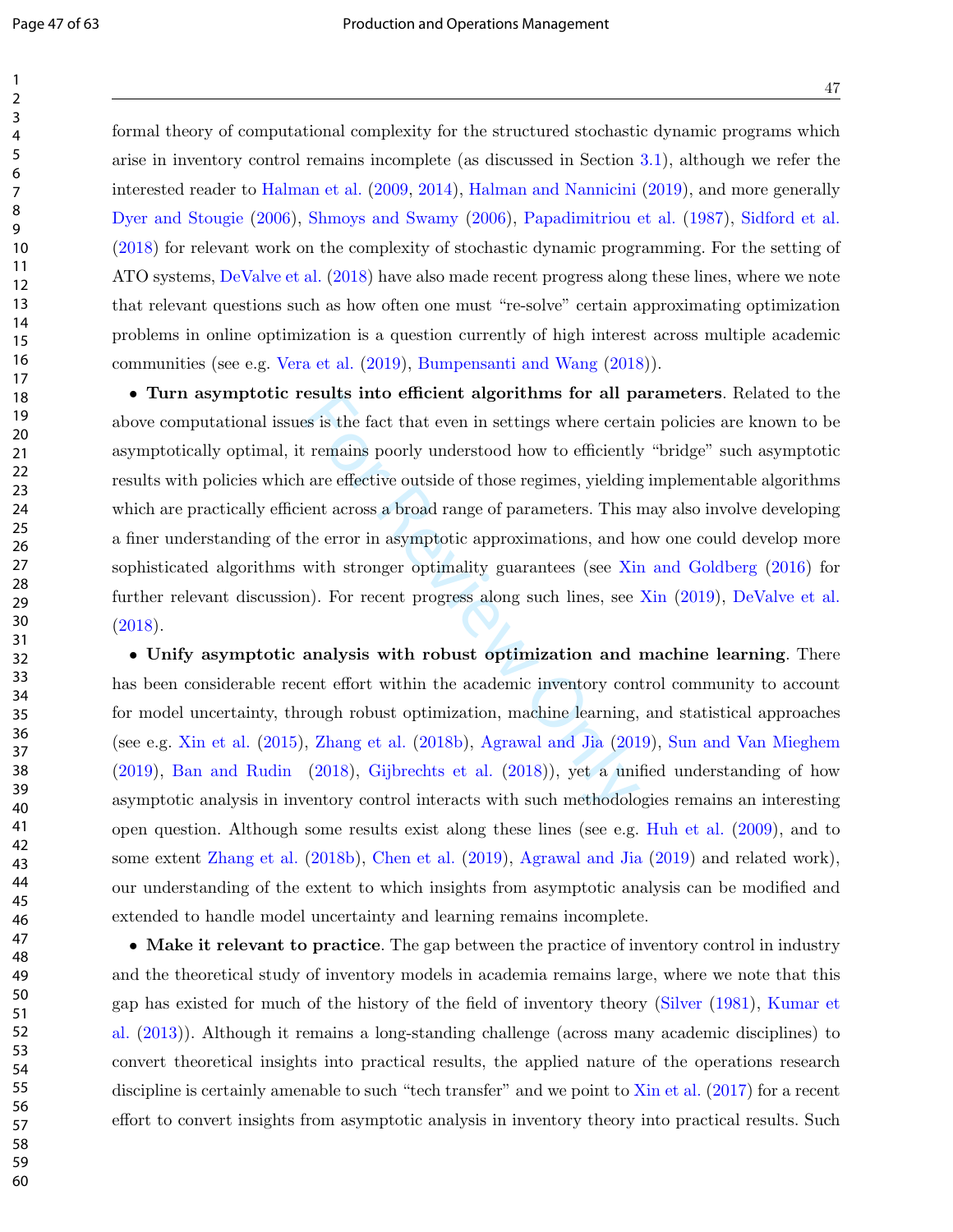an endeavor will also likely involve the creation of new models (possibly in which inventory control is integrated with other features) arising from novel applications, and we point to Govindarajan et al. (2017) for a recent application of asymptotic methods to a new model for inventory control in omnichannel retailing, and to Banerjee et al. (2017) for a recent application to a model of pricing and inventory control in ride-sharing.

## References

- Aggarwal, Sumer C. 1974. A review of current inventory theory and its applications. International Journal of Production Research, 12(4), 443-482.
- Agrawal, Narendra, and Morris A. Cohen. 2001. Optimal material control in an assembly system with component commonality. Naval Research Logistics (NRL), 48 (5), 409-429.
- Agrawal, Shipra, and Randy Jia. 2019. Learning in structured MDPs with convex cost functions: Improved regret bounds for inventory management. arXiv preprint arXiv:1905.04337.
- ty. *Naval Research Logistics (NRL)*, 48 (5), 409-42<br> *Jia.* 2019. Learning in structured MDPs with controls<br> *Tory management.* arXiv preprint arXiv:1905.043;<br>
ang, H. Edwin Romeijn, and Dolores Romero Moral<br>
gle-sourcing Ahuja, Ravindra K., Wei Huang, H. Edwin Romeijn, and Dolores Romero Morales. 2007. A heuristic approach to the multi-period single-sourcing problem with production and inventory capacities and perishability constraints. INFORMS Journal on Computing, 19(1), 14-26.
- Akcay, Yalcin, and Susan H. Xu. 2004. Joint inventory replenishment and component allocation optimization in an Assemble-to-Order system. Management Science, 50(1), 99-116.
- Aksoy, Yasemin, and S. Selcuk Erenguc. 1988. Multi-item inventory models with co-ordinated replenishments: a survey. International Journal of Operations and Production Management, 8(1), 63-73.
- Allon, Gad, and Jan A. Van Mieghem. 2010. Global dual sourcing: Tailored base-surge allocation to near-and offshore production. Management Science, 56(1), 110-124.
- Ang, Marcus, Karl Sigman, Jing-Sheng Song, and Hanqin Zhang. 2017. Closed-form approximations for optimal  $(r, q)$  and  $(S, T)$  policies in a parallel processing environment. Operations Research, 65(5), 1414-1428.
- Angelus, A.,  $\ddot{O}$ . Özer, 2015. Knowledge you can act on: optimal policies for assembly systems with expediting and advance demand information. Operations Research, 64(6), 1338-1371.
- Anily, Shoshana, and Julien Bramel. 2004. An asymptotic 98.5%-effective lower bound on fixed partition policies for the inventory-routing problem. Discrete Applied Mathematics, 145(1), 22-39.
- Arapostathis, A., V. S. Borkar, E. Fernández-Gaucherand, M. K. Ghosh, S. I. Marcus. 1993. Discrete time controlled Markov processes with average cost criterion: a survey. SIAM Journal on Control and Optimization, 31(2), 282-344.
- Arrow, Kenneth J., Theodore Harris, and Jacob Marschak. 1951. Optimal inventory policy. Econometrica: Journal of the Econometric Society, 250-272.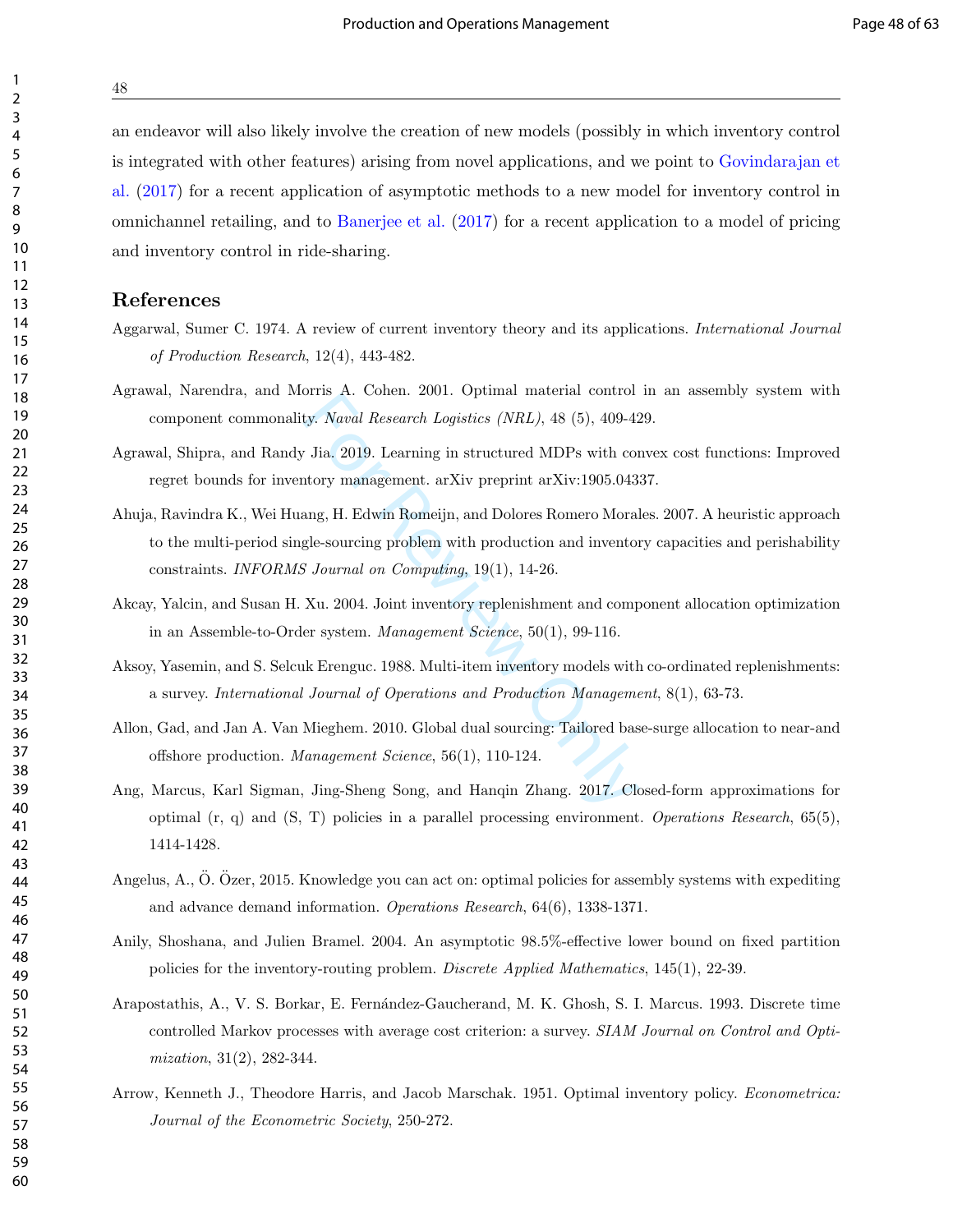$\mathbf{1}$ 

 $\overline{2}$  $\overline{\mathbf{3}}$  $\overline{\mathbf{4}}$ 5 6  $\overline{7}$  $\,8\,$  $\mathsf g$ 

| Studies in the mathematical theory of inventory and production. Stanford University Press, Stanford,<br>Ca(1958).                                                                                                                          |
|--------------------------------------------------------------------------------------------------------------------------------------------------------------------------------------------------------------------------------------------|
| Asmussen, S. 2003. Applied probability and queues. Second ed., Springer.                                                                                                                                                                   |
| Atan, Zumbul, Taher Ahmadi, Clara Stegehuis, Ton de Kok, and Ivo Adan. 2017. Assemble-to-Order systems:<br>A review. European Journal of Operational Research, 261(3), 866-879.                                                            |
| Bakker, Monique, Jan Riezebos, and Ruud H. Teunter. 2012. Review of inventory systems with deterioration<br>since 2001. European Journal of Operational Research, $221(2)$ , $275-284$ .                                                   |
| Ban, Gah-Yi, and Cynthia Rudin. 2018. The big data newsvendor: Practical insights from machine learning.<br>Operations Research, $67(1)$ , 90-108.                                                                                         |
| Banerjee, Siddhartha, Daniel Freund, and Thodoris Lykouris. 2017. Pricing and Optimization in Shared Vehi-<br>cle Systems: An Approximation Framework. In Proceedings of the 2017 ACM Conference on Economics<br>and Computation, 517-517. |
| Barankin, E. W. 1961. A delivery-lag inventory model with an emergency provision. Naval Research Logistics<br>$Quarterly, 8(3), 285-311.$                                                                                                  |
| Baykal-Gursoy, Melike, and Nesim K. Erkip. 2010. Forecasting for inventory planning under correlated<br>demand. Wiley Encyclopedia of Operations Research and Management Science.                                                          |
| Bellman, Richard. 1954. The theory of dynamic programming. Bulletin of the American Mathematical Soci-<br>$ety, 60(6), 503-515.$                                                                                                           |
| Bellman, Richard, Irving Glicksberg, and Oliver Gross. 1955. On the optimal inventory equation. Manage-<br>ment Science, $2(1)$ , 83-104.                                                                                                  |
| Bellman R.E. 1961. Adaptive Control Processes. Princeton University Press, Princeton, NJ.                                                                                                                                                  |
| Bertsimas, Dimitris, and Aurlie Thiele. 2006. A robust optimization approach to inventory theory. Operations<br><i>Research</i> , $54(1)$ , $150-168$ .                                                                                    |
| Bertsimas, Dimitris, Dan A. Iancu, and Pablo A. Parrilo. 2010. Optimality of affine policies in multistage<br>robust optimization. Mathematics of Operations Research, 35(2), 363-394.                                                     |
| Bijvank, Marco, and Iris FA Vis. 2011. Lost-sales inventory theory: A review. European Journal of Operational<br><i>Research</i> , $215(1)$ , 1-13.                                                                                        |
| Billingsley, P. 1999. Convergence of Probability Measures. Wiley, New York.                                                                                                                                                                |
| Boute, R.N., J.A. Van Mieghem. 2015. Global dual sourcing and order smoothing: The impact of capacity<br>and lead times. Management Science, 61(9), 2080-2099.                                                                             |
| Bradley, James R., and Peter W. Glynn. 2002. Managing capacity and inventory jointly in manufacturing<br>systems. Management Science, 48(2), 273-288.                                                                                      |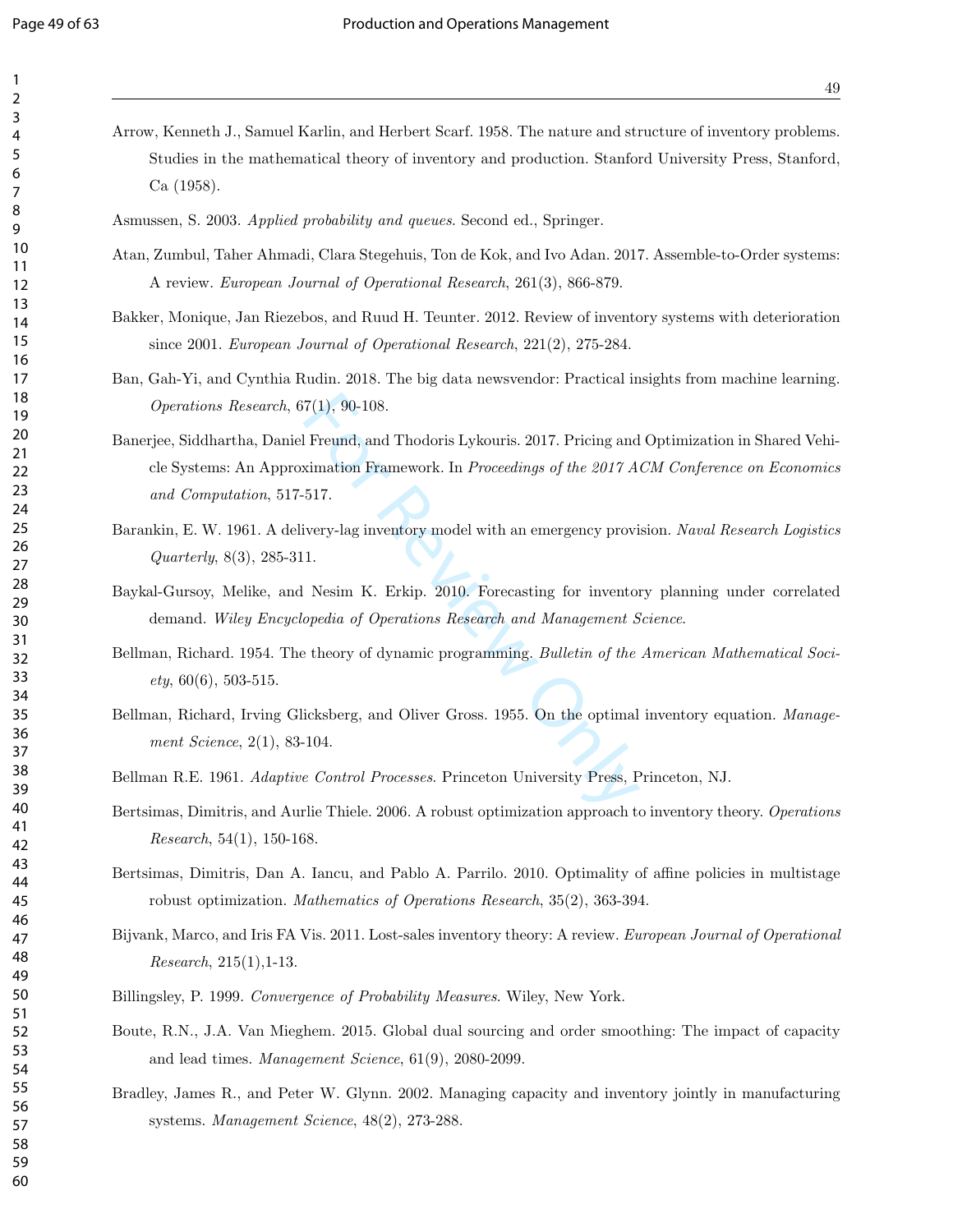| 319-329.                   | Bradley, James R., and Lawrence W. Robinson. 2005. Improved base-stock approximations for independent<br>stochastic lead times with order crossover. Manufacturing and Service Operations Management, $7(4)$ ,                                      |
|----------------------------|-----------------------------------------------------------------------------------------------------------------------------------------------------------------------------------------------------------------------------------------------------|
|                            | Brahimi, Nadjib, Nabil Absi, Stphane Dauzre-Prs, and Atle Nordli. 2017. Single-item dynamic lot-sizing<br>problems: An updated survey. <i>European Journal of Operational Research</i> , 263(3), 838-863.                                           |
|                            | Bramson, M. J. 1962. The Variable lead time Problem in Inventory Control: A Survey of the Literature-Part<br>1. Journal of the Operational Research Society, $13(1)$ , $41-53$ .                                                                    |
|                            | Bramson, Maury. 1998. State space collapse with application to heavy traffic limits for multiclass queueing<br>networks. Queueing Systems, $30(1-2)$ , 89-140.                                                                                      |
|                            | Brown, David B., and James E. Smith. 2014 Information relaxations, duality, and convex stochastic dynamic<br>programs. Operations Research, $62(6)$ , 1394-1415.                                                                                    |
|                            | Bu, Jinzhi, Xiting Gong, and Dacheng Yao. 2017. Constant-order Policies for Lost-sales Inventory Models<br>with Random Supply Functions: Asymptotics and Heuristic. Available at SSRN 3063730.                                                      |
|                            | Bu, Jinzhi, Xiting Gong, and Xiuli Chao. 2019. Asymptotic Optimality of Base-stock Policies for Perishable<br>Inventory Systems. Preprint.                                                                                                          |
|                            | Bumpensanti, Pornpawee, and He Wang. 2018. A Re-solving Heuristic with Uniformly Bounded Loss for<br>Network Revenue Management. arXiv preprint arXiv:1802.06192.                                                                                   |
| 26, no. 3 (1975): 507-525. | Burgin, T. A. "The gamma distribution and inventory control." Journal of the Operational Research Society                                                                                                                                           |
|                            | Bushuev, Maxim A., Alfred Guiffrida, M. Y. Jaber, and Mehmood Khan. 2015. A review of inventory lot<br>sizing review papers. Management Research Review, 38(3), 283-298.                                                                            |
|                            | Chan, Lap Mui Ann, Awi Federgruen, and David Simchi-Levi. 1998. Probabilistic analyses and practical<br>algorithms for inventory-routing models. Operations Research, $46(1)$ , $96-106$ .                                                          |
|                            | Chan, Lap MA, ZJ Max Shen, David Simchi-Levi, and Julie L. Swann. 2004. Coordination of pricing and<br>inventory decisions: A survey and classification. In Handbook of Quantitative Supply Chain Analysis,<br>335-392. Springer, Boston, MA, 2004. |
|                            | Chao, Xiuli, Xiting Gong, Cong Shi, and Huanan Zhang. 2015. Approximation algorithms for perishable<br>inventory systems. Operations Research, $63(3)$ , $585-601$ .                                                                                |
| $64(11), 5038-5061.$       | Chao, Xiuli, Xiting Gong, Cong Shi, Chaolin Yang, Huanan Zhang, and Sean X. Zhou. 2017. Approximation<br>algorithms for capacitated perishable inventory systems with positive lead times. Management Science,                                      |
|                            | Chen, Fangruo, and Jing-Sheng Song. 2001. Optimal policies for multiechelon inventory problems with<br>Markov-modulated demand. Operations Research, 49(2), 226-234.                                                                                |
| $management$ , 784-824.    | Chen, Xin, and David Simchi-Levi. 2012. Pricing and inventory management. The Oxford handbook of pricing                                                                                                                                            |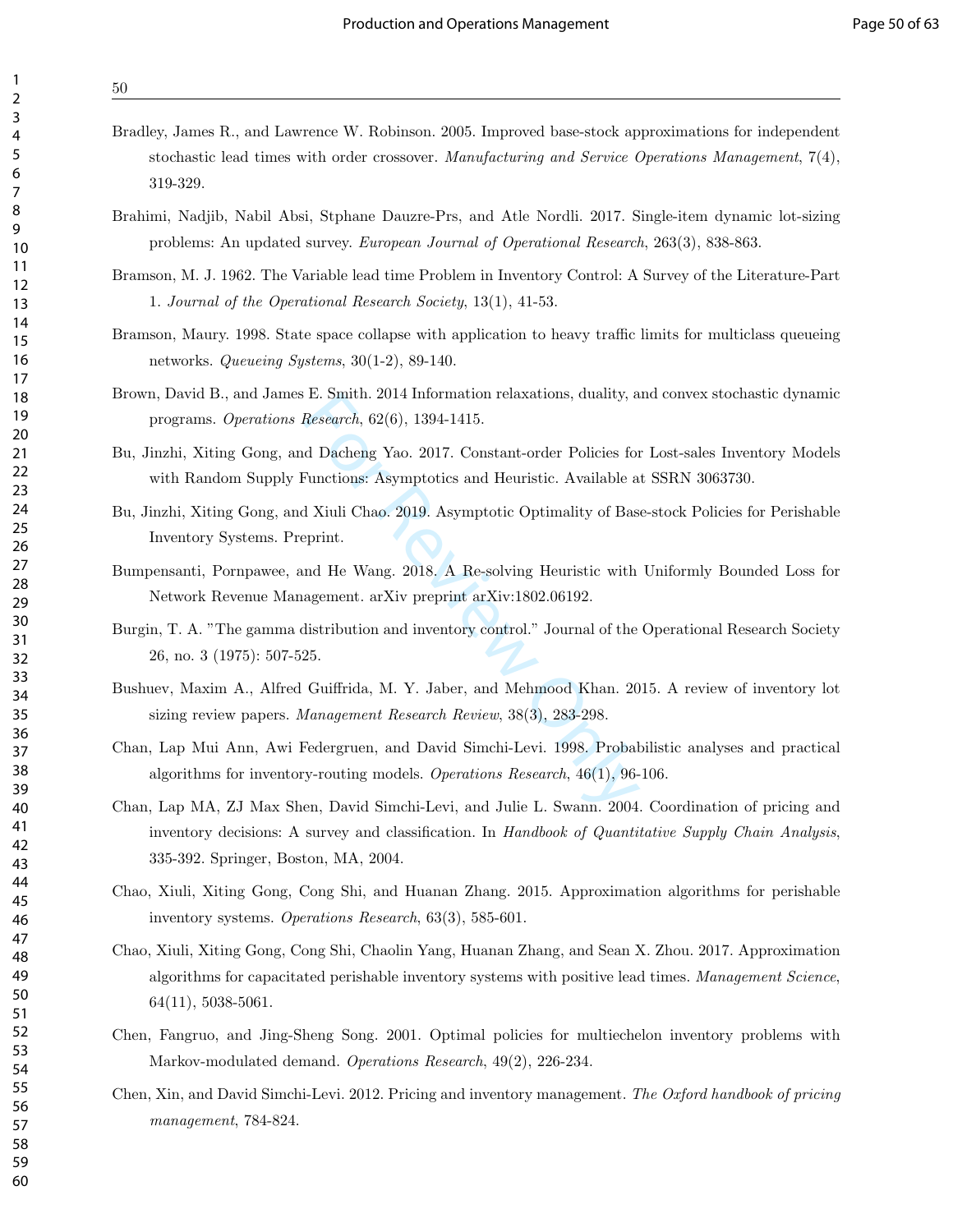$\mathbf{1}$  $\overline{2}$ 3 4 5 6  $\overline{7}$  $\,8\,$  $\mathsf g$ 

|                | Chen, W., M. Dawande, G. Janakiraman. 2014. Fixed-Dimensional Stochastic Dynamic Programs: An<br>Approximation Scheme and an Inventory Application. Operations Research. 62(1), 81-103.                                                            |
|----------------|----------------------------------------------------------------------------------------------------------------------------------------------------------------------------------------------------------------------------------------------------|
|                | Chen, Y., W. Xue, J. Yang. 2013. Optimal inventory policy in the presence of a long-term supplier and a<br>spot market. Operations Research. $61(1)$ , 88-97.                                                                                      |
|                | Chen, Li, Jing-Sheng Song, and Yue Zhang. 2017. Serial inventory systems with markov-modulated demand:<br>Derivative bounds, asymptotic analysis, and insights. Operations Research, 65(5), 1231-1249.                                             |
|                | Chen, Xin. 2017. $L^{\natural}$ -convexity and its applications in operations. Frontiers of Engineering Management.                                                                                                                                |
|                | Chen, Xin, Alexander Stolyar, and Linwei Xin. 2019. Asymptotic optimality of constant-order policies in<br>joint pricing and inventory control models. Available at SSRN.                                                                          |
|                | Chen, Beryl and Cong Shi. 2019. Tailored Base-Surge Policies in Dual-Sourcing Inventory Systems with<br>Demand Learning. Preprint.                                                                                                                 |
|                | Clark, Andrew J. 1972. An informal survey of multiechelon inventory theory. Naval Research Logistics Quar-<br>$terly, 19(4), 621-650.$                                                                                                             |
|                | Coelho, Leandro C., Jean-Franois Cordeau, and Gilbert Laporte. 2013. Thirty years of inventory routing.<br>Transportation Science, 48(1), 1-19.                                                                                                    |
|                | Cudina, Milica, and Kavita Ramanan. 2011. Asymptotically optimal controls for time-inhomogeneous net-<br>works. SIAM Journal on Control and Optimization, 49(2), 611-645.                                                                          |
|                | de Kok, Ton, Christopher Grob, Marco Laumanns, Stefan Minner, Jrg Rambau, and Konrad Schade. 2018.<br>A typology and literature review on stochastic multi-echelon inventory models. European Journal of<br>Operational Research, 269(3), 955-983. |
|                | 2011. Dai, Jim, and Tolga Tezcan. State space collapse in many-server diffusion limits of parallel server<br>systems. Mathematics of Operations Research, $36(2)$ , 271-320.                                                                       |
|                | Daniel, K. H. 1963. A delivery-lag inventory model with emergency order. H. Scarf, D. Gilford, M. Shelly,<br>eds. Multistage Inventory Models and Techniques, chapter 2. Stanford University Press, Stanford, CA.                                  |
|                | DeCroix, G., J.S. Song, P. Zipkin. 2005. A series system with returns: Stationary analysis. Operations<br>$Research, 53(2), 350-362.$                                                                                                              |
|                | Deshpande, Vinayak, Morris A. Cohen, and Karen Donohue. 2005. A threshold inventory rationing policy for<br>service-differentiated demand classes. Management Science, 49(6), 683-703.                                                             |
|                | Deuschel, Jean-Dominique, and Daniel Stroock. 1989. Large deviations. Academic Press, Boston                                                                                                                                                       |
|                | DeValve, Levi, Aleksandar Pekec, and Yehua Wei. 2018. A primal-dual approach to analyzing ATO systems.<br>Available at SSRN 299143.                                                                                                                |
| $1), 849-864.$ | Dogru, Mustafa K., Martin I. Reiman, and Qiong Wang. 2010. A stochastic programming based inventory<br>policy for Assemble-to-Order systems with application to the W model. Operations research, 58(4-part-                                       |
|                |                                                                                                                                                                                                                                                    |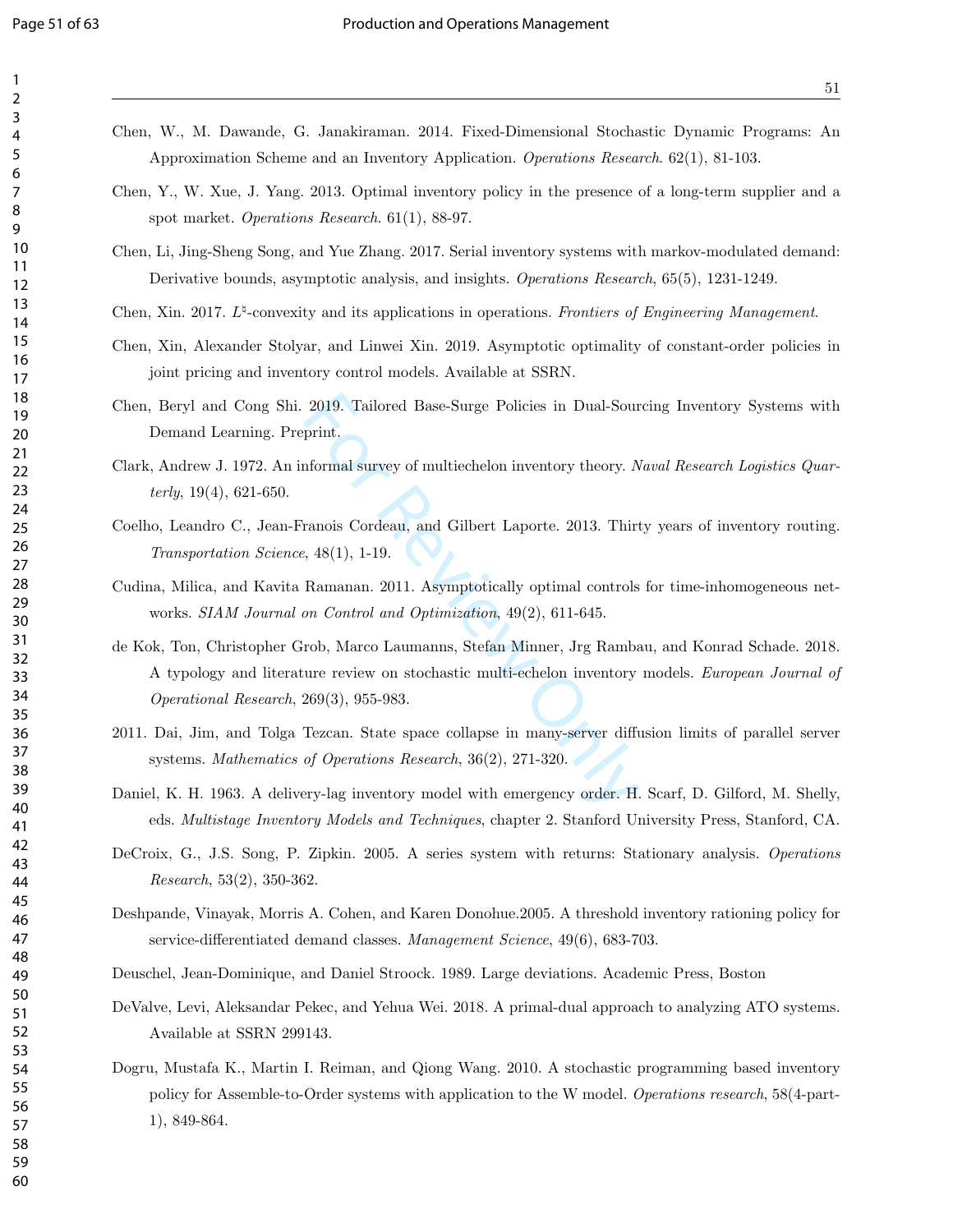| Dogru, Mustafa K., Martin I. Reiman, and Qiong Wang. 2017. AssembletoOrder Inventory Management via<br>Stochastic Programming: Chained BOMs and the MSystem. Production and Operations Management,<br>$26(3)$ , 446-468.            |
|-------------------------------------------------------------------------------------------------------------------------------------------------------------------------------------------------------------------------------------|
| Down, D., and S. Meyn. 1994. A survey of Markovian methods for stability of networks. In 11th International<br>Conference on Analysis and Optimization of Systems Discrete Event Systems, 490-504, Springer, Berlin,<br>Heidelberg. |
| Downs, B., R. Metters, S. Semple. 2001. Managing inventory with multiple products, lags in delivery, resource<br>constraints and lost sales: A mathematical programming approach. Management Science, 47(3), 464479.                |
| Duong, L., Lincoln Wood, and W. Wang. 2018. A review and reflection on inventory management of perish-<br>able products in a single-echelon model. <i>International Journal of Operational Research</i> , 31(3), 313-329.           |
| Dvoretzky, Aryeh, Jack Kiefer, and Jacob Wolfowitz. 1952. The inventory problem: I. Case of known distri-<br>butions of demand. <i>Econometrica (pre-1986)</i> , $20(2)$ , 187.                                                     |
| Dvoretzky, Aryeh, Jack Kiefer, and Jacob Wolfowitz. 1953. On the optimal character of the (s, S) policy in<br>inventory theory. Econometrica: Journal of the Econometric Society, 21(4), 586-596.                                   |
| Dyer, Martin, and Leen Stougie. 2006. Computational complexity of stochastic programming problems.<br>Mathematical Programming, 106(3), 423-432.                                                                                    |
| Dzielinski, Bernard P., and Ralph E. Gomory. 1965. Optimal programming of lot sizes, inventory and labor<br>allocations. Management Science, $11(9)$ , 874-890.                                                                     |
| Elmaghraby, Wedad, and Pinar Keskinocak. 2003. Dynamic pricing in the presence of inventory consid-<br>erations: Research overview, current practices, and future directions. Management Science, 49(10),<br>1287-1309.             |
| Eppen, Gary D. 1979. Note: effects of centralization on expected costs in a multi-location newsboy problem.<br>Management Science, 25(5), 498-501.                                                                                  |
| Erdos, P., M. Kac. 1946. On certain limit theorems of the theory of probability. Bull. Amer. Math. Soc,<br>$52(4)$ , 292-302.                                                                                                       |
| Federgruen, Awi. 1993. Centralized planning models for multi-echelon inventory systems under uncertainty.<br>Handbooks in Operations Research and Management Science 4, 133-173.                                                    |
| Federgruen, Awi, and Michal Tzur. 1994. The joint replenishment problem with time-varying costs and<br>demands: Efficient, asymptotic and $\epsilon$ -optimal solutions. Operations Research, 42(6), 1067-1086.                     |
| Feinberg, E.A. 2011. Total expected discounted reward MDPs: existence of optimal policies. Wiley Encyclo-<br>pedia of Operations Research and Management Science.                                                                   |
| Feng, Q., S. Sethi, H. Yan, H. Zhang. 2006. Are base-stock policies optimal in inventory problems with<br>multiple delivery modes? Operations Research, 54(4), 801-807.                                                             |
| Fiestras-Janeiro, M. Gloria, Ignacio Garca-Jurado, Ana Meca, and Manuel A. Mosquera. 2011. Cooperative<br>game theory and inventory management. European Journal of Operational Research, 210(3), 459-466.                          |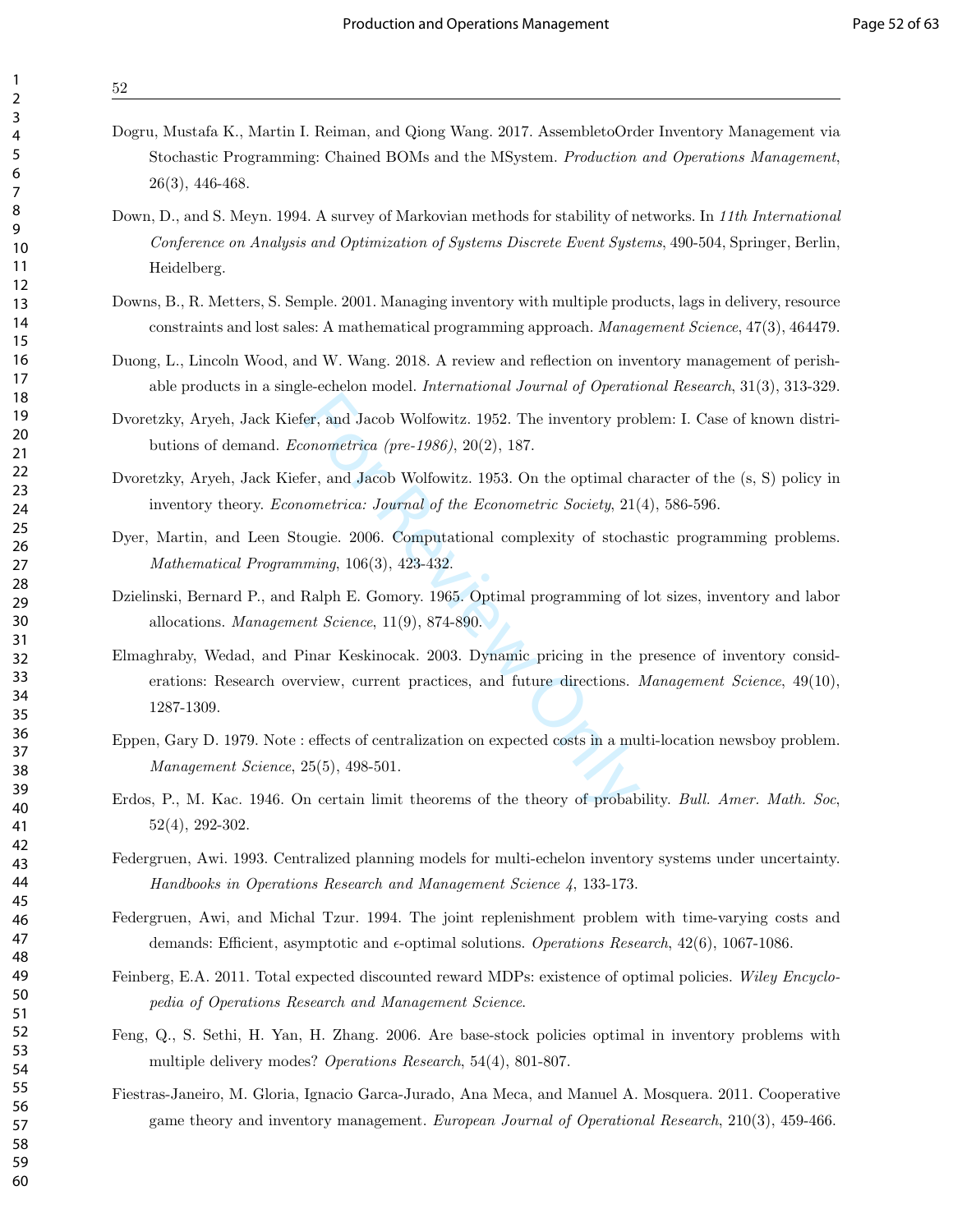Filar, J. 2007. Controlled Markov chains, graphs and Hamiltonicity. Now Publishers Inc.

- Folland, G. B. 1999. Real Analysis: Modern Techniques and Their Applications. Second Edition, Wiley.
- Fox, E.J., R. Metters, J. Semple. 2006. Optimal inventory policy with two suppliers. Operations Research, 54(2), 389-393.
- Fleischmann, M., R. Kuik. 2003. An optimal inventory control with independent stochastic item returns. European Journal of Operational Research, 151, 25-37.
- Fu, Ke, Xiting Gong, and Guitian Liang. 2019. Managing Perishable Inventory Systems with Product Returns and Remanufacturing. Production and Operations Management, 28(6), 1366-1386.
- Fukuda, Y. 1964. Optimal policies for the inventory problem with negotiable lead time. Management Science. 10(4), 690-708.
- Gabrel, Virginie, Ccile Murat, and Aurlie Thiele. 2014. Recent advances in robust optimization: An overview. European Journal of Operational Research, 235(3), 471-483.
- Gerchak, Yigal, and Mordechai Henig. 1986, An inventory model with component commonality. Operations Research Letters, 5(3), 157-160.
- t, and Aurlie Thiele. 2014. Recent advances in robu<br>perational Research, 235(3), 471-483.<br>hai Henig. 1986, An inventory model with comport<br>157-160.<br>N. Boute, Jan A. Van Mieghem, and Dennis Zhai<br>inventory management? perfor Gijsbrechts, Joren, Robert N. Boute, Jan A. Van Mieghem, and Dennis Zhang. 2018. Can deep reinforcement learning improve inventory management? performance and implementation of dual sourcing-mode problems. Performance and Implementation of Dual Sourcing-Mode Problems, December 17, 2018.
- Glasserman, Paul. 1996. Allocating production capacity among multiple products. Operations Research, 44(5), 724-734.
- Glasserman, Paul. 1997. Bounds and asymptotics for planning critical safety stocks. Operations Research, 45(2), 244-257.
- Glasserman, Paul, and Tai-Wen Liu. Corrected diffusion approximations for a multistage productioninventory system. Mathematics of Operations Research, 22(1), 186-201.
- Glynn, Peter W. 1990. Diffusion approximations. Handbooks in Operations Research and Management Science 2, 145-198.
- Goldberg, David A., Dmitriy A. Katz-Rogozhnikov, Yingdong Lu, Mayank Sharma, and Mark S. Squillante. 2016. Asymptotic optimality of constant-order policies for lost sales inventory models with large lead times. Mathematics of Operations Research, 41(3), 898-913.
- Gong, X., X. Chao, S. Zheng. 2014. Dynamic pricing and inventory management with dual suppliers of different lead times and disruption risks. Production and Operations Management. forthcoming.
- Govindarajan, Aravind, Amitabh Sinha, and Joline Uichanco. 2017. Inventory optimization for fulfillment integration in omnichannel retailing. SSRN Electron. J.
- Hajek, B. 1983. The proof of a folk theorem on queueing delay with applications to routing in networks. Journal of the ACM, 30(4), 834-851.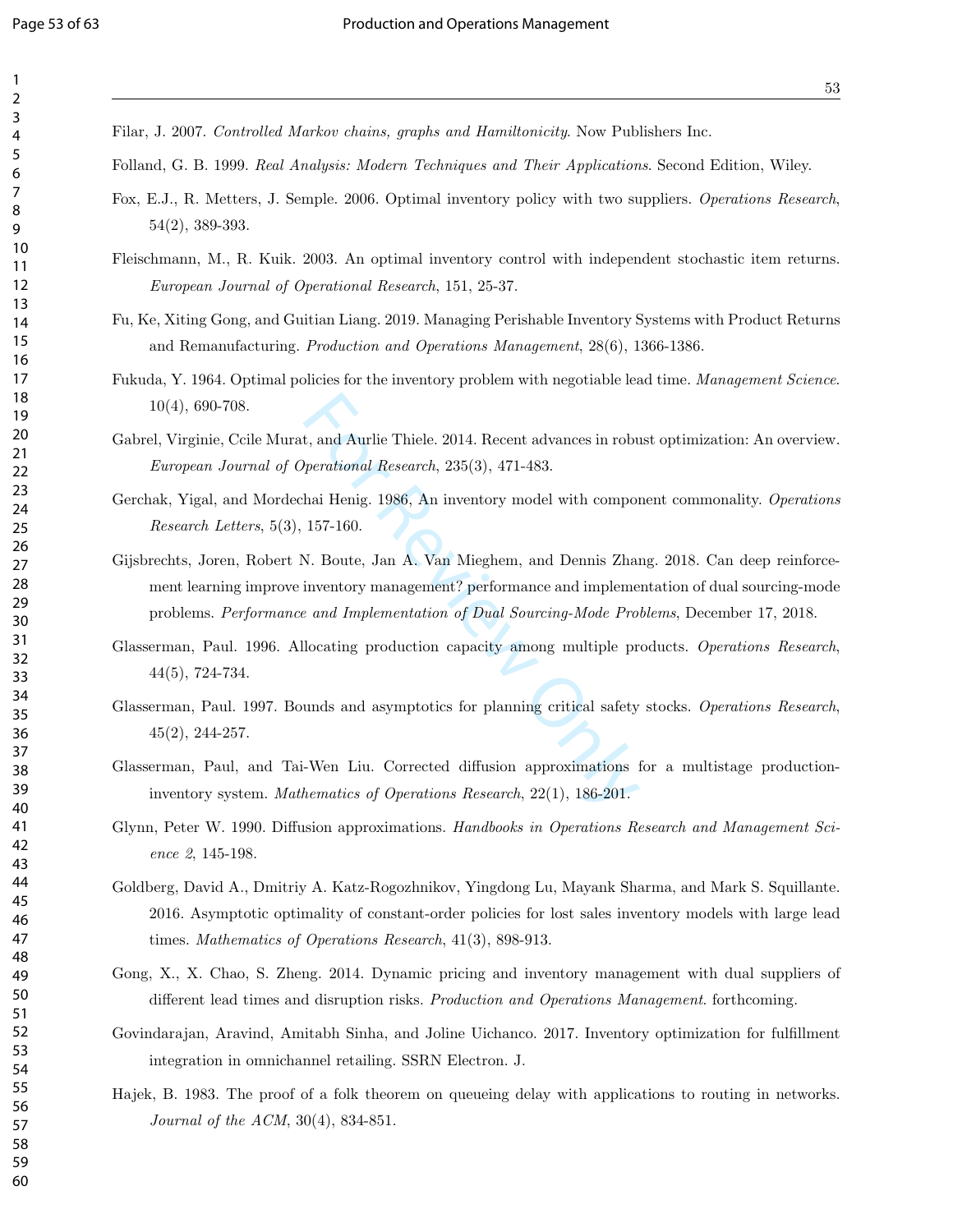| 54                                                                                                                                                                                                                                                              |
|-----------------------------------------------------------------------------------------------------------------------------------------------------------------------------------------------------------------------------------------------------------------|
| Halman, Nir, Diego Klabjan, Mohamed Mostagir, Jim Orlin, and David Simchi-Levi. 2009. A fully<br>polynomial-time approximation scheme for single-item stochastic inventory control with discrete<br>demand. Mathematics of Operations Research, 34(3), 674-685. |
| Halman, N., Diego Klabjan, Chung-Lun Li, Jim Orlin and David Simchi-Levi. 2014. Fully Polynomial Time<br>Approximation Schemes for Stochastic Dynamic Programming, SIAM J. Discrete Math., 28, 1725-1796.                                                       |
| Halman, N., and Giacomo Nannicini. 2019. Toward Breaking The Curse of Dimensionality: An FPTAS<br>for Stochastic Dynamic Programs With Multidimensional Action and Scalar State, SIAM Journal on<br><i>Optimization</i> , 29, 1131-1163.                        |
| Harris, F. 1913. How many parts to make at once. Factory, The Magazine of Management, 10(2), 135-136.                                                                                                                                                           |
| Harrison, J. Michael. 1988. Brownian models of queueing networks with heterogeneous customer populations.<br>In Stochastic Differential Systems, Stochastic Control Theory and Applications, 147-186. Springer, New<br>York, NY.                                |
| Harrison, J. Michael, and Lawrence M. Wein. 1990. Scheduling networks of queues: Heavy traffic analysis of<br>a two-station closed network. Operations research, $38(6)$ , $1052-1064$ .                                                                        |
| Harrison, J. Michael, and Vien Nguyen. 1993. Brownian models of multiclass queueing networks: Current<br>status and open problems. Queueing Systems, $13(1-3)$ , 5-40.                                                                                          |
| Harrison, J. Michael. 1996. The BIGSTEP approach to flow management in stochastic processing networks.<br>Stochastic Networks: Theory and Applications, 4, 147-186.                                                                                             |
| Harrison, J. Michael, and Jan A. Van Mieghem. 1997. Dynamic control of Brownian networks: state space<br>collapse and equivalent workload formulations. The Annals of Applied Probability, $7(3)$ , $747-771$ .                                                 |
| Harrison, J. Michael, and Marcel J. Lopez. 1999. Heavy traffic resource pooling in parallelserver systems.<br>Queueing Systems, 33(4), 339-368.                                                                                                                 |
| Harrison, J. Michael, and Jan A. Van Mieghem. 1999. Multi-resource investment strategies: Operational<br>hedging under demand uncertainty. European Journal of Operational Research, 113(1), 17-29.                                                             |
| Hausman, W. H., H. L. Lee, and A. X. Zhang. 1998. Order response time reliability in a multi-item inventory<br>system. European Journal of Operational Research, 109(3), 646-659.                                                                               |
| Heyman, D., M. Sobel. 1984. Stochastic Models in Operations Research, Vol. II. McGraw-Hill, New York.                                                                                                                                                           |
| Hordijk, A., H. Tijms. 1974. Convergence Results and Approximations for Optimal (s, S) Policies. Manage-<br>ment Science, 20(11), 1432-1438.                                                                                                                    |
| Hordijk, Arie, and Henk Tijms. 1975. On a conjecture of Iglehart. Management Science, 21 (11), 1342-1345.                                                                                                                                                       |
| Hua, Z., Y. Yu, W. Zhang, X. Xu. 2014. Structural properties of the optimal policy for dual-sourcing systems<br>with general lead times. IIE Transactions. forthcoming.                                                                                         |
| Huang, Kai, and Ton de Kok. 2015. Optimal FCFS allocation rules for periodicreview assembletoorder<br>systems. Naval Research Logistics (NRL), $62(2)$ , 158-169.                                                                                               |
|                                                                                                                                                                                                                                                                 |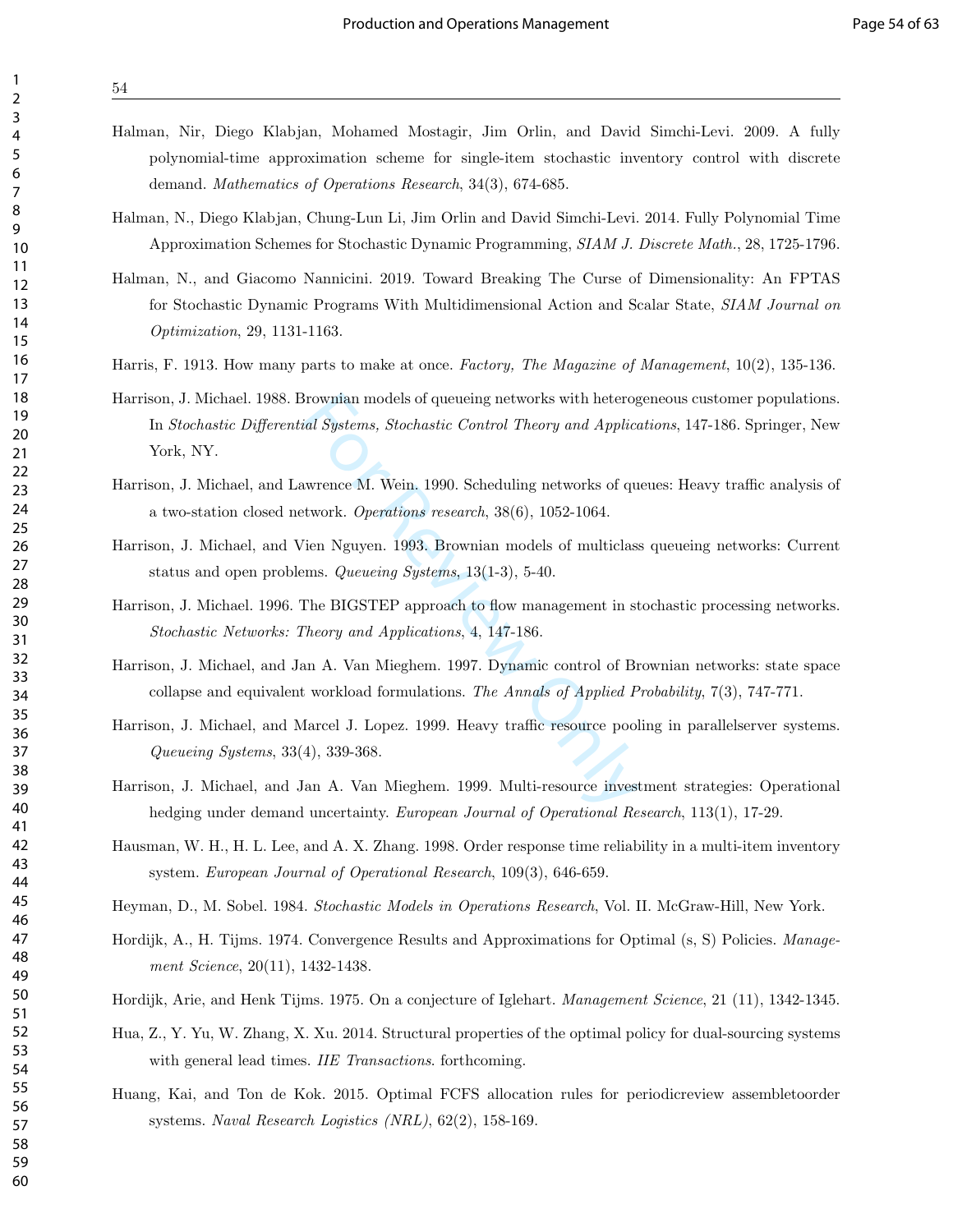$\overline{2}$ 

- Huggins, E. L., T. L. Olsen. 2010. Inventory control with generalized expediting. Operations Research, 58(5), 1414-1426.
- Huh, Woonghee Tim, Ganesh Janakiraman, John A. Muckstadt, and Paat Rusmevichientong. 2009. Asymptotic optimality of order-up-to policies in lost sales inventory systems. Management Science, 55(3), 404-420.
- Huh, Woonghee Tim, and Paat Rusmevichientong. 2009. A nonparametric asymptotic analysis of inventory planning with censored demand. Mathematics of Operations Research, 34(1), 103-123.
- Huh, W.T., G. Janakiraman. 2010. On the optimal policy structure in serial inventory systems with lost sales. *Operations Research*, 58(2), 486-491.
- Huh, W.T., G. Janakiraman, M. Nagarajan. 2011. Average cost single-stage inventory models: an analysis using a vanishing discount approach. Operations Research, 59(1), 143-155.
- Huh, Woonghee Tim, Ganesh Janakiraman, and Mahesh Nagarajan. 2016. Capacitated multiechelon inventory systems: Policies and bounds. Manufacturing and Service Operations Management, 18(4), 570-584.
- Humblet, P. A. 1982. Determinism minimizes waiting time in queues. Technical report. MIT Laboratory for Information and Decision Systems. LIDS-P-1207.
- 1, M. Nagarajan. 2011. Average cost single-stage i<br>
unt approach. *Operations Research*, 59(1), 143-15.<br>
In Janakiraman, and Mahesh Nagarajan. 2016. Ca<br>
and bounds. *Manufacturing and Service Operations*<br>
ninism minimizes Iglehart, D. L. 1963. Optimality of (s, S) policies in the infinite horizon dynamic inventory problem. Management Science, 9(2), 259-267.
- Iglehart, Donald L., and Ward Whitt. 1970. Multiple channel queues in heavy traffic. I. Advances in Applied Probability, 2(1), 150-177.
- van Jaarsveld, Willem, and Alan Scheller-Wolf. 2015. Optimization of industrial-scale assemble-to-order systems. INFORMS Journal on Computing, 27(3), 544-560.
- Janakiraman, G., R. O. Roundy. 2004. Lost-sales problems with stochastic lead times: Convexity results for base-stock policies. Operations Research, 52(5), 795803.
- Janakiraman, Ganesh, Sridhar Seshadri, and J. George Shanthikumar. 2007 A comparison of the optimal costs of two canonical inventory systems. Operations Research, 55(5), 866-875.
- Janakiraman, G., S. Seshadri, A. Sheopuri. 2015. Analysis of Tailored Base-Surge Policies in Dual Sourcing Inventory Systems. Management Science, 61(7), 1547-1561.
- Janssen, F., T. De Kok. 1999. A two-supplier inventory model. International Journal of Production Economics, 59, 395-403.
- Jasin, Stefanus, and Sunil Kumar. 2012. A re-solving heuristic with bounded revenue loss for network revenue management with customer choice. Mathematics of Operations Research, 37(2), 313-345.
- Jasin, Stefanus, and Amitabh Sinha. 2015. An LP-based correlated rounding scheme for multi-item ecommerce order fulfillment. Operations Research 63, no. 6 (2015): 1336-1351.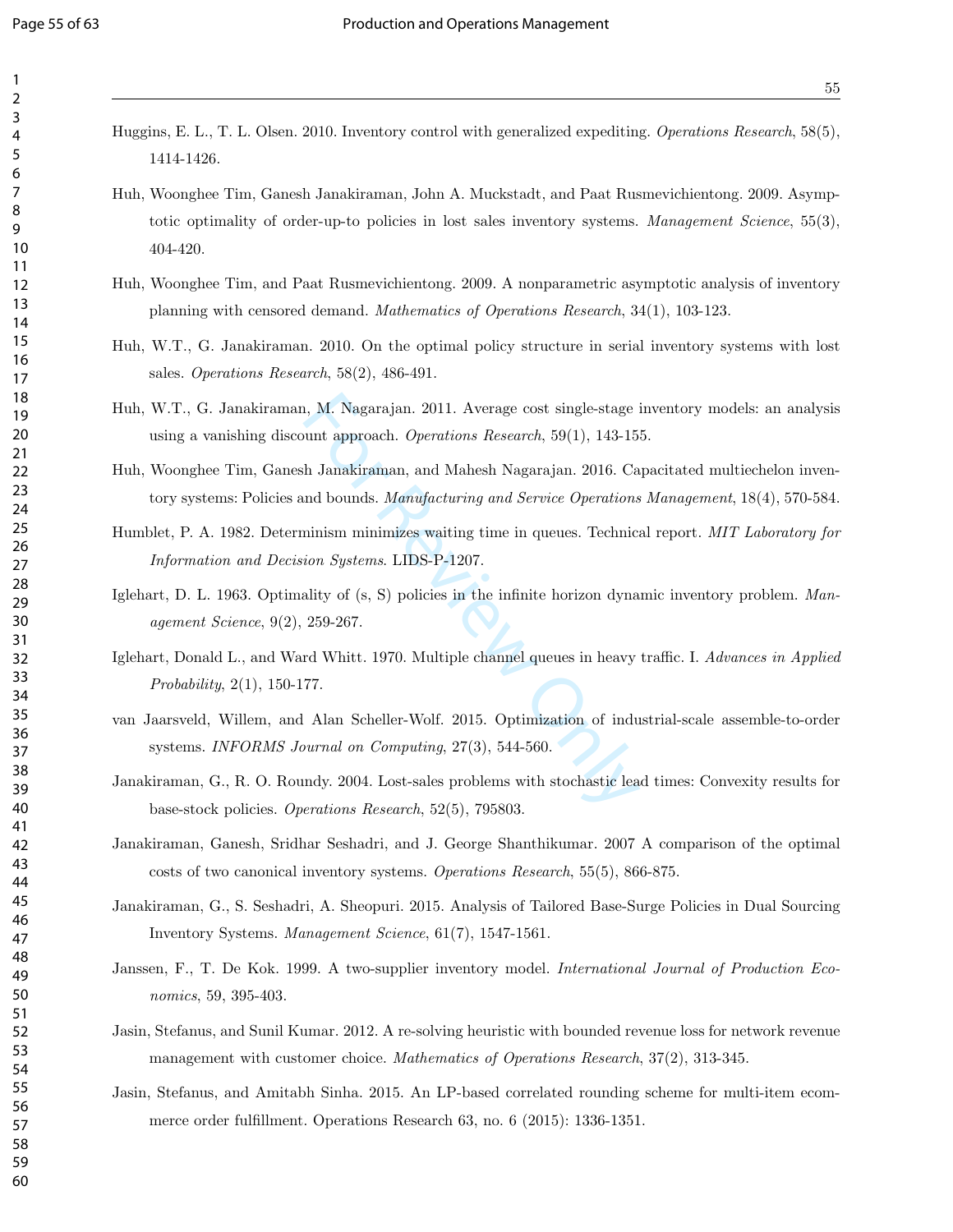Kaminsky, Philip, and Onur Kaya. 2008. Scheduling and duedate quotation in a maketoorder supply chain. Naval Research Logistics (NRL), 55(5), 444-458.

- Karlin, S. and H. Scarf. 1958. Inventory models of the Arrow-Harris-Marschak type with time lag. Studies in the Mathematical Theory of Inventory and Production.
- Karush, W. 1957. A queuing model for an inventory problem. Operation Research, 5(5), 693703.
- Kelleher, K. 2003. Why FedEx is gaining ground. Business 2.0 (October) 56-57.
- Kennedy, W. J., J. Wayne Patterson, and Lawrence D. Fredendall. 2002. An overview of recent literature on spare parts inventories. International Journal of Production Economics, 76(2), 201-215.

Kingman, J.F.C. 1962. Some inequalities for the queue GI/G/1. Biometrika, 49, 315-324.

- Kleijn, Marcel J., and Rommert Dekker. 1999. An overview of inventory systems with several demand classes. In New Trends in Distribution Logistics, 253-265. Springer, Berlin, Heidelberg.
- Klosterhalfen, S., G. Kiesmüller. S. Minner. 2011. A comparison of the constant-order and dual-index policy for dual sourcing. International Journal of Production Economics, 133(1) 302-311.
- Korolev, V. Yu, and I. G. Shevtsova. 2010. On the upper bound for the absolute constant in the Berry-Esseen inequality. Theory of Probability and Its Applications, 54(4) 638-658.
- For Dekker. 1999. An overview of inventory system<br> *ribution Logistics*, 253-265. Springer, Berlin, Heide<br>
Iller. S. Minner. 2011. A comparison of the constant<br> *rnational Journal of Production Economics*, 133(1<br>
evtsova. Krichagina, Elena V., Sheldon XC Lou, Suresh P. Sethi, and Michael I. Taksar. 1993. Production control in a failure-prone manufacturing system: diffusion approximation and asymptotic optimality. The Annals of Applied Probability, 3(2), 421-453.
- Krishnamoorthy, A., B. Lakshmy, and R. Manikandan. 2011. A survey on inventory models with positive service time. Operations Research, 48(2), 153-169.
- Kumar, Navneet, Abhaya Mishra, and Sajeev Abraham George. 2013. Gaps between inventory management theory and practice: a critical examination of emerging trends from the FMCG industry. International Journal of Logistics Economics and Globalisation, 5(1), 1-14.
- Lemoine, Austin J. 1978. State of the ArtNetworks of Queues: A Survey of Weak Convergence Results. Management Science, 24(11), 1175-1193.
- Levi, Retsef, Martin Pl, Robin O. Roundy, and David B. Shmoys. 2007. Approximation algorithms for stochastic inventory control models. Mathematics of Operations Research, 32(2), 284-302.
- Levi, Retsef, Ganesh Janakiraman, and Mahesh Nagarajan. 2008. A 2-approximation algorithm for stochastic inventory control models with lost sales. *Mathematics of Operations Research*, 33(2), 351-374.
- Levi, Retsef. 2010. Provably near-optimal approximation algorithms for operations management models. In Risk and Optimization in an Uncertain World, 179-192.
- Levi, Retsef, Georgia Perakis, and Joline Uichanco. 2015. The data-driven newsvendor problem: new bounds and insights. Operations Research, 63(6), 1294-1306.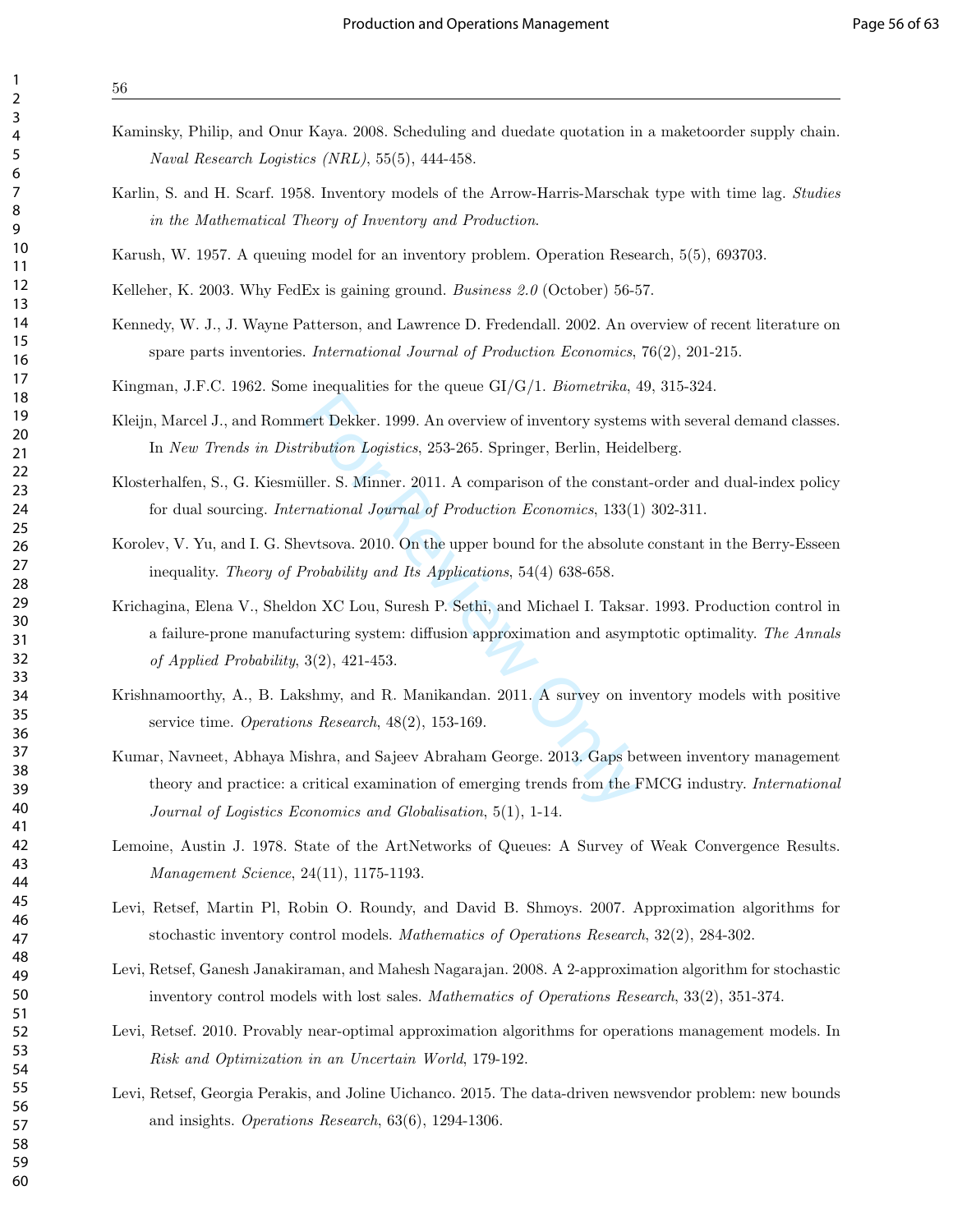$\mathbf{1}$  $\overline{2}$ 3 4 5 6  $\overline{7}$  $\,8\,$  $\mathsf g$ 

| Lindley, David V. 1952. The theory of queues with a single server. In <i>Mathematical Proceedings of the</i><br>Cambridge Philosophical Society, 48(2), 277-289, Cambridge University Press.               |
|------------------------------------------------------------------------------------------------------------------------------------------------------------------------------------------------------------|
| Lu, Yingdong, Jing-Sheng Song, and David D. Yao. 2003. Order fill rate, leadtime variability, and advance<br>demand information in an assemble-to-order system. Operations Research, $51(2)$ , $292-308$ . |
| Lu, Yingdong, and Jing-Sheng Song. 2005. Order-based cost optimization in assemble-to-order systems.<br>$Operations$ $Research$ , $53(1)$ , $151-169$ .                                                    |
| Lu, Yingdong, Jing-Sheng Song, and Yao Zhao. 2010. No-holdback allocation rules for continuous-time<br>Assemble-to-Order systems. Operations Research, 58(3), 691-705.                                     |
| Lu, Lijian, JingSheng Song, and Hanqin Zhang. 2015. Optimal and asymptotically optimal policies for<br>assembletoorder nand Wsystems. Naval Research Logistics (NRL), 62(8), 617-645.                      |
| Mangasarian, Olvi L., and T-H. Shiau. 1987. Lipschitz continuity of solutions of linear inequalities, programs<br>and complementarity problems. SIAM Journal on Control and Optimization, 25(3), 583-595.  |
| Minner, Stefan. 2003. Multiple-supplier inventory models in supply chain management: A review. Interna-<br>tional Journal of Production Economics, 81, 265-279.                                            |
| Morton, T. E. 1969. Bounds on the solution of the lagged optimal inventory equation with no demand<br>backlogging and proportional costs. $SIAM$ Review, $11(4)$ , 572-596.                                |
| Dror, Moshe, and Bruce C. Hartman. 2011. Survey of cooperative inventory games and extensions. Journal<br>of the Operational Research Society, $62(4)$ , 565-580.                                          |
| Muller, Alfred, and Dietrich Stoyan. 2002. Comparison Methods for Stochastic Models and Risks, vol. 389,<br>New York: Wiley.                                                                               |
| Nadar, Emre, Mustafa Akan, and Alan Scheller-Wolf. 2014. Optimal structural results for Assemble-to-Order<br>generalized M-systems. Operations Research, 62(3), 571-579.                                   |
| Nahmias, Steven. 1982. Perishable inventory theory: A review. Operations research, 30(4), 680-708.                                                                                                         |
| Neuts, F. 1964. An inventory model with optimal time lag. SIAM Journal on Applied Mathematics, 12,<br>179-185.                                                                                             |
| Pang, Guodong, Rishi Talreja, and Ward Whitt. 2007. Martingale proofs of many-server heavy-traffic limits<br>for Markovian queues. Probability Surveys, 4, 193-267.                                        |
| Papadimitriou, Christos H. 2003. Computational Complexity. John Wiley and Sons Ltd.                                                                                                                        |
| Papadimitriou, Christos H., and John N. Tsitsiklis. 1987. The complexity of Markov decision processes.<br>Mathematics of Operations Research, 12(3), 441-450.                                              |
| Petruzzi, Nicholas C., and Maqbool Dada. 1999. Pricing and the newsvendor problem: A review with exten-<br>sions. Operations research, $47(2)$ , 183-194.                                                  |
| Plambeck, Erica L., and Amy R. Ward. 2006. Optimal control of a high-volume assemble-to-order system.<br>Mathematics of Operations Research, 31(3), 453-477.                                               |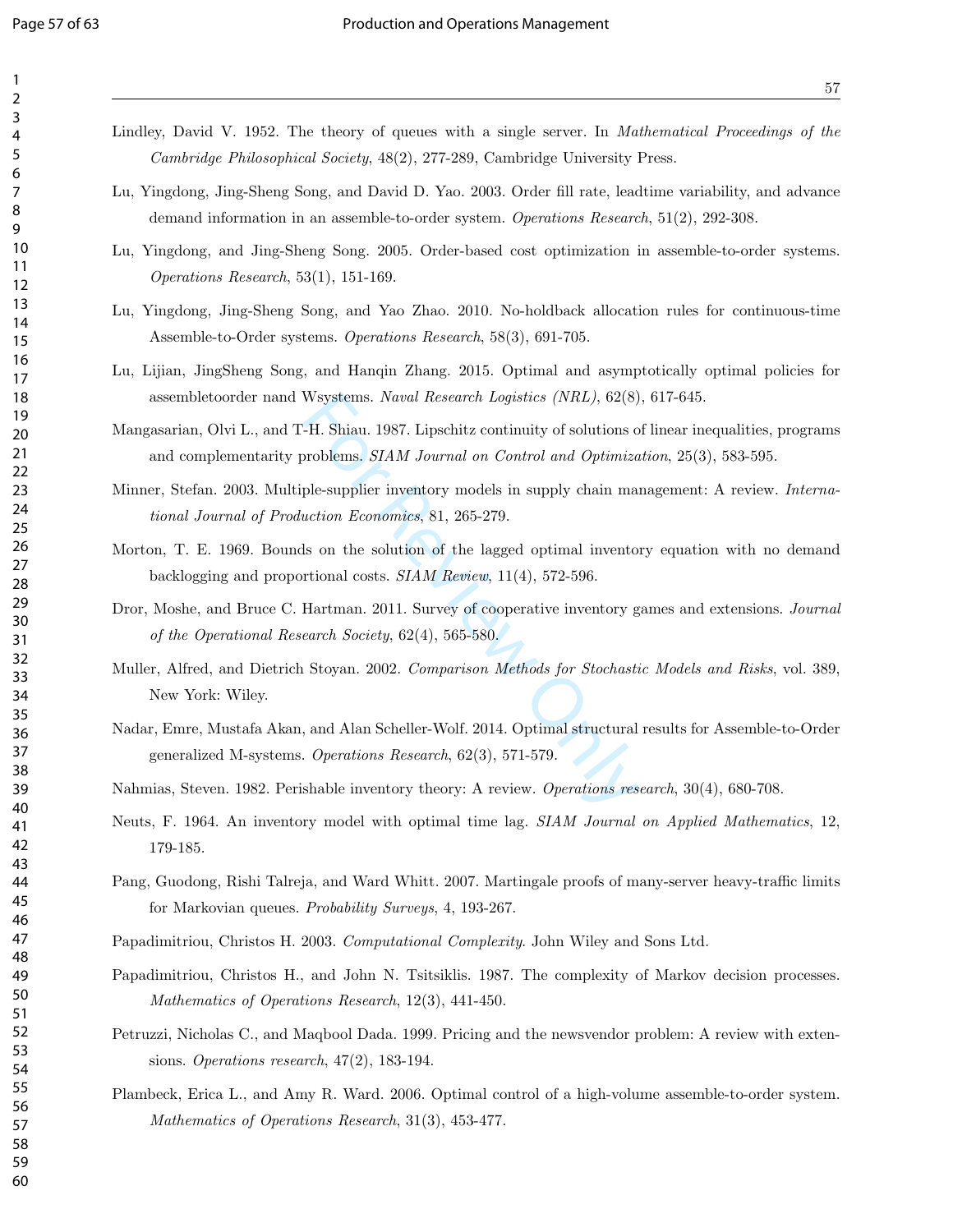| Plambeck, Erica L. 2008. Asymptotically optimal control for an assemble-to-order system with capacitated<br>component production and fixed transport costs. Operations Research, 56(5), 1158-1171.<br>Porteus, Evan L. 1990. Stochastic inventory theory. Handbooks in Operations Research and Management<br>Science 2, 605-652.<br>Porteus, Evan L. 2002. Foundations of Stochastic Inventory Theory. Stanford University Press.<br>Qin, Yan, Ruoxuan Wang, Asoo J. Vakharia, Yuwen Chen, and Michelle MH Seref. 2011. The newsvendor<br>problem: Review and directions for future research. European Journal of Operational Research, 213(2),<br>361-374.<br>Raafat, Fred. 1991. Survey of literature on continuously deteriorating inventory models. Journal of the |
|------------------------------------------------------------------------------------------------------------------------------------------------------------------------------------------------------------------------------------------------------------------------------------------------------------------------------------------------------------------------------------------------------------------------------------------------------------------------------------------------------------------------------------------------------------------------------------------------------------------------------------------------------------------------------------------------------------------------------------------------------------------------|
|                                                                                                                                                                                                                                                                                                                                                                                                                                                                                                                                                                                                                                                                                                                                                                        |
|                                                                                                                                                                                                                                                                                                                                                                                                                                                                                                                                                                                                                                                                                                                                                                        |
|                                                                                                                                                                                                                                                                                                                                                                                                                                                                                                                                                                                                                                                                                                                                                                        |
|                                                                                                                                                                                                                                                                                                                                                                                                                                                                                                                                                                                                                                                                                                                                                                        |
| Operational Research Society, 42(1), 27-37.                                                                                                                                                                                                                                                                                                                                                                                                                                                                                                                                                                                                                                                                                                                            |
| Rao, U., A. Scheller-Wolf, S. Tayur. 2000. Development of a rapidresponse supply chain at Caterpillar.<br>Operations Research, 48(2), 189-204.                                                                                                                                                                                                                                                                                                                                                                                                                                                                                                                                                                                                                         |
| Reiman, Martin I. 1984. Some diffusion approximations with state space collapse. In <i>Modelling and Perfor-</i><br>mance Evaluation Methodology, 207-240, Springer, Berlin, Heidelberg.                                                                                                                                                                                                                                                                                                                                                                                                                                                                                                                                                                               |
| Reiman, Martin I. 2004. A new and simple policy for the continuous review lost sales inventory model.<br>Unpublished manuscript.                                                                                                                                                                                                                                                                                                                                                                                                                                                                                                                                                                                                                                       |
| Reiman, M. I., Q. Wang. 2008. An Asymptotically Optimal Policy for a Quantity-Based Network Revenue<br>Management Problem. Mathematics of Operations Research, 33(2), 257-282.                                                                                                                                                                                                                                                                                                                                                                                                                                                                                                                                                                                         |
| Reiman, Martin I., and Qiong Wang. 2012. A stochastic program based lower bound for Assemble-to-Order<br>inventory systems. Operations Research Letters, 40(2), 89-95.                                                                                                                                                                                                                                                                                                                                                                                                                                                                                                                                                                                                 |
| Reiman, Martin I., and Qiong Wang. 2015. Asymptotically optimal inventory control for Assemble-to-Order<br>systems with identical lead times. Operations Research, 63(3), 716-732.                                                                                                                                                                                                                                                                                                                                                                                                                                                                                                                                                                                     |
| Reiman, Martin I., Haohua Wan, and Qiong Wang. 2016. On the use of independent base-stock policies in<br>Assemble-to-Order inventory systems with nonidentical lead times. Operations Research Letters, 44(4),<br>436-442.                                                                                                                                                                                                                                                                                                                                                                                                                                                                                                                                             |
| Reiman, Martin I., Haohua Wan, and Qiong Wang. 2018. Asymptotically Optimal Inventory Control for<br>Assemble-to-Order Systems. arXiv preprint arXiv:1809.08271.                                                                                                                                                                                                                                                                                                                                                                                                                                                                                                                                                                                                       |
| Roberts, Donald Merle. 1959. Approximations to optimal policies in a dynamic inventory model. PhD dis-<br>sertation, Department of Statistics, Stanford University.                                                                                                                                                                                                                                                                                                                                                                                                                                                                                                                                                                                                    |
| Romeijn, H. Edwin, and Dolores Romero Morales. 2003. An asymptotically optimal greedy heuristic for the<br>multiperiod singlesourcing problem: The cyclic case. Naval Research Logistics (NRL), 50(5), 412-437.                                                                                                                                                                                                                                                                                                                                                                                                                                                                                                                                                        |
| Rong, Ying, Zmbl Atan, and Lawrence V. Snyder. 2017. Heuristics for BaseStock Levels in MultiEchelon<br>Distribution Networks. Production and Operations Management, 26(9), 1760-1777.                                                                                                                                                                                                                                                                                                                                                                                                                                                                                                                                                                                 |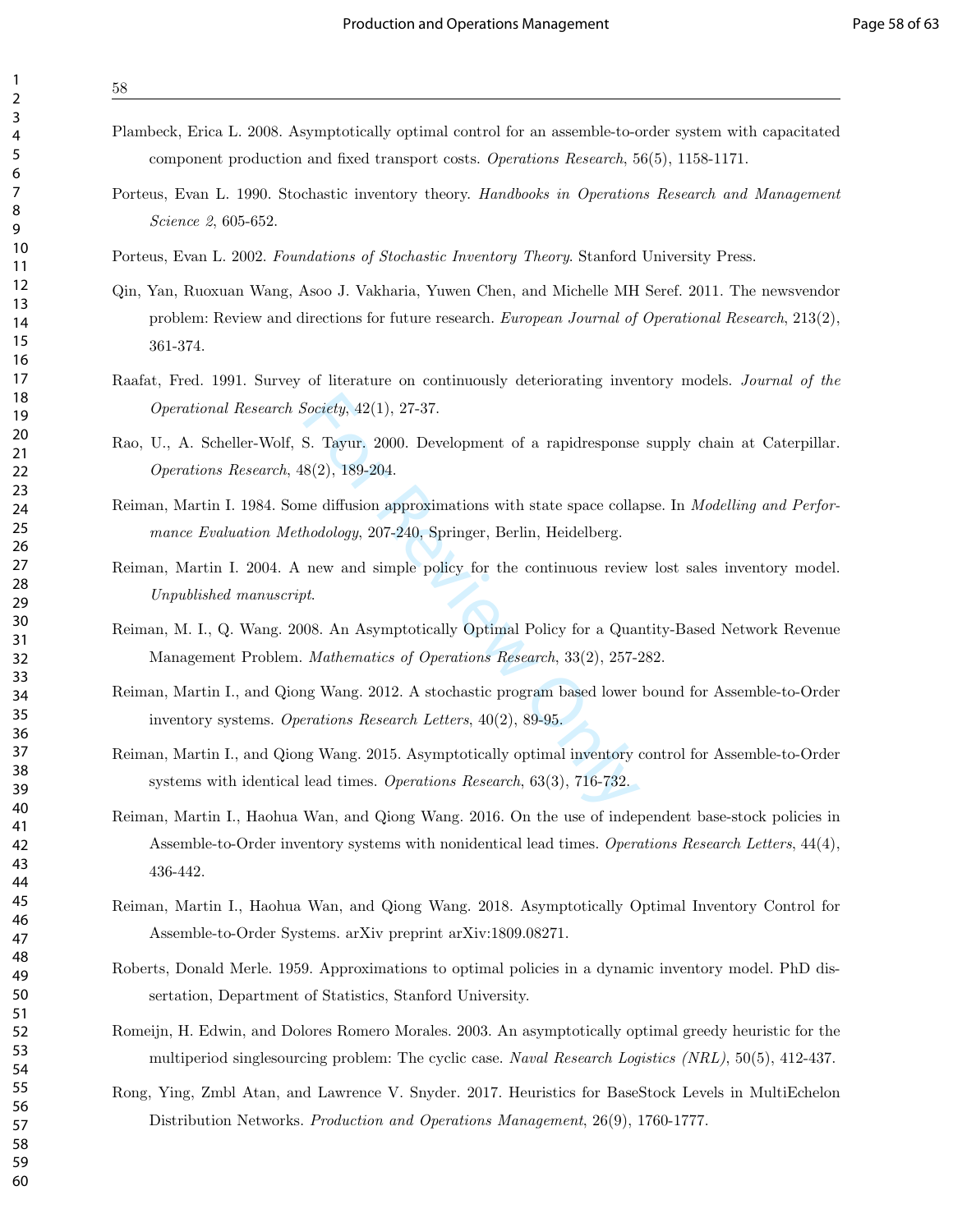$\mathbf{1}$  $\overline{2}$ 3 4 5 6  $\overline{7}$  $\bf 8$  $\mathsf g$ 

Rosenshine, M., D. Obee. 1976. Analysis of a standing order inventory system with emergency orders.

| $Operations$ $Research$ , $24(6)$ , 1143-1155.                                                                                                                                                                                                                        |
|-----------------------------------------------------------------------------------------------------------------------------------------------------------------------------------------------------------------------------------------------------------------------|
| Rosling, Kaj. 1989. Optimal inventory policies for assembly systems under random demands. Operations<br><i>Research</i> , $37(4)$ , 565-579.                                                                                                                          |
| Ross, Nathan. "Fundamentals of Steins method." Probability Surveys 8 (2011): 210-293.                                                                                                                                                                                 |
| Rossi, R., W. A. Rijpkema, J. G. A. J. van der Vorst. 2012. The impact of dual sourcing on food supply chain<br>networks: the case of Egyptian strawberries. In Proc. of the 11th Wageningen International Conference<br>on Chain and Network Management, Wageningen. |
| Roundy, Robin. 1985. 98%-effective integer-ratio lot-sizing for one-warehouse multi-retailer systems. Man-<br><i>agement Science</i> , 31(11), 1416-1430.                                                                                                             |
| Scarf, H. 1960. The Optimality of (s, S) Policies in the Dynamic Inventory Problem. <i>Mathematical Methods</i><br>in the Social Sciences. Stanford University Press. 196-202.                                                                                        |
| Schäl, M. 1993. Average optimality in dynamic programming with general state space. Mathematics of<br>Operations Research, 18(1), 163-172.                                                                                                                            |
| Scheller-Wolf, A., S. Veeraraghavan, G.-J. van Houtum. 2008. Effective Dual Sourcing with a Single Index<br>Policy. Working paper.                                                                                                                                    |
| Schrijver, Alexander. 1998. Theory of Linear and Integer Programming. John Wiley and Sons.                                                                                                                                                                            |
| Schweitzer, Paul J., Giuseppe Serazzi, and Marco Broglia. 1993. A survey of bottleneck analysis in closed<br>networks of queues. In Performance Evaluation of Computer and Communication Systems, 491-508.<br>Springer, Berlin, Heidelberg.                           |
| Sennott, L.I., 1989. Average cost optimal stationary policies in infinite state MDP with unbounded costs.<br>$Operations$ $Research$ , $37(4)$ , $626-633$ .                                                                                                          |
| Sethi, S., M. Taksar, and Q. Zhang. 1992. Capacity and production decisions in stochastic manufacturing<br>systems: An asymptotic optimal hierarchical approach. Production and Operations Management, $1(4)$ ,<br>367-392.                                           |
| Shanthikumar, J. George, Shengwei Ding, and Mike Tao Zhang. 2007. Queueing theory for semiconductor<br>manufacturing systems: a survey and open problems. IEEE Transactions on Automation Science and<br>$Engineering, 4(4), 513-522.$                                |
| Shapiro, Alexander, Darinka Dentcheva, and Andrzej Ruszczyski. 2009. Lectures on stochastic programming:<br>modeling and theory. Society for Industrial and Applied Mathematics.                                                                                      |
| Shen, Z. 2007. Integrated supply chain design models: a survey and future research directions. Journal of<br>Industrial and Management Optimization, 3(1), 1-27.                                                                                                      |
| Zheng, Yu-Sheng. 1992. On properties of stochastic inventory systems. Management Science, 38(1), 87-103.                                                                                                                                                              |
|                                                                                                                                                                                                                                                                       |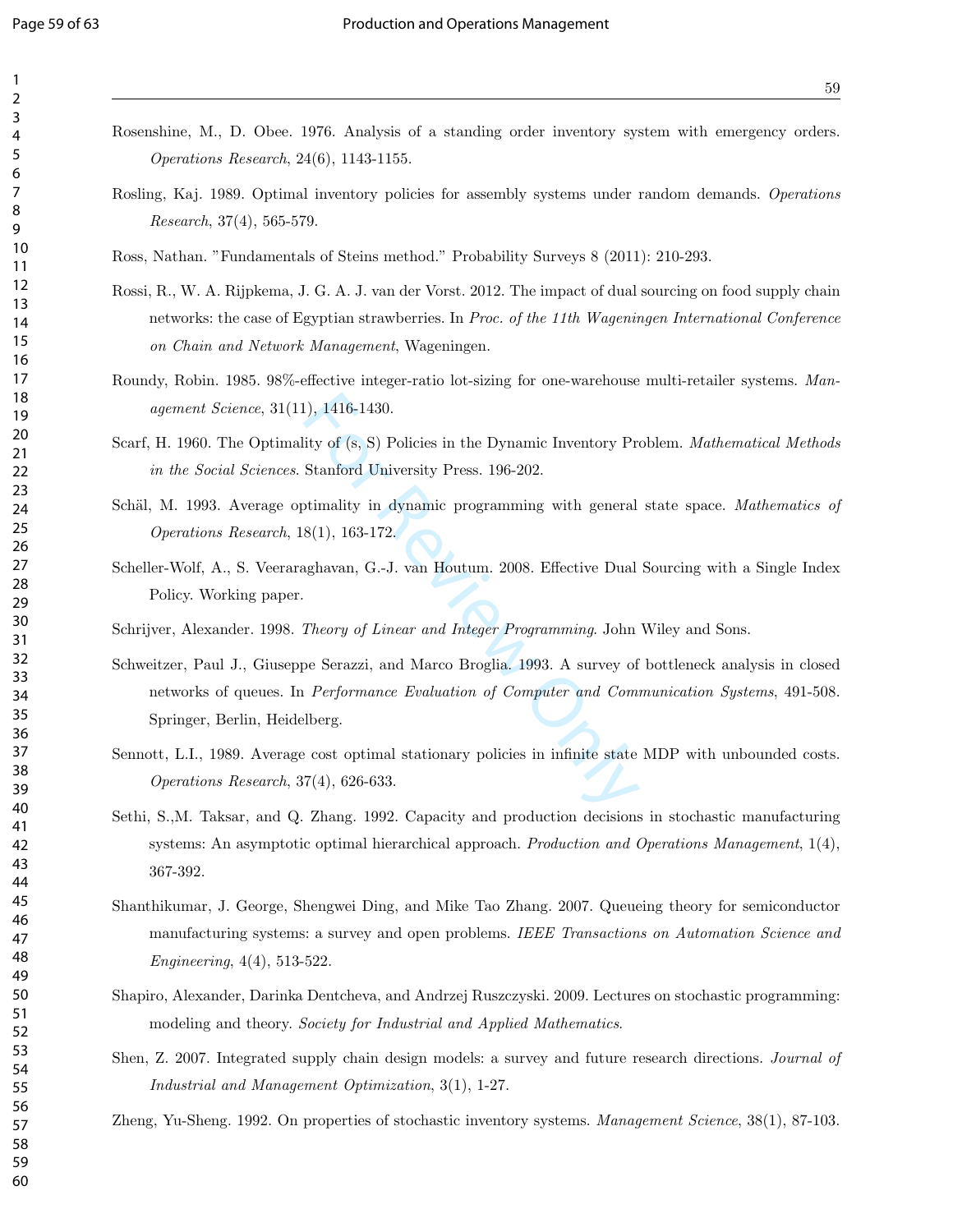| 60                                                                                                                                                                                                        |  |
|-----------------------------------------------------------------------------------------------------------------------------------------------------------------------------------------------------------|--|
| Sheopuri, A., G. Janakiraman, S. Seshadri. 2010. New policies for the stochastic inventory control problem<br>with two supply sources. Operations Research, $58(3)$ , $734-745$ .                         |  |
| Shi, Cong. 2011. Approximation Algorithms for Stochastic Optimization Problems in Operations Manage-<br>ment. Wiley Encyclopedia of Operations Research and Management Science, 1-20.                     |  |
| Shi, Cong, Weidong Chen, and Izak Duenyas. 2016. Nonparametric data-driven algorithms for multiproduct<br>inventory systems with censored demand. Operations Research, $64(2)$ , $362-370$ .              |  |
| Shi, Cong, Yehua Wei, and Yuan Zhong. 2018. Process flexibility for multi-period production systems. Avail-<br>able at SSRN 2655790.                                                                      |  |
| Shmoys, David B., and Chaitanya Swamy. 2006. An approximation scheme for stochastic linear programming<br>and its application to stochastic integer programs. Journal of the ACM (JACM), 53(6), 978-1012. |  |
| A. Sidford, M. Wang, C. Wu, L. Yang, Y. Ye. 2018. Near-Optimal Time and Sample Complexities for Solving<br>Markov Decision Processes with a Generative Model. NeurIPS.                                    |  |
| Silver, Edward A. 1981. Operations research in inventory management: A review and critique. Operations<br><i>Research</i> , $29(4)$ , $628-645$ .                                                         |  |
| Simchi-Levi, David, and Yehua Wei. 2012. Understanding the performance of the long chain and sparse<br>designs in process flexibility. Operations research, $60(5)$ , 1125-1141.                          |  |
| Simchi-Levi, David, and Yao Zhao. 2012. Performance evaluation of stochastic multi-echelon inventory sys-<br>tems: A survey. Advances in Operations Research.                                             |  |
| Simchi-Levi, David, Xin Chen, and Julien Bramel. 2005. The logic of Logistics: Algorithms, and Applications<br>for Logistics and Supply Chain Management Theory.                                          |  |
| Song, Jing-Sheng, and Paul Zipkin. 2003. Supply chain operations: Assemble-to-Order systems. Handbooks<br>in Operations Research and Management Science 11, 561-596.                                      |  |
| Song, J., P. Zipkin. 2009. Inventories with Multiple Supply Sources and Networks of Queues with Overflow<br>Bypasses. Management Science, 55(3), 362-372.                                                 |  |
| Song, Jing-Sheng, Li Xiao, Hangin Zhang, and Paul Zipkin. 2016. Optimal policies for a dual-sourcing<br>inventory problem with endogenous stochastic lead times. Operations Research, 65(2), 379-395.     |  |
| Spitzer, Frank. 1956. A combinatorial lemma and its application to probability theory. Trans. Amer. Math.<br>Soc., 82, 323-339.                                                                           |  |
| Stolyar, Alexander L. 2004. Maxweight scheduling in a generalized switch: State space collapse and workload<br>minimization in heavy traffic. The Annals of Applied Probability, $14(1)$ , $1-53$ .       |  |
| Stolyar, Alexander, and Qiong Wang. 2018. Exploiting random lead times for significant inventory cost<br>savings. arXiv preprint arXiv:1801.02646.                                                        |  |
| Sun, Jiankun, and Jan A. Van Mieghem. 2019. Robust dual sourcing inventory management: optimality of<br>capped dual index policies and smoothing. Manufacturing and Service Operations Management.        |  |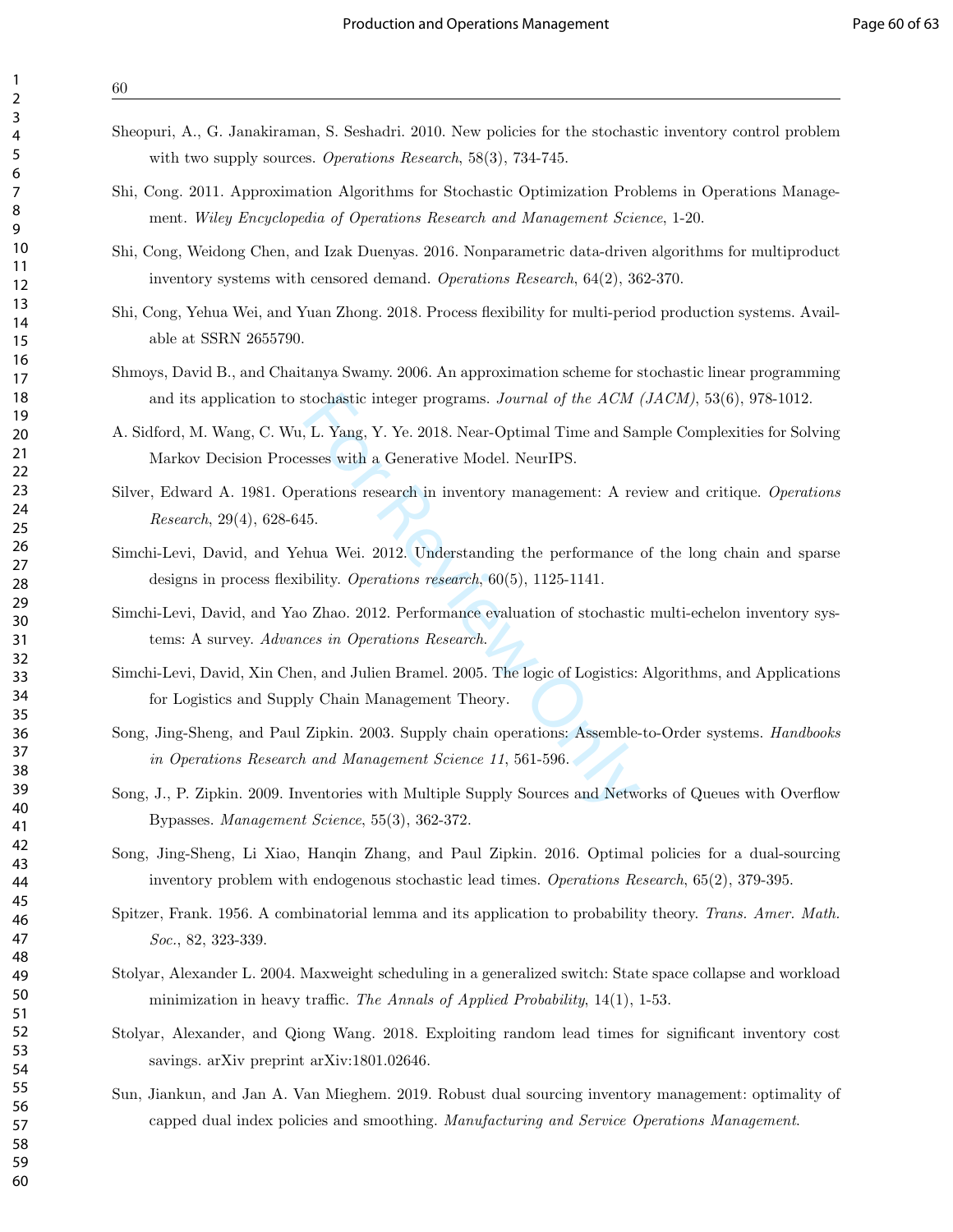$\overline{2}$ 

- Syntetos, Aris A., John E. Boylan, and Stephen M. Disney. 2009. Forecasting for inventory planning: a 50-year review. Journal of the Operational Research Society, 60 (sup1), S149-S160.
- Talluri, Kalyan, and Garrett Van Ryzin. 1998. An analysis of bid-price controls for network revenue management. Management Science, 44(11-part-1), 1577-1593.
- Thorisson, H. 1992. Construction of a stationary regenerative process. Stochastic Processes and Their Applications, 42(2), 237-253.
- Urban, Timothy L. 2005. Inventory models with inventory-level-dependent demand: A comprehensive review and unifying theory. European Journal of Operational Research, 162(3), 792-804.
- Mieghem, Jan A. Van, and Nils Rudi. 2002. Newsvendor networks: Inventory management and capacity investment with discretionary activities. Manufacturing and Service Operations Management,  $4(4)$ , 313-335.
- Van Mieghem, J. A. 2008. Operations Strategy: Principles and Practice. Dynamic Ideas, Belmont, MA.
- Veeraraghavan, S., A. Scheller-Wolf. 2008. Now or later: Dual index policies for capacitated dual sourcing systems. Operations Research, 56(4), 850-864.
- Veinott, Jr, Arthur F. 1966. On the Opimality of (s,S) Inventory Policies: New Conditions and a New Proof." SIAM Journal on Applied Mathematics, 14(5), 1067-1083.
- Veinott Jr, Arthur F. 1966. The status of mathematical inventory theory. Management Science, 12(11), 745-777.
- etionary activities. *Manufacturing and Service O*<br>
Derations Strategy: Principles and Practice. Dyna<br>
ler-Wolf. 2008. Now or later: Dual index policies<br>
sesearch, 56(4), 850-864.<br>
On the Opimality of (s,S) Inventory Polic Vera, Alberto, and Siddhartha Banerjee. 2019. The bayesian prophet: A low-regret framework for online decision making." In Abstracts of The 2019 SIGMETRICS/Performance Joint International Conference on Measurement and Modeling of Computer Systems, 81-82.
- Wan, Haohua, and Qiong Wang. 2015. Asymptotically-optimal component allocation for Assemble-to-Order productioninventory systems." Operations Research Letters 43(3), 304-310.
- Ward, Amy R. Asymptotic analysis of queueing systems with reneging: A survey of results for FIFO, single class models." Surveys in Operations Research and Management Science, 17, no. 1 (2012): 1-14.
- Wei, Lai, Stefanus Jasin, and Linwei Xin. Asymptotic Optimality of Order-Up-To Control for Stochastic Inventory Systems with Sequential Probabilistic Service Level Constraints." Available at SSRN 3114348 (2018).
- Wein, Lawrence M. Dynamic Scheduling of a Multiclass Make-to-Stock Queue." Operations Research, no. 4 (1992):724-735.
- Whitin, Thomson M. Inventory control research: A survey." Management Science 1, no. 1 (1954): 32-40.
- Whitt, Ward. Heavy traffic limit theorems for queues: a survey. In Mathematical Methods in Queueing Theory, pp. 307-350. Springer, Berlin, Heidelberg, 1974.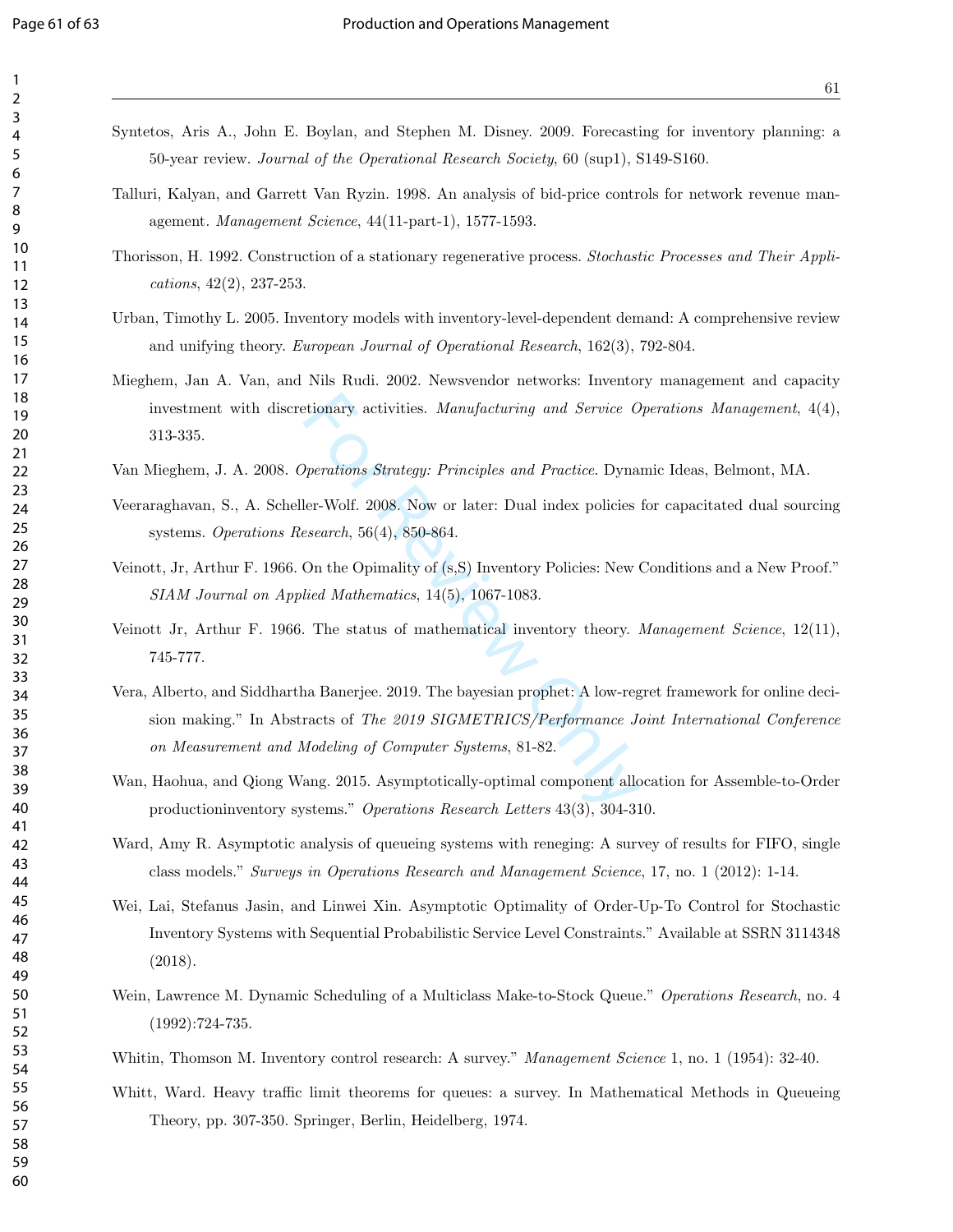Whitt, Ward. Stochastic-process limits: an introduction to stochastic-process limits and their application to queues. Springer Science and Business Media, 2002.

- Whittmore, A. S., S. C. Saunders. 1977. Optimal inventory under stochastic demand with two supply options. SIAM Journal on Applied Mathematics. 32 293-305.
- Williams, R. J. Some recent developments for queueing networks. In Probability Towards 2000, pp. 340-356. Springer, New York, NY, 1998.
- Williams, Brent D., and Travis Tokar. A review of inventory management research in major logistics journals: Themes and future directions. The International Journal of Logistics Management 19, no. 2 (2008): 212-232.
- Winands, Erik MM, Ivo JBF Adan, and Geert-Jan van Houtum. The stochastic economic lot scheduling problem: A survey. European Journal of Operational Research 210, no. 1 (2011): 1-9.
- Xin, Linwei, and David A. Goldberg. Distributionally robust inventory control when demand is a martingale. arXiv preprint arXiv:1511.09437 (2015).
- Xin, Linwei, and David A. Goldberg. Optimality gap of constant-order policies decays exponentially in the lead time for lost sales models. Operations Research 64, no. 6 (2016): 1556-1565.
- Xin, Linwei, and David A. Goldberg. Asymptotic optimality of tailored base-surge policies in dual-sourcing inventory systems. Management Science 64, no. 1 (2017): 437-452.
- F Adan, and Geert-Jan van Houtum. The stochar<br>ropean Journal of Operational Research 210, no. 1<br>oldberg. Distributionally robust inventory control<br>511.09437 (2015).<br>Soldberg. Optimality gap of constant-order policie<br>models Xin, Linwei, Long He, Jagtej Bewli, John Bowman, Huijun Feng, and Zhiwei Qin. On the performance of Tailored Base-Surge policies: theory and application at Walmart. com." Com (December 18, 2017) (2017).
- Xin, Linwei. Understanding the Performance of Capped Base-Stock Policies in Lost-Sales Inventory Models. Available at SSRN (2019).
- Xin, Linwei. A 1.79-approximation algorithm for a continuous review lost-sales inventory model. Preprint.
- Yao, Man, and Stefan Minner. 2017. Review of multi-supplier inventory models in supply chain management: An update.
- Yaspan, A. 1961. An inclusive solution to the inventory problem. Operations Research, 9, 371-382.
- Zhang, Alex X. 1997. Demand Fulfillment Rates in an Assembel-to-Order System with Multiple Products and Dependent Demands. Production and Operations Management, 6(3), 309-324.
- Zhang, Can, Turgay Ayer, and Chelsea C. White III. 2-Approximation Algorithms for Perishable Inventory Control When FIFO Is an Optimal Issuing Policy." arXiv preprint arXiv:1605.01442 (2016).
- Zhang, Hailun, Jiheng Zhang, and Rachel Zhang. 2018. Managing Perishable Inventory Systems as Non-Perishable Ones.
- Zhang, Huanan, Xiuli Chao, and Cong Shi. 2018. Closing the gap: A learning algorithm for the lost-sales inventory system with lead times.